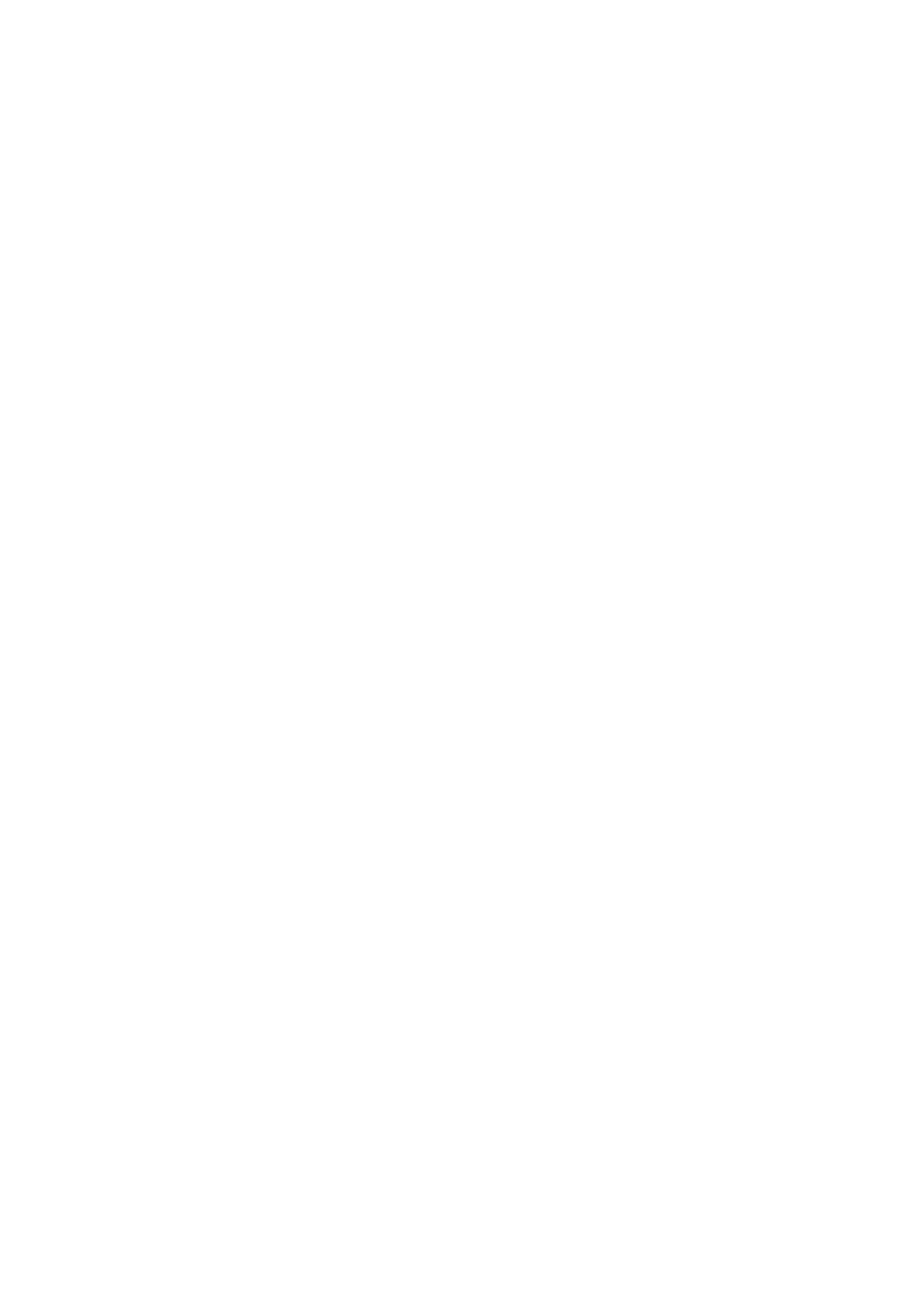### **BIOETHICS ADVISORY COMMITTEE**

### *Chairman*

**Professor Lim Pin** *University Professor, National University of Singapore*

### *Deputy Chairman*

**Professor Lee Hin Peng** *Department of Community, Occupational and Family Medicine, Yong Loo Lin School of Medicine, National University of Singapore*

### *Members*

### **Professor Alastair Campbell**

*Director, Centre for Biomedical Ethics, Yong Loo Lin School of Medicine National University of Singapore*

**Mr Han Fook Kwang**

*Editor, The Straits Times*

**Professor Kandiah Satkunanantham** *Director of Medical Services, Ministry of Health*

### **Professor Eddie Kuo Chen-Yu**

*Professor of Sociology, Division of Sociology, School of Humanities and Social Sciences Nanyang Technological University*

### **Professor Lee Eng Hin**

*Director, Division of Graduate Medical Studies, Yong Loo Lin School of Medicine National University of Singapore*

**Mr Charles Lim Aeng Cheng** *Principal Senior State Counsel (Law Reform & Revision), Attorney-General's Chambers*

**Mr Nazirudin bin Mohd Nasir** *Head, Office of the Mufti, Majlis Ugama Islam Singapura*

### **Associate Professor Nuyen Anh Tuan**

*Department of Philosophy, Faculty of Arts and Social Sciences National University of Singapore*

### **Associate Professor Patrick Tan Boon Ooi**

*Duke-NUS Graduate Medical School and Group Leader, Genome Institute of Singapore*

### **Professor Yap Hui Kim**

*Senior Consultant, Department of Paediatrics, Yong Loo Lin School of Medicine National University of Singapore*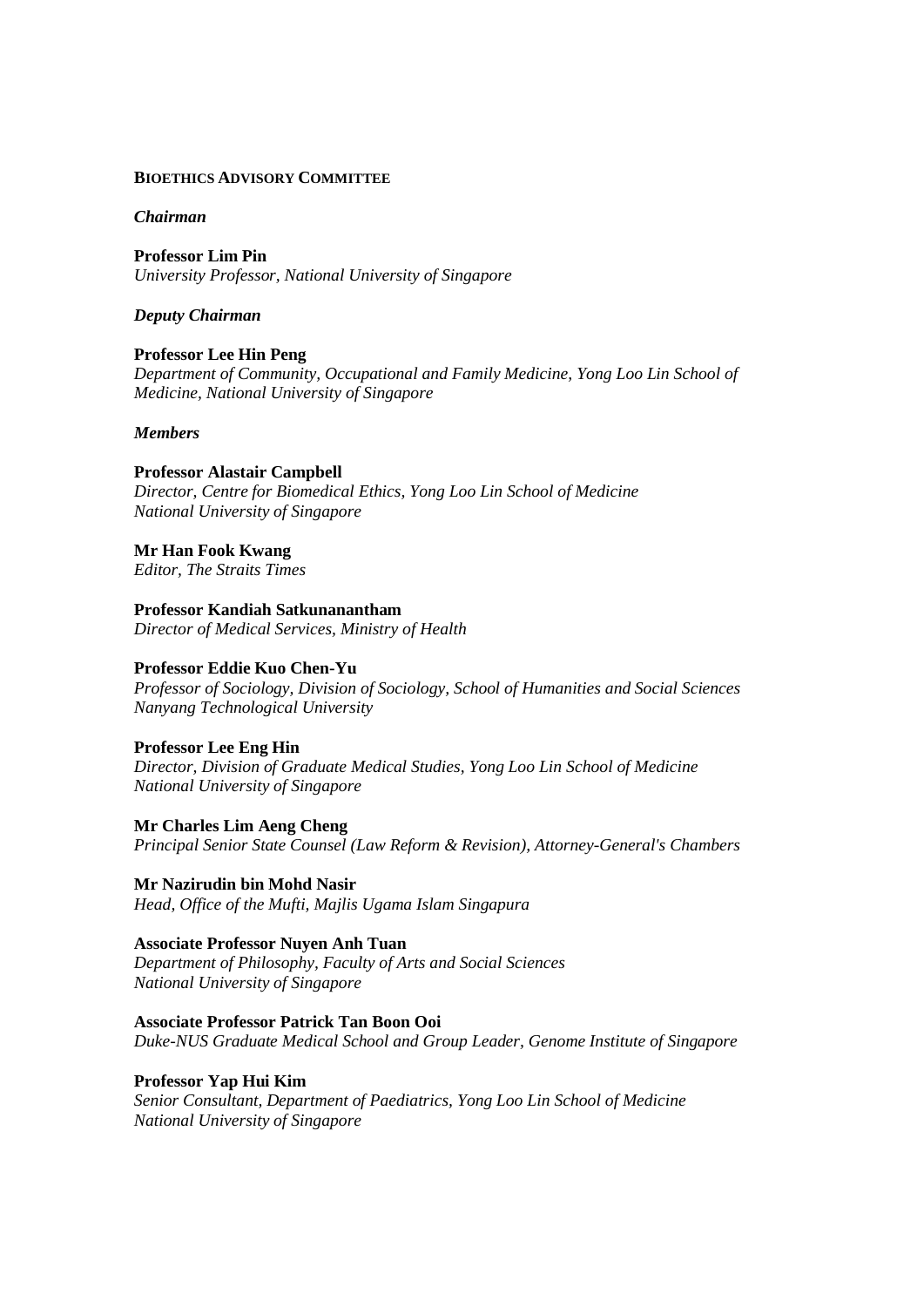### **HUMAN EMBRYO AND CHIMERA RESEARCH WORKING GROUP**

### *Chairman*

### **Professor Lee Eng Hin**

*Director, Division of Graduate Medical Studies, Yong Loo Lin School of Medicine National University of Singapore*

### *Members*

### **Professor Eddie Kuo Chen-Yu**

*Professor of Sociology, Division of Sociology, School of Humanities and Social Sciences Nanyang Technological University*

### **Dr Lim Bing**

*Senior Group Leader and Associate Director, Genome Institute of Singapore*

**Mr Nazirudin bin Mohd Nasir** *Head, Office of the Mufti, Majlis Ugama Islam Singapura*

**Professor Ng Soon Chye** *Director, O & G Partners Fertility Centre, Gleneagles Hospital*

### **Associate Professor Nuyen Anh Tuan**

*Department of Philosophy, Faculty of Arts and Social Sciences National University of Singapore*

### **INTERNATIONAL PANEL OF EXPERTS**

**Professor Martin Bobrow** *Emeritus Professor of Medical Genetics University of Cambridge, United Kingdom*

### **Professor Bartha Maria Knoppers**

*Professor of Law, University of Montreal, Canada and Canada Research Chair in Law and Medicine*

**Professor Bernard Lo** *Professor of Medicine and Director, Program in Medical Ethics, University of California United States of America*

**Dr Thomas H Murray** *President, The Hastings Center, United States of America*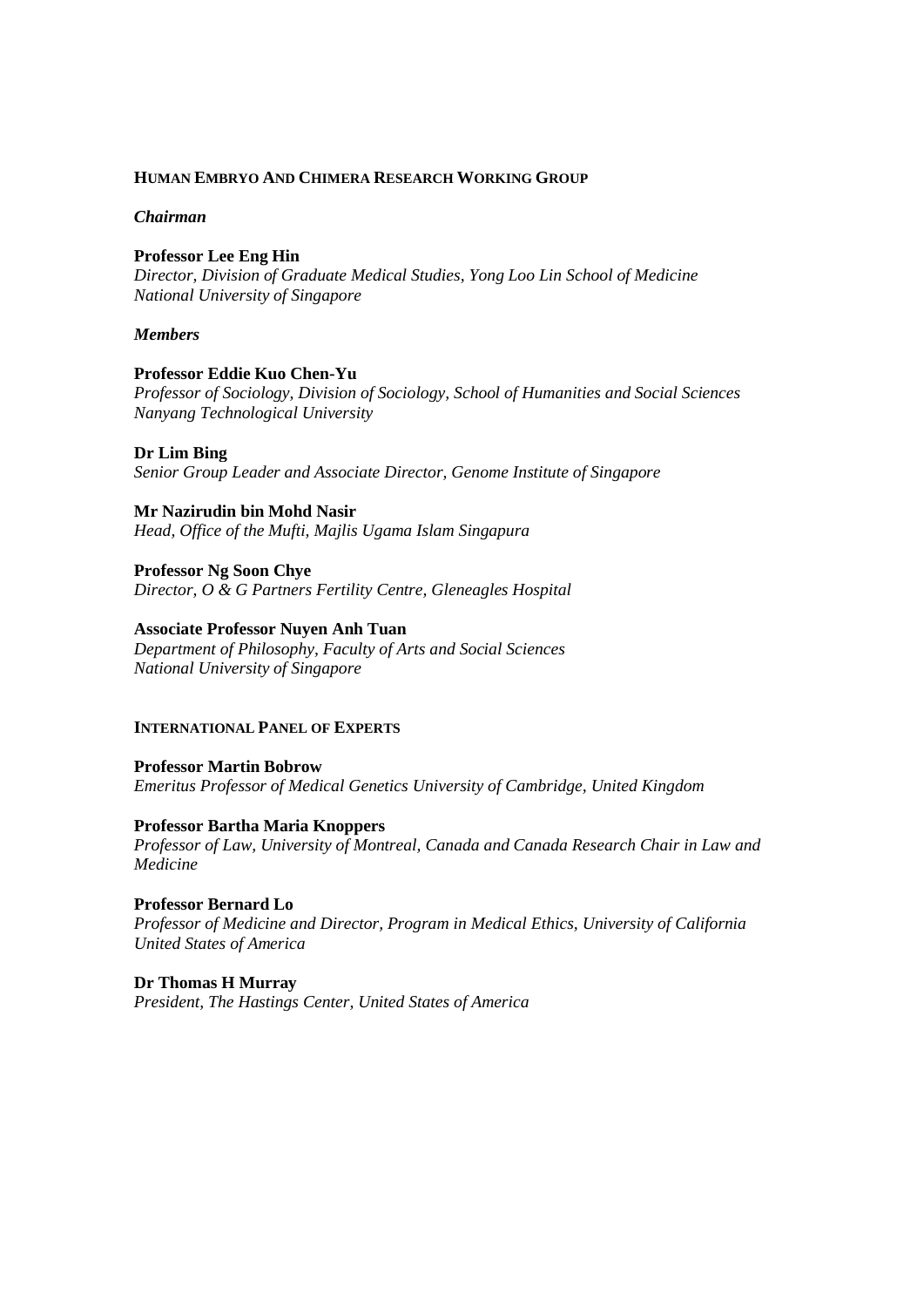#### **SECRETARIAT**

**Dr Sylvia Lim** *Head of Secretariat*

**Associate Professor John Elliott** *Research Fellow*

**Mr W Calvin Ho** *Senior Research Associate*

**Mr Alvin Chew**

*Senior Officer*

### **About the Bioethics Advisory Committee**

*The Bioethics Advisory Committee (BAC) was established by the Singapore Cabinet in December 2000 to examine the ethical, legal and social issues arising from research in the biomedical sciences and to develop and recommend policies on these issues. It aims to protect the rights and welfare of individuals, while allowing the biomedical sciences to develop and realise their full potential for the benefit of mankind.* 

*The BAC reports to the Steering Committee on Life Sciences (formerly the Life Sciences Ministerial Committee).*

#### **Contacting the Bioethics Advisory Committee**

*The BAC welcomes views, comments, suggestions and other feedback on the issues raised in this Consultation Paper and on any bioethical issues within the BAC's remit. All feedback should be addressed to:*

### *Bioethics Advisory Committee*

*11 Biopolis Way, #10-12 Helios Singapore 138667 Web: http://www.bioethics-singapore.org Email: contactus@bioethics-singapore.org*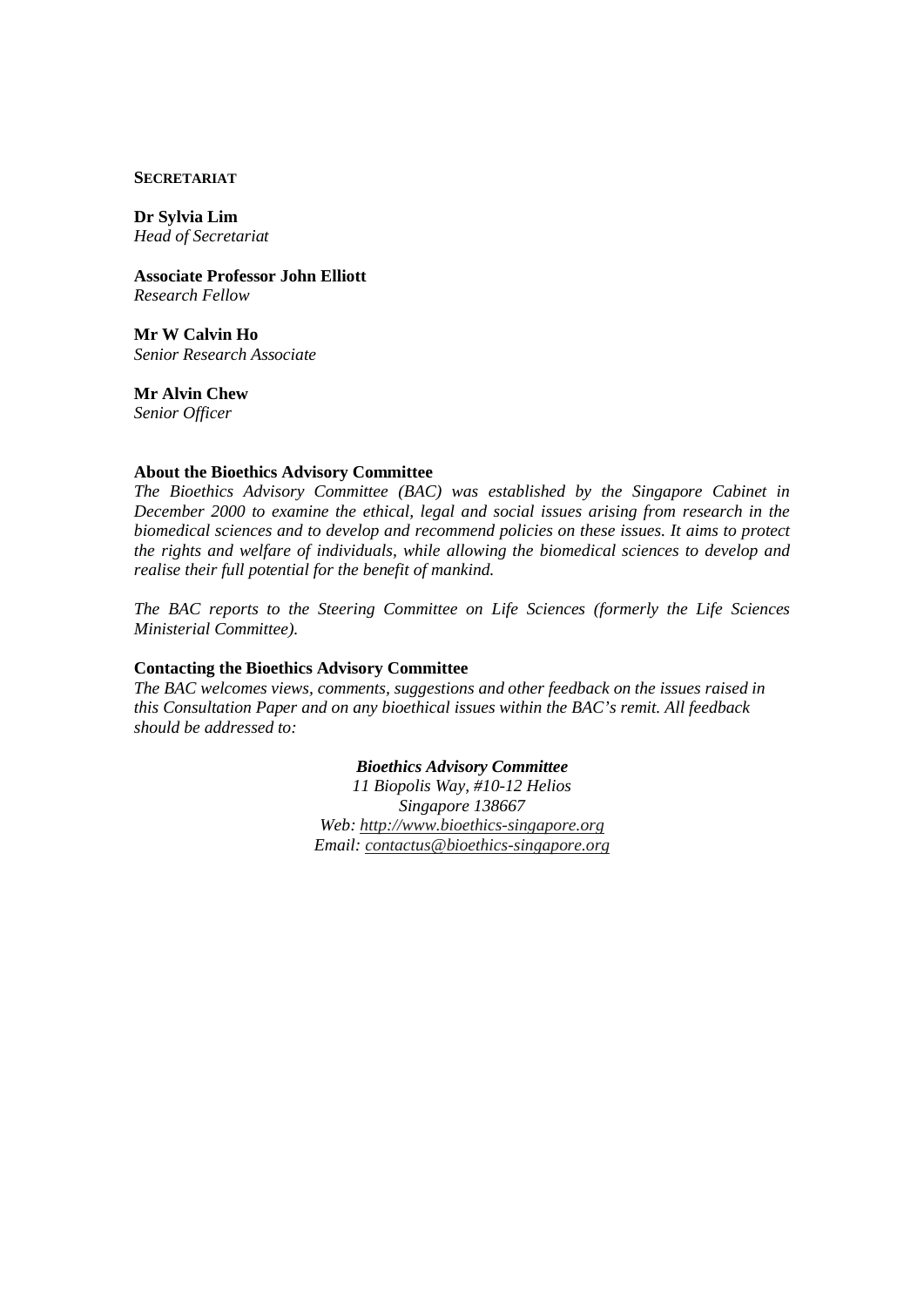# **HUMAN-ANIMAL COMBINATIONS FOR BIOMEDICAL RESEARCH**

# **SUMMARY**

- 1. In 2002, the Bioethics Advisory Committee (BAC) published a Report on the ethical, legal and social issues in human cloning and stem cell research (the Stem Cell Report). $1$  Since then, significant advances have been made in stem cell science and technology and ethical issues have arisen as a result of the shortage of human eggs and the need to create human-animal combinations to further stem cell research.
- 2. This Consultation Paper highlights some recent developments and explains why researchers wish to conduct this kind of research. It also seeks public feedback on these issues, which will be of great value in preparing a revised Stem Cell Report.
- 3. Human-animal combinations are created through certain research techniques in which genes, cells or tissues from humans may be incorporated into animals (and *vice versa*) for the purposes of research. The terms *chimera* and *hybrid* have been used to describe such inter-species combinations.
- 4. Traditionally a chimera is an imaginary creature, made up of parts from two or more different species, for example a centaur, with the body of a horse and a human head and torso. To Singaporeans, the Merlion is a familiar chimera.
- 5. However, when scientists talk about human-animal combinations in research, they do not plan the creation of such monsters. In science, a chimera is an animal or a human whose body contains cells or tissues from another animal or human. Any person who has undergone a blood transfusion or any kind of transplant is by definition a chimera, because his or her body would contain cells or tissue from the donor. Thus a person with a pig heart valve transplant is, scientifically speaking, a chimera. Putting animal and human tissues or cells together, for scientific purposes or for treatment has been happening for some time. Chimeras are usually created in research by introducing human cells such as stem cells into an animal, or an animal embryo or foetus, and this process does not involve creating bizarre creatures.
- 6. A *hybrid*, on the other hand, is the result of the fertilisation of an egg of one species by a sperm of another species. A well known animal hybrid is the mule, which is the product of crossing a horse and a donkey. Such hybrids are called *true hybrids*.

<sup>1</sup> BAC. *Ethical, Legal and Social Issues in Human Stem Cell Research, Reproductive and Therapeutic Cloning*. Singapore, 2002.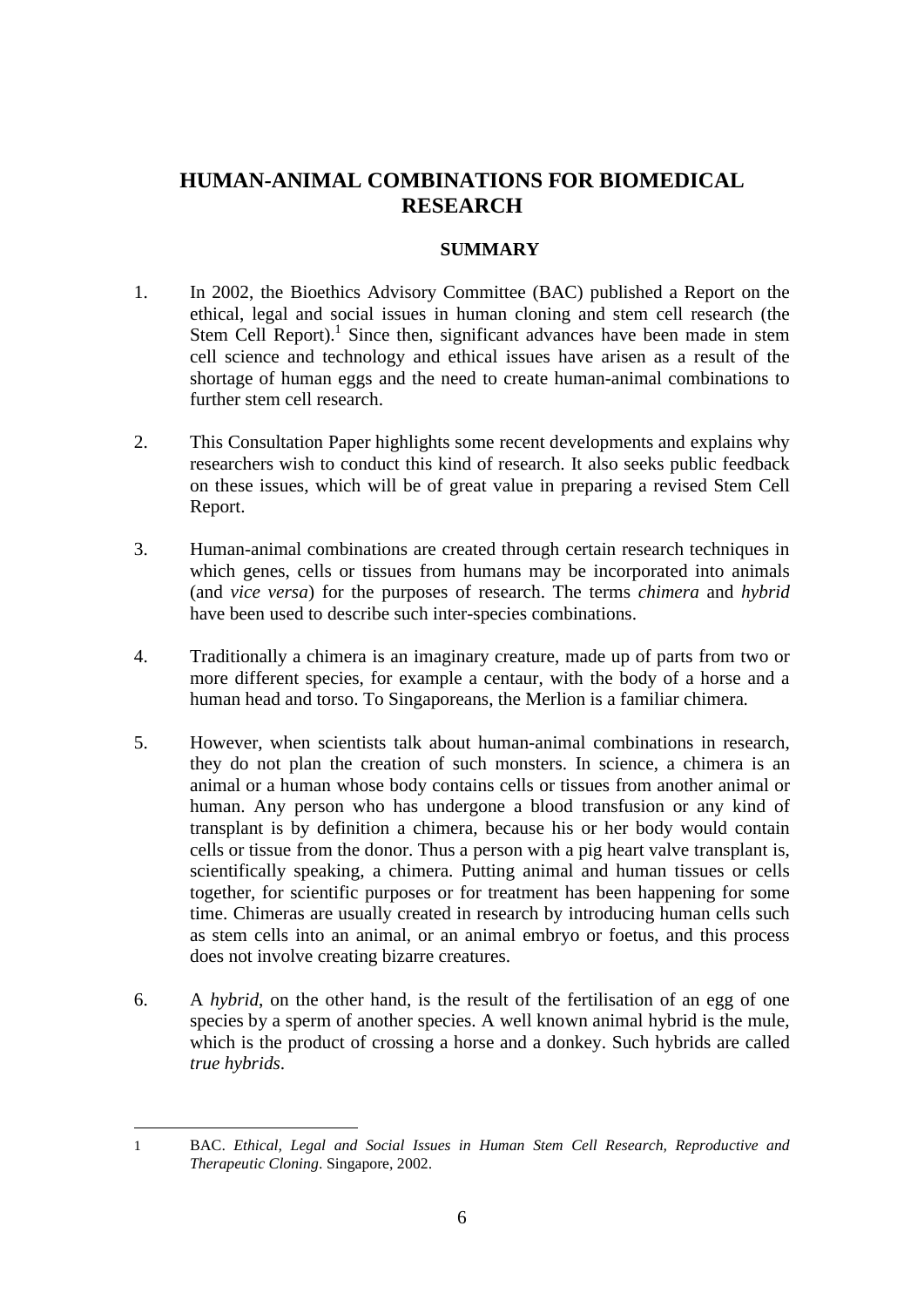- 7. Scientists have little interest in creating true human-animal hybrids. However, owing to the limited availability of human eggs for research, scientists are interested in creating another type of hybrid, called a *cytoplasmic hybrid*, by transferring the nucleus of a human body cell into an animal egg from which the nucleus has been removed.
- 8. Chimeras and cytoplasmic hybrids are examples of human-animal combinations. There are several reasons for creating human-animal combinations, such as:
	- (a) to study specific disease mechanisms and methods of treatment;
	- (b) to test the developmental potential of human stem cells or their derivatives;
	- (c) to evaluate the potential usefulness and safety of transplanting human stem cells for clinical treatment;
	- (d) to study the possibility of growing human tissues and organs in animals for the purpose of transplantation into humans; and
	- (e) to study the processes involved in nuclear reprogramming (how the nucleus of an adult specialised cell can be induced to regain its potential to develop into other types of cell).
- 9. Biomedical research advances scientific knowledge and could lead to new or improved medical treatments. However, people might have concerns about the use of human-animal combinations in research. Some concerns relate to ensuring the safety of treatments, or that these treatments be available generally and fairly. Other concerns may be based on religious beliefs.
- 10. In addition, some people feel that human-animal combinations are repugnant, because they are unnatural. Some would say that scientists are 'playing God' and creating new life forms. Others worry that we might slide down a slippery slope and end up producing something like an animal with human consciousness, or worse, that these might breed and produce a kind of subhuman or part-human creature, with doubtful legal and moral status. These critics usually see a need to keep a clear distinction between humans and animals.
- 11. Such concerns are not to be lightly dismissed, but they are not without answers. Many existing treatments, like vaccination, are in the same sense unnatural. Moreover it is also 'playing God' if we prohibit research that might help patients. In any case, researchers should not, as a matter of ethics, create or breed creatures with human consciousness, and it is probably not a realistic scientific possibility.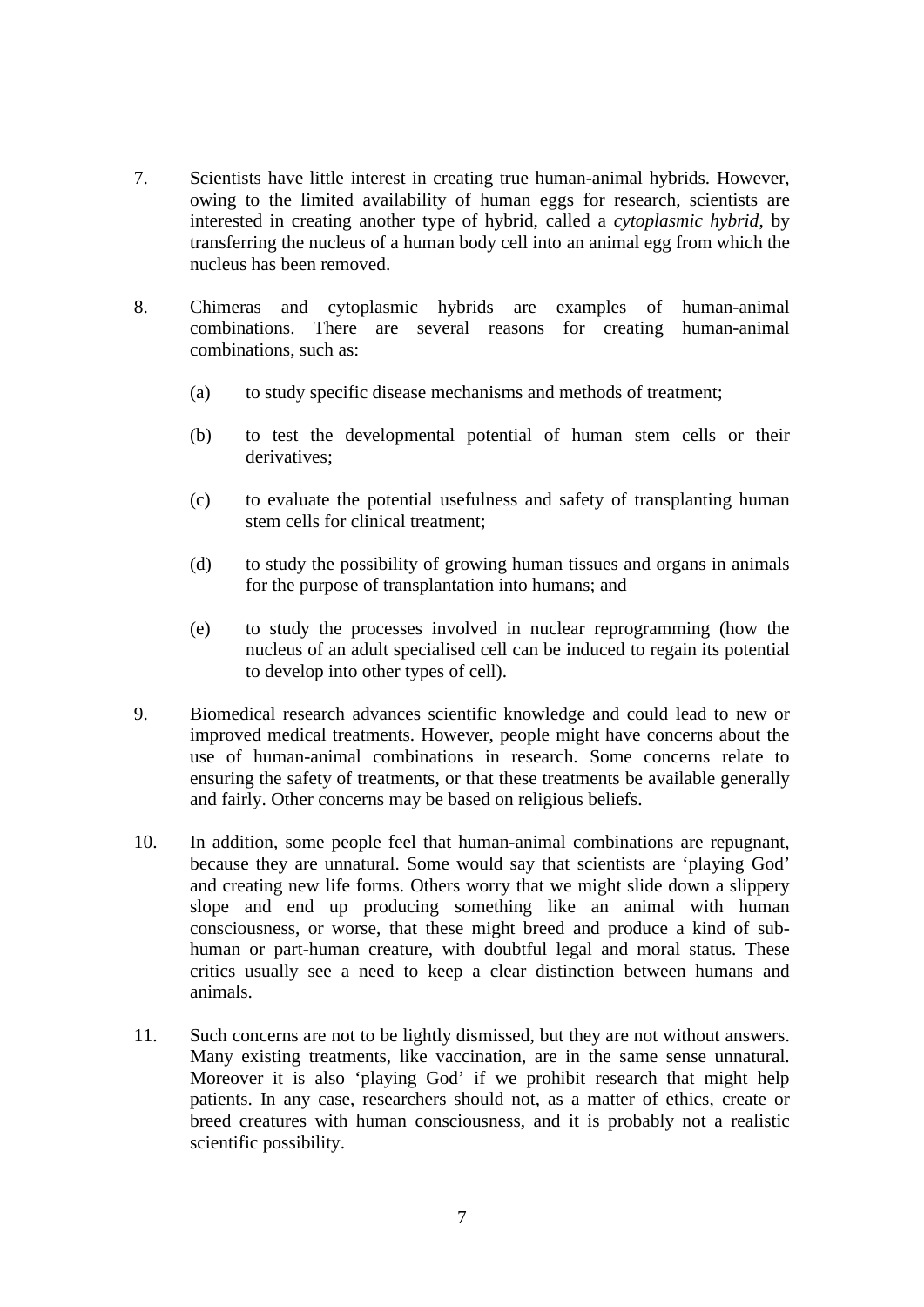- 12. Regardless of scientific possibility, a number of countries such as Australia and Canada, have prohibited the development of hybrid or chimeric embryos beyond 14 days or their implantation into the womb of a human or animal. A summary of the regulatory approaches of select countries is given in this Consultation Paper. In the UK, for example, legislation is proposed that would limit research to scientifically useful work that minimises risks of undesirable consequences.
- 13. The public is invited to comment on whether human-animal combinations should be created and used for research in Singapore, and if so under what kinds of restrictions and regulation. Other comments on this subject are also welcome.

\_\_\_\_\_\_\_\_\_\_\_\_\_\_\_\_\_\_\_\_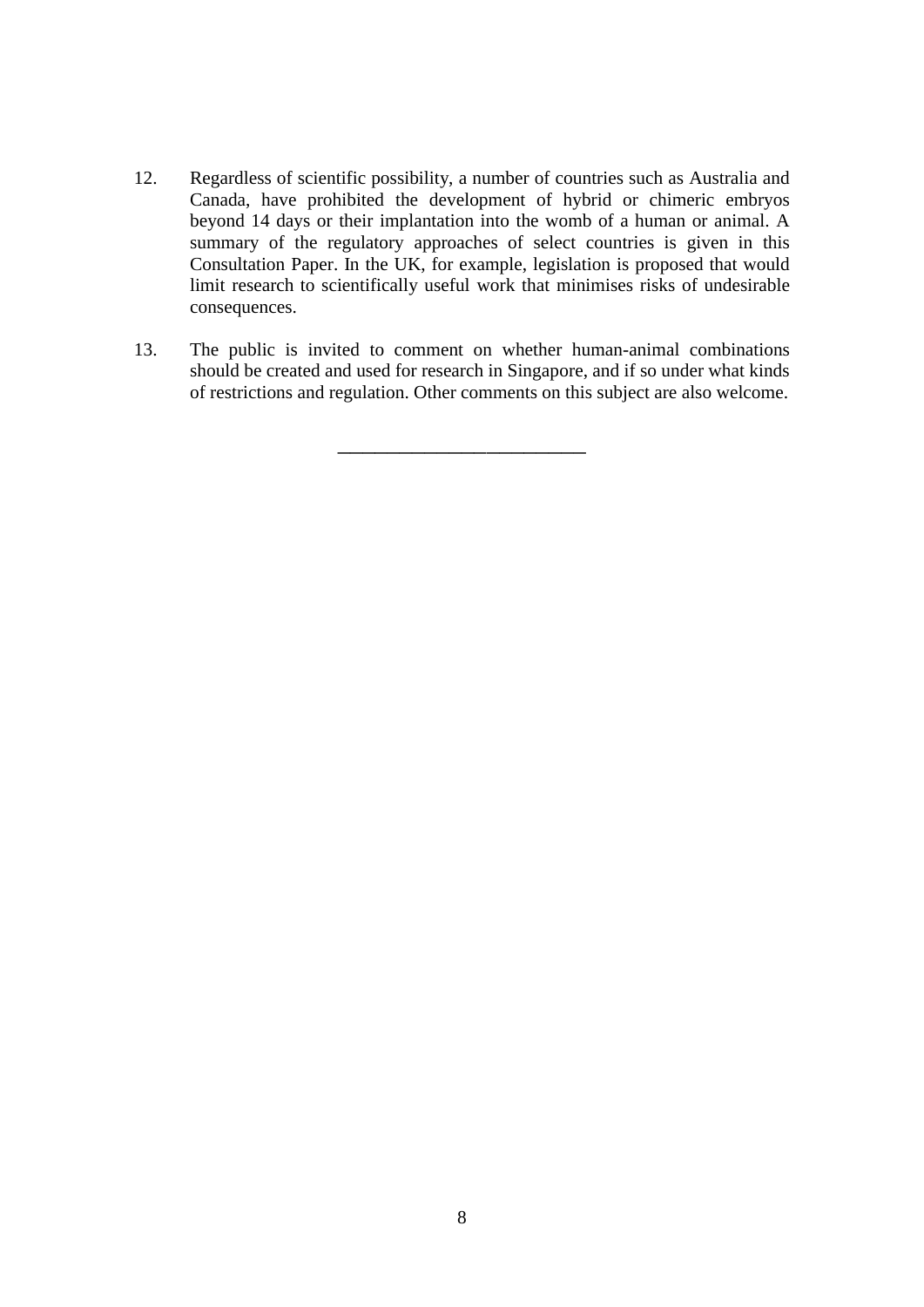# **HUMAN-ANIMAL COMBINATIONS FOR BIOMEDICAL RESEARCH**

# **CONSULTATION PAPER**

# **INTRODUCTION**

- 1. In 2002, the Bioethics Advisory Committee (BAC) published a Report on the ethical, legal and social issues in human cloning and stem cell research.<sup>2</sup> This Report established an ethical framework for human stem cell research, including the derivation of embryonic stem cells through the process of somatic cell<sup>3</sup> nuclear transfer (SCNT).<sup>4</sup> Under this framework, embryos could be created and used to derive embryonic stem cells, provided they were less than 14 days old, and such research would be carefully regulated.
- 2. Stem cell research has advanced significantly in recent years and it is believed that this area of research could lead to new treatments for debilitating and currently incurable illnesses, such as diabetes, Alzheimer's disease and Parkinson's disease. However, as such research progressed, ethical concerns relating to the availability of human eggs for research became increasingly pressing. These issues were discussed by the BAC in a Consultation Paper, which was released on 7 November 2007.<sup>5</sup>
- 3. Given the difficulties in obtaining human eggs for stem cell research and their limited availability, scientists have proposed using animal eggs as an alternative means of deriving stem cells. To further stem cell research, scientists are also introducing human stem cells into animals, animal embryos or animal foetuses to study the nature and potential of these cells. In addition, human genes are being introduced into animals to facilitate the study of specific diseases. However, such combination of human and animal materials (whether genes, cells or tissues) raises ethical concerns. Should such research be prohibited? If not, what are the limits and how should it be monitored?
- 4. This Consultation Paper highlights some recent developments in biomedical research involving the creation of human-animal combinations, explains the reasons for such research, and discusses the related ethical, legal and social issues. Prior to making recommendations on this area of research to the Steering

<sup>2</sup> BAC. *Ethical, Legal and Social Issues in Human Stem Cell Research, Reproductive and Therapeutic Cloning*. Singapore, 2002.

<sup>3</sup> A somatic cell is any mature (or differentiated) cell in the body that is not a sperm or an egg.

<sup>4</sup> SCNT, also referred to as therapeutic cloning or research cloning, involves the transfer of the nucleus of a somatic cell into an egg from which the nucleus has been removed.

<sup>5</sup> BAC. *Donation of Human Eggs for Research: A Consultation Paper*. Singapore, 2007.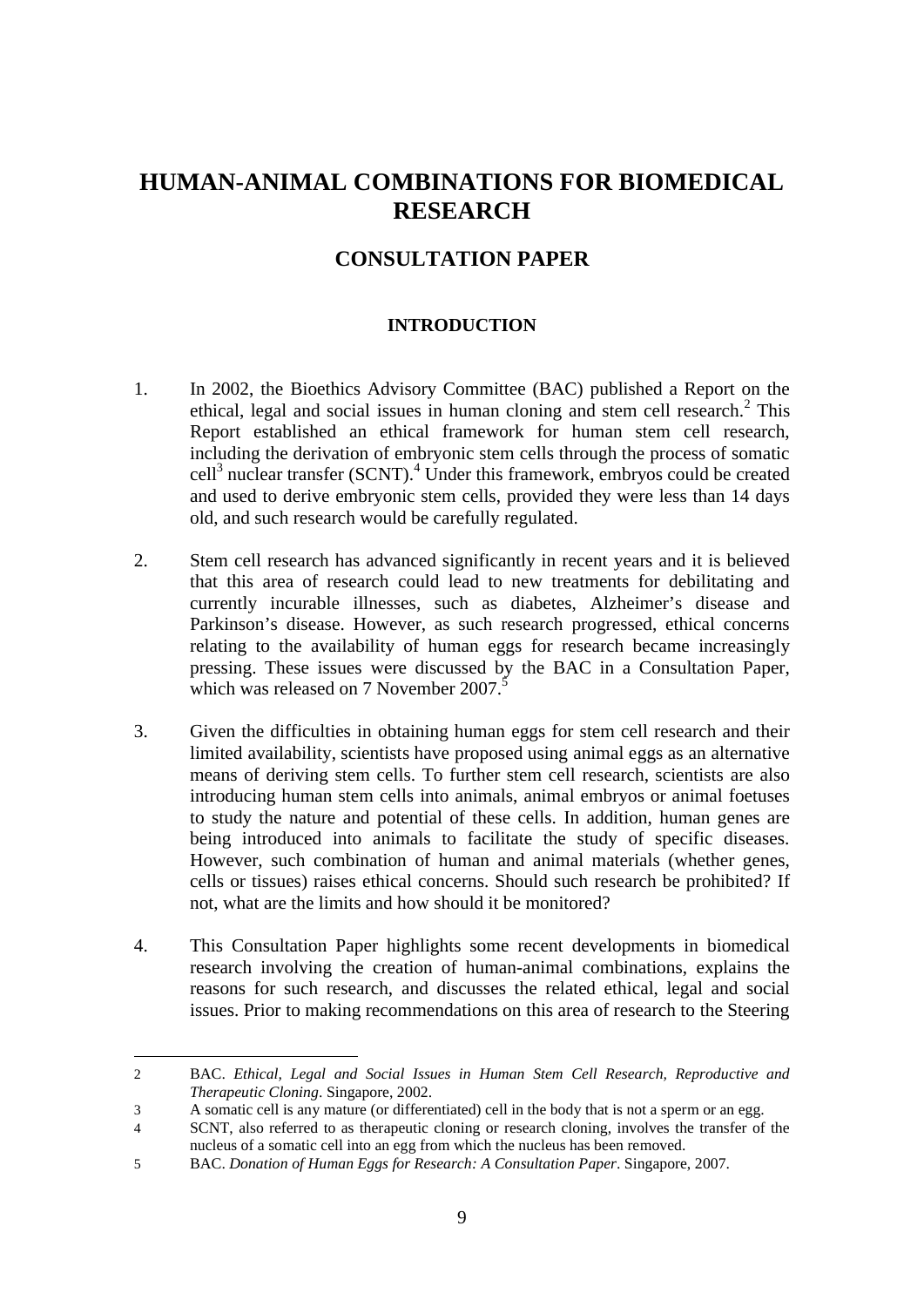Committee on Life Sciences, the BAC would like to seek the views of the public, as well as those involved directly or indirectly in research on:

- (a) the creation and use of human-animal combinations for research;
- (b) the prohibitions, limits and regulatory mechanisms that will be needed for such research in Singapore; and
- (c) any other matters related to human-animal combinations for biomedical research.

# **BACKGROUND INFORMATION**

# **Stem Cells and Nuclear Reprogramming**

- 5. Stem cells are unspecialised (undifferentiated) cells that are able to replicate themselves and become specialised (differentiated) cells.<sup>6</sup> There are primarily two types of stem cell that scientists work with – adult stem cells and embryonic stem cells. Adult stem cells are present in a tissue or organ and are able to develop into specialised cell types of that tissue or organ, and some other cell types. Embryonic stem cells are derived from early embryos and they are able to replicate themselves indefinitely and develop into all types of cell. This ability is termed pluripotence. There is currently little evidence that adult stem cells are similarly pluripotent.
- 6. Embryonic stem cells can be derived through the technique of SCNT, which involves the transfer of the nucleus of a somatic cell into an egg, from which the nucleus has been removed. This is followed by stimulation of the egg to start dividing. After three to five days, pluripotent stem cells can be extracted from the resulting embryo. Thus, SCNT converts the somatic cell nucleus into one with the characteristics of an embryonic cell nucleus. This process is called nuclear reprogramming. Figure 1 shows the derivation of stem cells using SCNT.
- 7. Scientists are finding ways to direct the development of embryonic stem cells into various desired cell types that are useful for therapy. Embryonic stem cells derived through SCNT are genetically identical to the person who contributed the somatic cell. Thus when transplanted into the person as a form of therapy, they would not be rejected. When the somatic cell from a person with a genetic disorder is used, the resulting stem cells carry the genes responsible for the disorder and are thus useful tools for studying that disorder.

 $\overline{a}$ 

<sup>6</sup> Specialised cells are mature cells with specific functions, for example, skin cells and liver cells.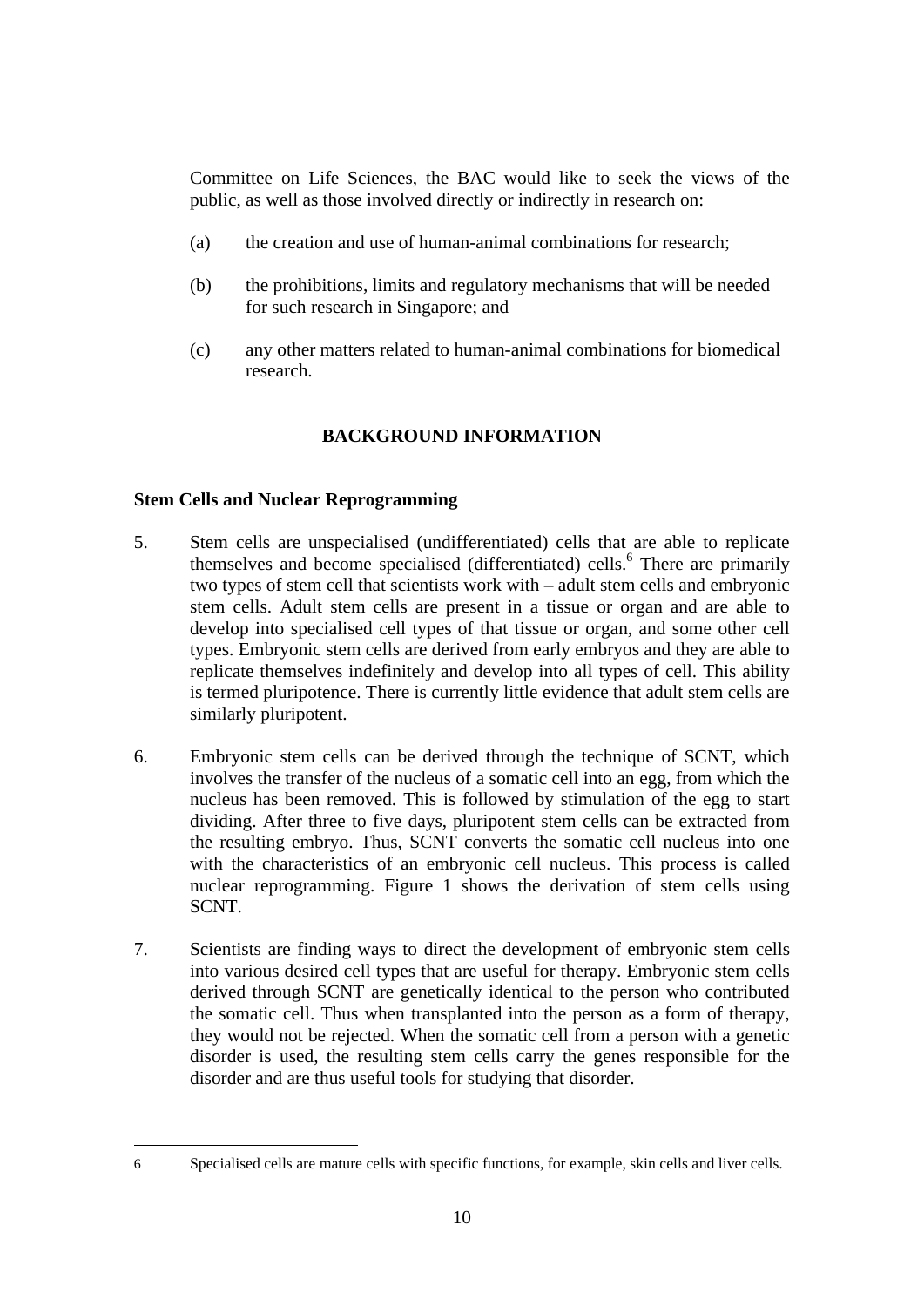

Figure 1. Derivation of stem cells using SCNT

8. Nuclear reprogramming of somatic cell nuclei without the use of SCNT, and thus without requiring human eggs, has recently been reported. Research groups demonstrated that human skin cells can be transformed into cells with properties similar to that of embryonic stem cells through the introduction of specific genes into the skin cells.<sup>7</sup> The transformed cells are called induced pluripotent stem cells. This technology could lead to the creation of patient-specific and disease-specific pluripotent stem cells and is a welcome development, although it remains to be seen to what extent it will lead to reduced SCNT research.

# **Chimeras and Hybrids**

- 9. Genes, cells or tissues from humans may be incorporated into animals (and *vice versa*) for the purposes of treatment or research. The terms 'chimera' and 'hybrid' have been used to describe certain inter-species combinations. Traditionally, chimeras are imaginary creatures made up of parts from two or more different species, such as a centaur, with the body of a horse and a human head and torso, or a fire-breathing monster with a lion's head, a goat's body and a serpent's tail. The Merlion, familiar to Singaporeans, is an example of a chimera. Hybrids, on the other hand, are simply the result of a mating between two different species. Whether chimeras or hybrids, such inter-species combinations with humans might be viewed with much apprehension if thought of in these terms. However, such creatures are not what scientists are planning to create for research or have used in research.
- 10. Technically, a *chimera* is an organism whose body contains cells from another different organism of the same or different species. As such, a person whose

<sup>7</sup> Takahashi K et al. Induction of Pluripotent Stem Cells from Adult Human Fibroblasts by Defined Factors. *Cell*. 131 (2007):1-12; and Yu J et al. Induced Pluripotent Stem Cell Lines Derived from Human Somatic Cells. *Science*. 318 (2007):1917-1920.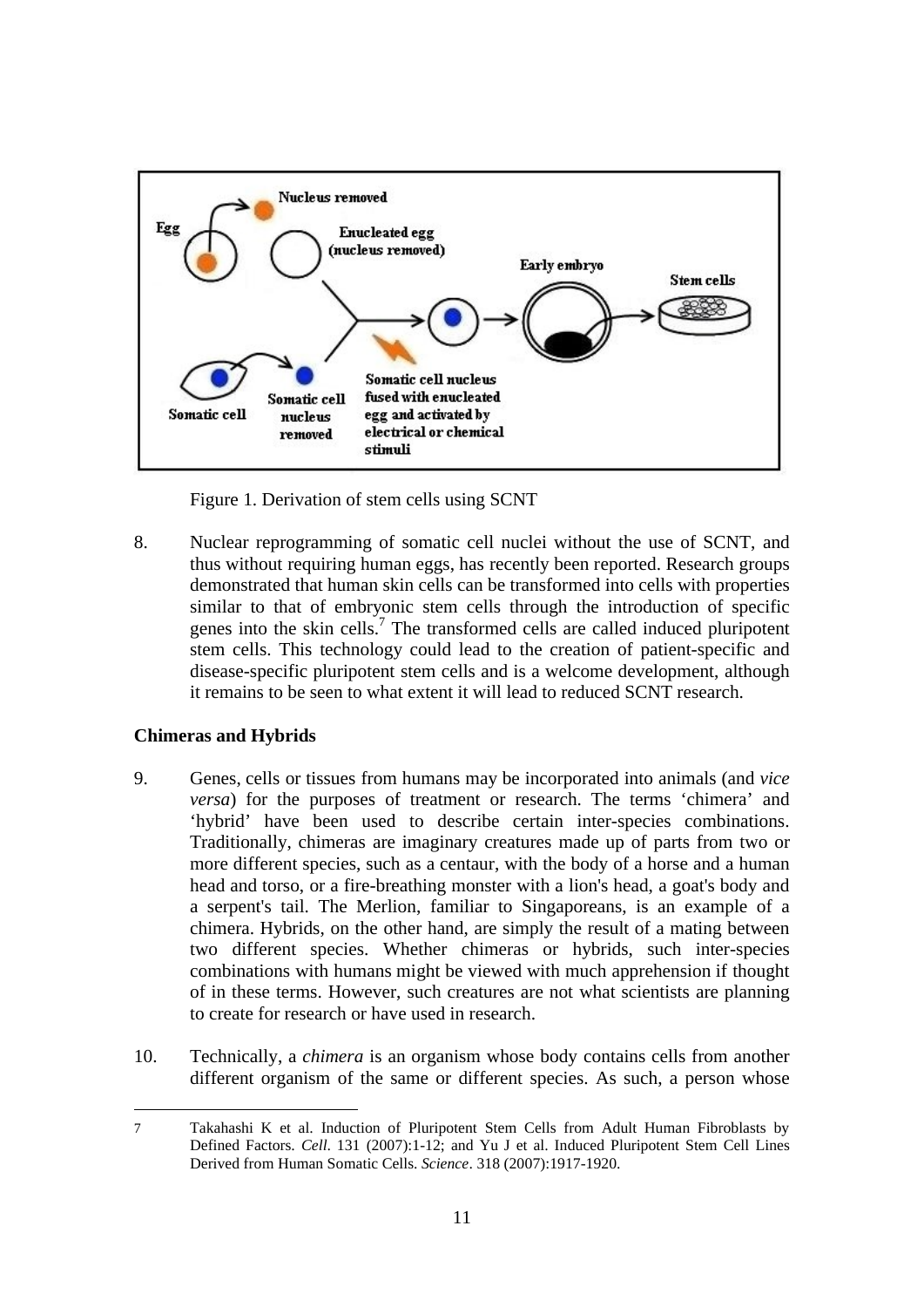diseased heart value has been replaced with a pig heart valve (a xenotransplant) is a chimera. Even a person who has undergone a blood transfusion or any kind of human organ transplant is by definition a chimera, as his or her body would contain cells from the donor as well as his or her own cells. This Consultation Paper will not be considering such chimeras because they are consequences of already established clinical treatments. Moreover in the case of xenotransplantation, few ethical issues arise since any transplanted tissue does not develop further but simply serves the function for which it was transplanted.

- 11. This Consultation Paper considers chimeras created by introducing human cells into animals, animal foetuses or animal embryos, and refers to them as *animal chimeras*. These chimeras are useful for research, such as the study of the developmental potential of human embryonic stem cells or their derivatives. In contrast, chimeras created by injecting animal cells into human embryos (*human chimeras*) are not currently used or planned for research.
- 12. A *hybrid* is an organism whose cells contain genetic material from organisms of different species. A *true hybrid* is an organism that results from the fertilisation of an egg from one species by a sperm from another species. Any cell of such an organism would contain genetic material from both species. The mule, which is the offspring of a horse and a donkey, and the liger, which is a cross between a lion and a tiger, are examples of true hybrids. True hybrids can be produced only when the species are genetically similar, and such hybrids are usually infertile. A true human-animal hybrid of this kind has not been contemplated for research, and it is illegal to create such hybrids in many jurisdictions, including Singapore.<sup>8</sup>
- 13. Scientists are, however, interested in creating another kind of hybrid, called a *cytoplasmic hybrid embryo*, for the purpose of deriving stem cells. These embryos are created by SCNT in which the nucleus of a human somatic cell is transferred into an animal egg from which the nucleus has been removed. A cytoplasmic hybrid embryo is considered a 'hybrid' because its genetic material, which is more than 99% human, originated from two species – human and animal. The human component comes from the nucleus of the human somatic cell and the animal component comes from the mitochondria, $9$  present in the cytoplasm<sup>10</sup> of the animal egg. Figure 2 shows how a cytoplasmic hybrid embryo is created.

 $\overline{a}$ 8 Ministry of Health. *Directives for Private Healthcare Institutions Providing Assisted Reproduction Services: Regulation 4 of the Private Hospitals and Medical Clinics Regulations* (Cap 248, Reg 1). March 2006, paragraph 8.7.

<sup>9</sup> Mitochondria are minute structures in the cytoplasm of a cell that produce energy and contain some genetic material.

<sup>10</sup> Cytoplasm is the cellular substance outside the nucleus.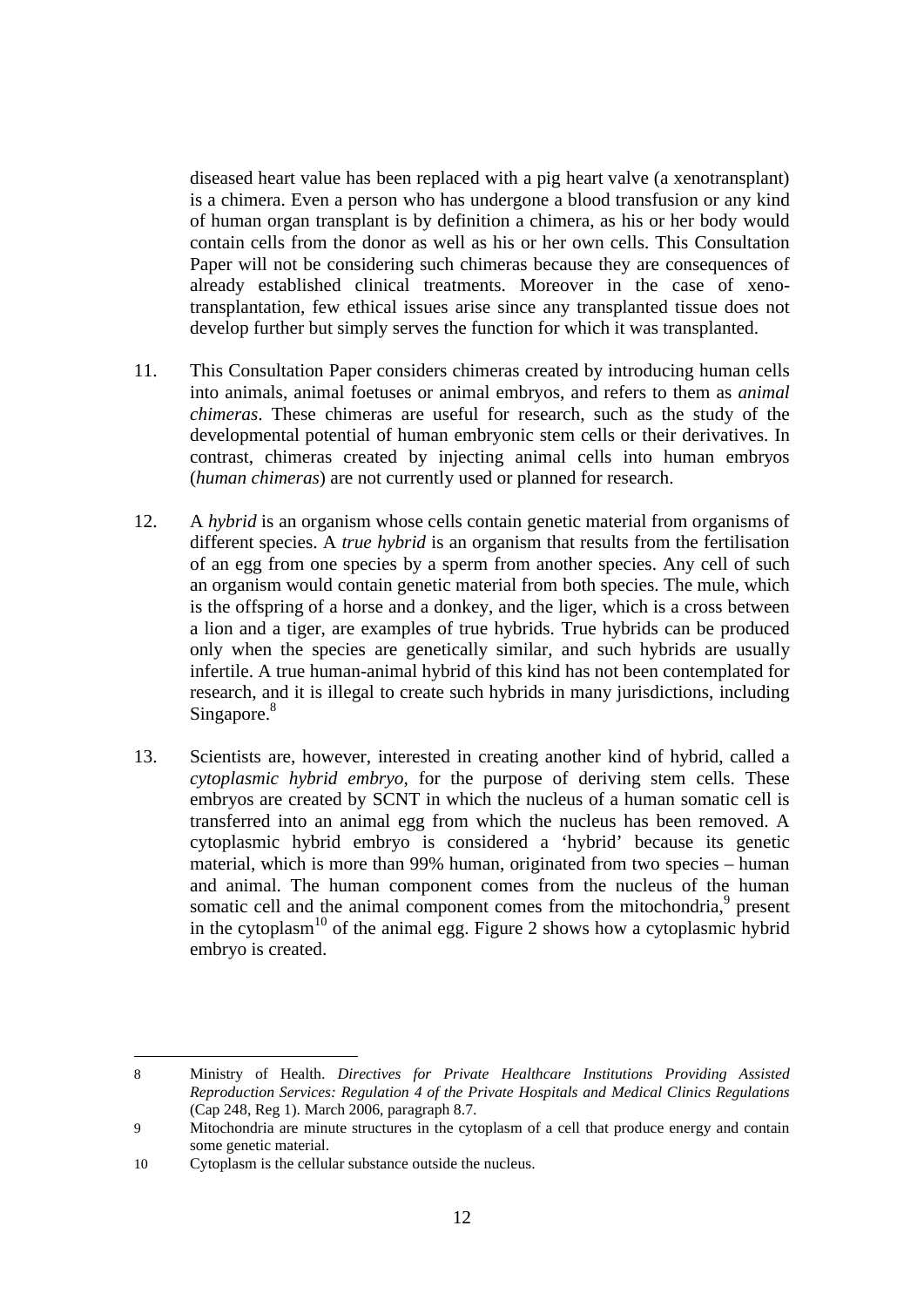

Figure 2. The creation of a cytoplasmic hybrid embryo by SCNT

14. Another human-animal combination of interest is the transgenic animal, which is an animal that has a genome containing genes from another species. Transgenic animals with genomes that incorporate human genes are useful experimental models of human diseases. For example, transgenic mice expressing the human gene for the polio receptor have been created as a 'disease model' for studying poliomyelitis. These mice can be infected by the polio virus and manifest the disease in much the same way as humans can, and studying them can shed light on the disease process in humans. Another example is the 'oncomouse', a transgenic mouse with an increased susceptibility to developing cancer, created by inserting a human oncogene (a gene associated with cancer development) into an early mouse embryo. It is a valuable model for studying human cancers. Transgenic animals are already widely used in research. Besides enabling scientists to understand the cause of diseases, and to develop more effective treatment for these diseases, they have also been used to test the safety of new products and vaccines and to study the possibility of producing organs for transplantation that will not be rejected. As transgenic animals are not thought to raise any new ethical difficulties, they are not considered further in this Consultation Paper.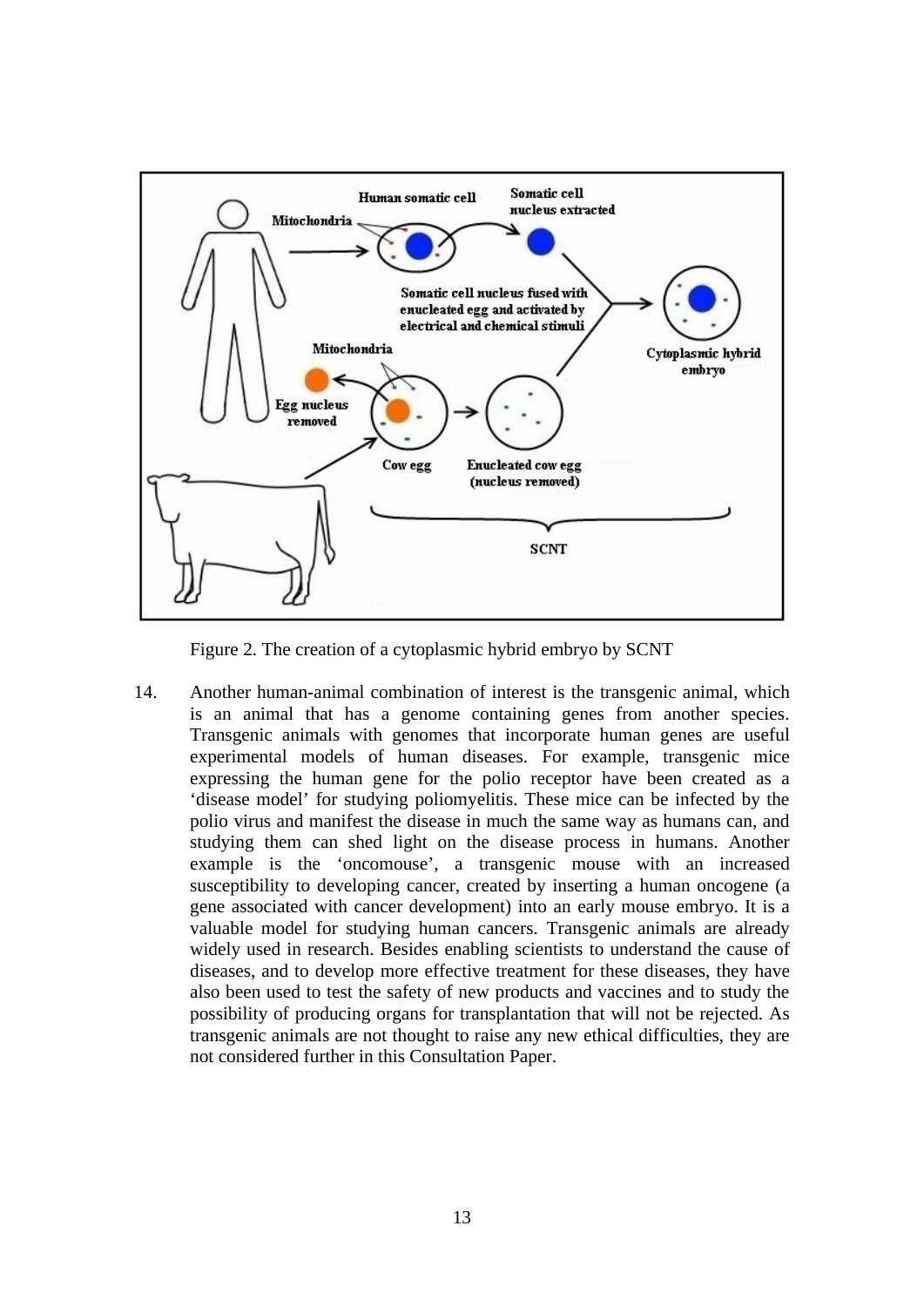# **REASONS FOR EXPERIMENTS WITH HUMAN-ANIMAL COMBINATIONS**

15. The ultimate reason for SCNT and stem cell research is the potential that such research holds in finding new treatments for serious and currently incurable diseases. Ideally, SCNT and stem cell research should be done using human eggs and embryos. However, due to ethical concerns and the limited availability of these resources, scientists are turning to using animal eggs and embryos, and creating human-animal combinations for research. They consider human-animal combinations to be powerful tools for gaining better understanding of stem cells and their possible clinical applications, as well as of development biology. Table 1 summarises the reasons for research interest in the types of humananimal combinations considered in this Consultation Paper.

### **Animal Chimeras**

- 16. An important test of human stem cell pluripotence is the injection of stem cells into immuno-deficient mice. This test is a common practice, and human-mouse chimeras are produced in the process. If the stem cells are pluripotent, they will form tumours, called teratomas, which consist of many differentiated cell types and tissues from the three basic cell layers, i.e. the layers that are the foundation of all subsequent tissue and organ development. The ability to form teratomas is considered to be an established test of pluripotence.
- 17. Animal chimeras can be used to study stem cell integration and differentiation. It was announced in 2005 that mice with brains containing less than 0.1 percent of human cells had been created by implanting human embryonic stem cells into the brains of adult mice. The mice were created to study the effects of stem cells when implanted into mouse brains. $11$  The results revealed that the stem cells developed into cells with the form, structure and characteristics of mouse cells, and functioned accordingly. In other words, there were cells in the mouse brains, with the structure and functions of mouse brain cells, that were of human origin. Following this, it has been suggested that transplanting human embryonic stem cells, modified to represent human neurological disease, into adult mice, could create models for research into the development and progression of the disease, and new methods of treatment.

<sup>11</sup> Muotri AR et al. Development of functional human embryonic stem cell-derived neurons in mouse brain. *Proceedings of the National Academy of Sciences of the United States of America*. 102 (2005):18644-18648.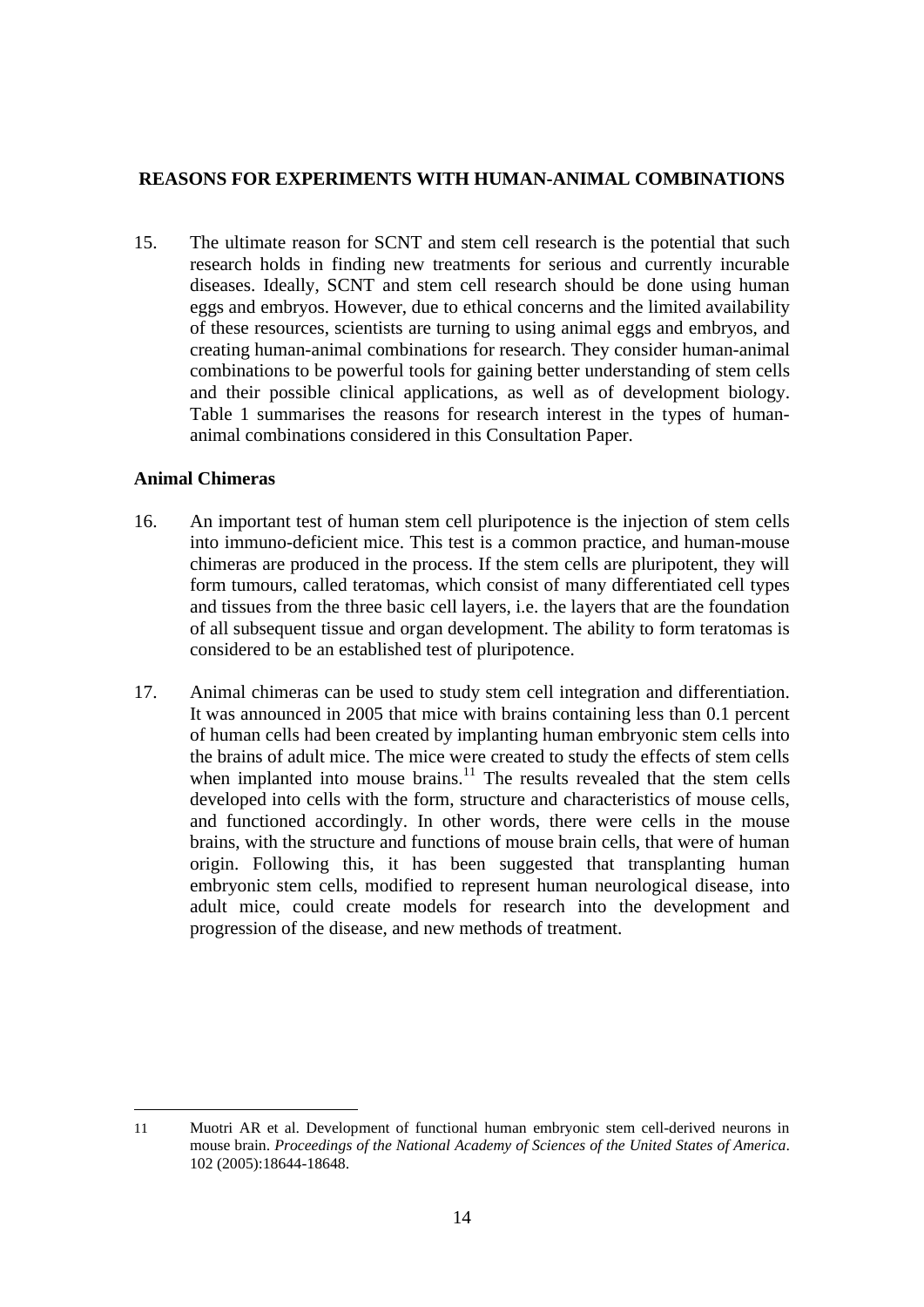| <b>Human-Animal</b><br><b>Combination</b> | How they are created                                                                                                                             | <b>Examples of use in research</b>                                                                                                                                                                                                                                                                                                                                                                         |
|-------------------------------------------|--------------------------------------------------------------------------------------------------------------------------------------------------|------------------------------------------------------------------------------------------------------------------------------------------------------------------------------------------------------------------------------------------------------------------------------------------------------------------------------------------------------------------------------------------------------------|
| Animal chimeras                           | By introducing human<br>cells, usually stem cells,<br>into an animal or an<br>early animal embryo or<br>an animal foetus.                        | Testing the developmental potential of<br>human stem cells or their derivatives.<br>Evaluating the potential usefulness and safety<br>of transplanting human stem cells for clinical<br>treatment.<br>In vivo drug testing giving an approximation<br>to human responses.<br>Studying the possibility of growing human<br>tissues and organs in animals for the purpose<br>of transplantation into humans. |
| Cytoplasmic<br>hybrid embryos             | By the transfer of the<br>nucleus of a human<br>somatic cell into an<br>animal egg from which<br>the nucleus has been<br>removed (see Figure 2). | A source of pluripotent stem cells for<br>research.<br>Studying the processes involved in nuclear<br>reprogramming.<br>A source of disease-specific stem cells for<br>the study of specific disease processes and<br>methods of treatment.                                                                                                                                                                 |
| Transgenic<br>animals                     | By introducing human<br>genes into an animal<br>embryo.                                                                                          | Routinely used in research to understand the<br>cause of diseases, to develop more effective<br>treatment for these diseases, to test the safety<br>of new products and vaccines, and to study<br>the possibility of producing organs for<br>transplantation that will not be rejected.                                                                                                                    |

# **Table 1. Types of Human-Animal Combinations Used in Research**

18. Animal chimeras can also be used as models for drug testing, giving an approximation to human responses. The SCID-hu mouse $12^2$  created in the late 1980's is an example of a research model for drug testing. SCID or Severe Combined Immunodeficiency is a genetic disorder that results in a dysfunctional immune system and hence mice suffering from SCID will be unable to fight infection or reject transplanted tissue. By transplanting human

<sup>12</sup> McCune JM et al. The SCID-hu mouse: murine model for the analysis of human hematolymphoid differentiation and function. *Science*. 241 (1988):1632-1639.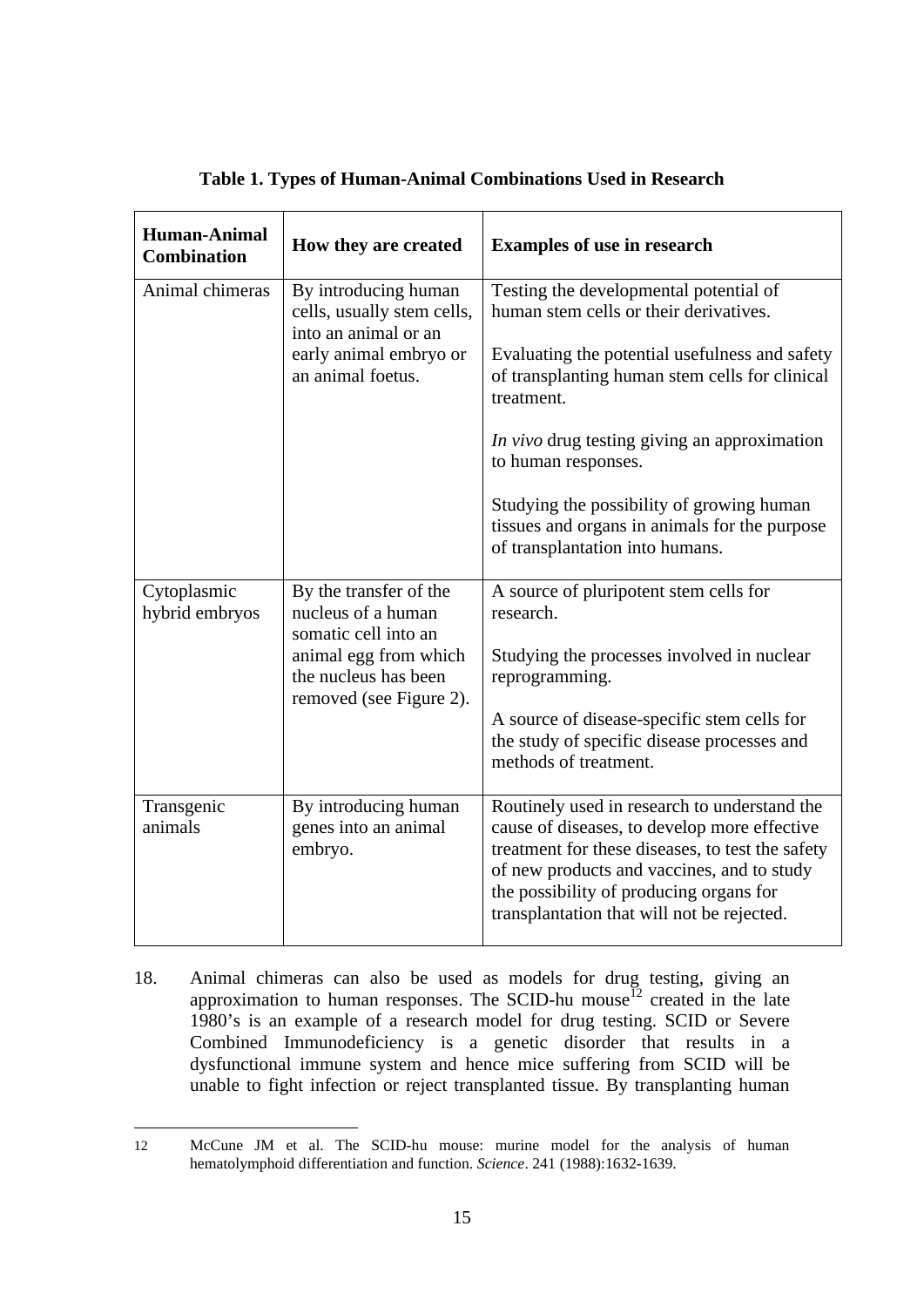foetal immune cells or tissues into SCID mice, chimeric mice with the immune system of humans are created and have served as successful research models. For example, unlike normal mice, they can be infected with HIV and thus used to test the efficacy of antiviral compounds.<sup>13</sup>

- 19. Scientists also create animal chimeras in testing the therapeutic potential of stem cells. For instance, scientists have used adult stem cells from human umbilical cord blood to test their effect on rat disease models, and in the process created animal chimeras. Such research has demonstrated the therapeutic potential of cord blood stem cells in healing neurological defects in rats with spinal cord injury<sup>14</sup> and neurological deficits in rat models of stroke.<sup>15</sup> In a more recent example, rats with induced heart failure showed improved heart function when heart cells derived from human embryonic stem cells were transplanted into them.16 These are important demonstrations of therapeutic effects in animals that are needed before stem cells may be used for human therapy. In addition, it is necessary to test for efficacy and any adverse effects. These tests should be conducted in animals prior to humans. The rationale is similar to preclinical testing of a drug or a medical device before clinical trials in humans, and human-animal chimeras are created in the process.
- 20. As there is always a shortage of human tissues and organs to replace diseased and damaged ones, researchers are attempting to create or grow them using various methods, including trying to grow them in animals. They have tried transplanting human stem cells into animal embryos and foetuses, in the hope of growing human cells and tissues for transplantation. Fully-grown chimeric sheep with organs that are about 15 percent human have been created.<sup>17</sup> Researcher Esmail Zanjani and his team at the University of Nevada in the USA have created these sheep by implanting human adult stem cells into sheep foetuses. They hope to use the sheep as a way of developing 'humanised' sheep organs that may one day be used for transplantation into patients.
- 21. In 2005, researchers were able to show that human adult stem cells from bone marrow, when placed in a rat embryo, integrated into the developing rat

 $\overline{a}$ 13 Namikawa R et al. Infection of the SCID-hu mouse by HIV-1. *Science*. 242 (1988):1684-1686; and McCune JM et al. Suppression of HIV infection in AZT-treated SCID-hu mice. *Science*. 247 (1990):564-566.

<sup>14</sup> Saporta S et al. Human umbilical cord blood stem cells infusion in spinal cord injury: engraftment and beneficial influence on behavior. *Journal of Hematotherapy & Stem Cell Research*. 12 (2003):271-278.

<sup>15</sup> Xiao J et al. Transplantation of a novel cell line population of umbilical cord blood stem cells ameliorates neurological deficits associated with ischemic brain injury. *Stem Cells and Development*. 14 (2005):722-733.

<sup>16</sup> Laflamme MA et al. Cardiomyocytes derived from human embryonic stem cells in pro-survival factors enhance function of infarcted rat hearts. *Nature Biotechnology*. 25 (2007):1015-1024.

<sup>17</sup> Almeida-Porada G et al. Formation of human hepatocytes by human hematopoietic stem cells in sheep. *Blood*. 104 (2004):2582-2590.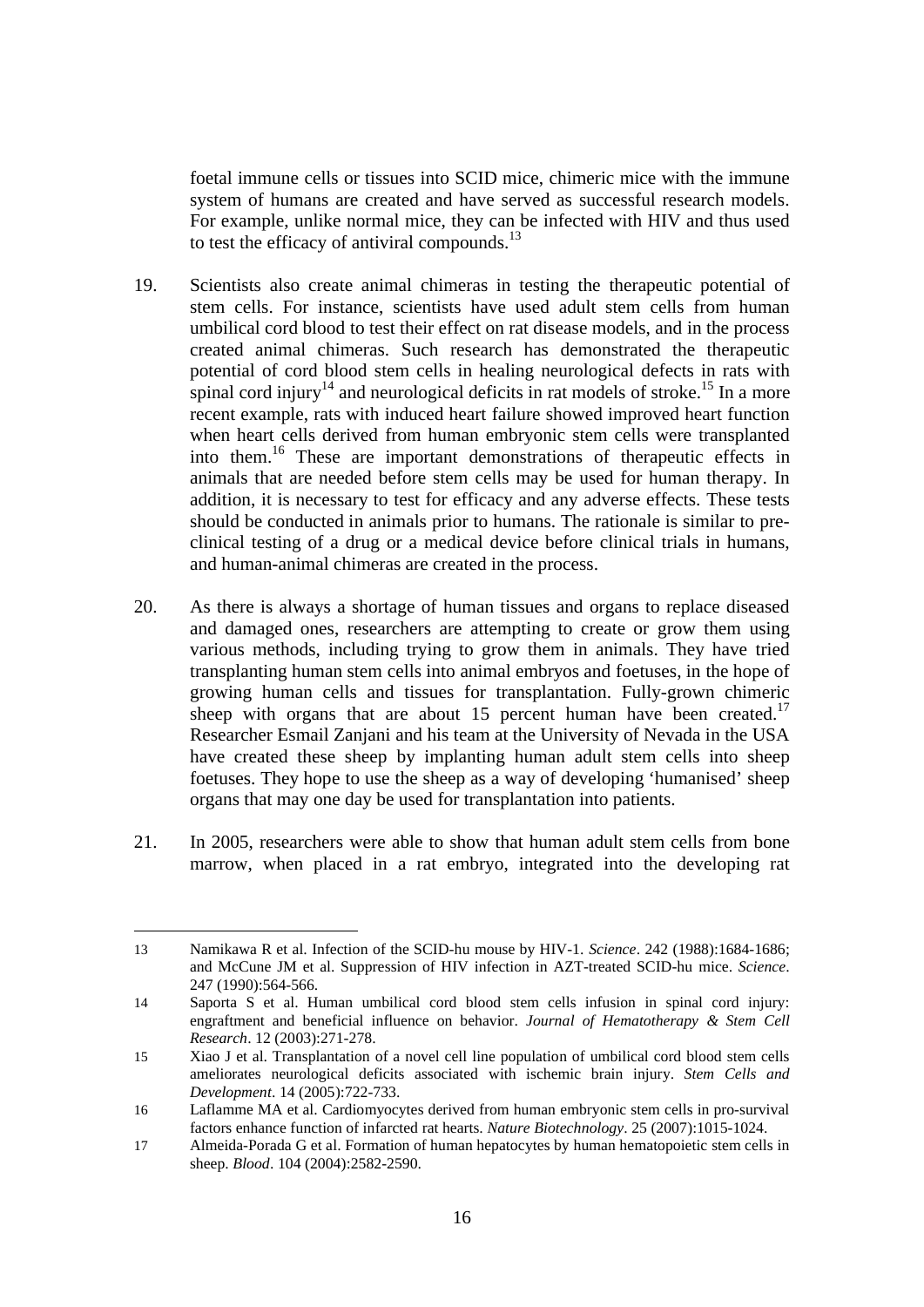kidney.<sup>18</sup> The integrated cells were shown to have differentiated into complex functional kidney structures. Some researchers have also suggested that tissue destined for a specific person might be grown in an animal foetus from stem cells obtained by SCNT, using a somatic cell from that person. Such stem cells would be compatible with the person, thus avoiding the problem of tissue rejection when used for treatment, and the animal would be a means of growing the human organ. The animal is a chimera in consequence of its status as host to the human stem cells and subsequent differentiated cells and tissues. This scenario is shown in Figure 3 below. However, producing chimera-based patient-specific tissues or organs that are safe for transplantation into humans is still in its preliminary stage and much more research has to be done.



Figure 3. Schematic possible use of an animal host in the growth of organs (e.g. kidneys) derived from cloned human stem cells by SCNT.<sup>19</sup>

<sup>18</sup> Yokoo T et al. Human mesenchymal stem cells in rodent whole-embryo culture are reprogrammed to contribute to kidney tissues. *Proceedings of the National Academy of Sciences of the United States of America*. 102 (2005):3296–3300.

<sup>19</sup> Adapted from Cascalho M & Platt JL. New Technologies for Organ Replacement and Augmentation. *Mayo Clinic Proceedings*. 80 (2005):370-378.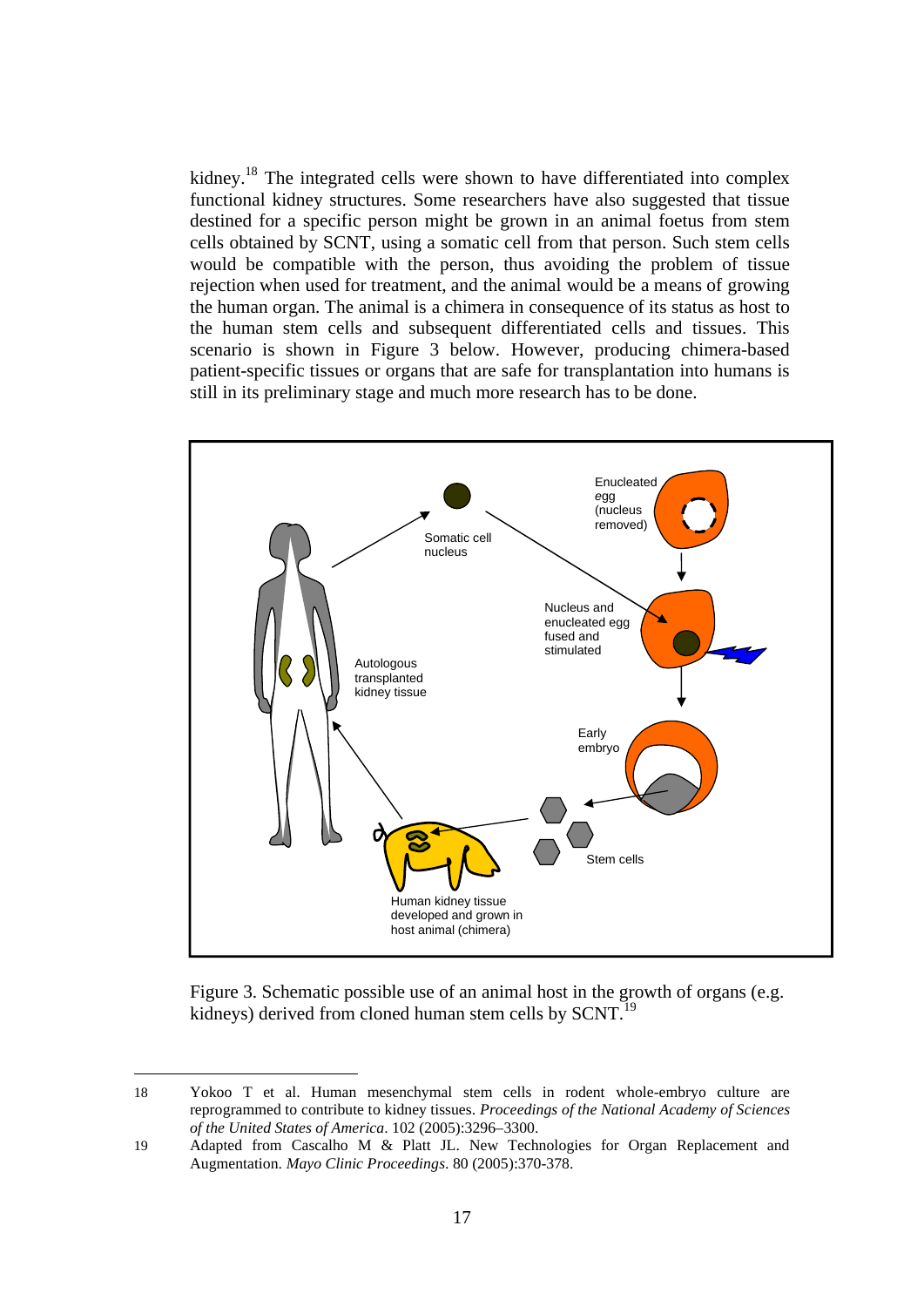# **Cytoplasmic Hybrid Embryos**

- 22. Stem cells derived from a cytoplasmic hybrid embryo created using a somatic cell from a patient with a genetic disorder, would carry the genes responsible for the disorder and thus are valuable research tools for studying that disorder. Understanding the development and progression of the disorder may lead to the discovery of better treatments or ways to reverse or prevent further progression of the condition.
- 23. Cytoplasmic hybrid embryos can also be used to study nuclear reprogramming. This may lead to finding methods of direct reprogramming, which do not involve the use of eggs or the need to create embryos and thus help solve the problem of a limited supply of human eggs for research.
- 24. Embryonic stem cells are a potential source of cells to replace diseased or damaged tissues, as they can differentiate into all types of cells. To prevent the cells from being rejected by the body when used for treatment, these cells would have to be compatible with the patient. One way of achieving such customised cell or tissue therapy is by SCNT. Although embryonic stem cells can potentially be derived from cytoplasmic hybrid embryos, several challenges, such as the possible transmission of infectious diseases and harmful physiological and immunological effects on the patient, need to be overcome before they are used for treatment.
- 25. In 2003, a team of researchers from China reported success in deriving stem cells, with many properties of human embryonic stem cells, from cytoplasmic hybrid embryos created by the transfer of human somatic cell nuclei into rabbit eggs from which the nuclei had been removed.<sup>20</sup>
- 26. Two teams of researchers in the UK have recently requested permission from the regulating authority, the Human Fertilisation and Embryology Authority (HFEA), to create cytoplasmic hybrid embryos from human somatic cells and cow or rabbit eggs.<sup>21</sup> They hope to derive disease-specific stem cell lines from people who have genetic forms of degenerative nervous disorders such as Parkinson's disease, spinal muscular atrophy or Alzheimer's disease, to further understanding of these disorders. The HFEA has indicated qualified support for such research, $2^2$  which is strongly favoured by a large group of scientists and medical research organisations.<sup>2</sup>

<sup>20</sup> Chen Y et al. Embryonic stem cells generated by nuclear transfer of human somatic nuclei into rabbit oocytes. *Cell Research*. 13 (2003):251-263.

<sup>21</sup> HFEA. *Research applications*. UK, September 06, 2007. http://www.hfea.gov.uk/en/375.html (Accessed Jan 04, 2008).

<sup>22</sup> HFEA. *HFEA statement on its decision regarding hybrid embryos*. UK, September 05, 2007. http://www.hfea.gov.uk/en/1581.html (Accessed Jan 04, 2008).

<sup>23</sup> Pincock S. *Groups unite to oppose UK hybrid ban*. The Scientist.com, April 05, 2007. http://www.the-scientist.com/news/display/53055/# (Accessed Jan 04, 2008).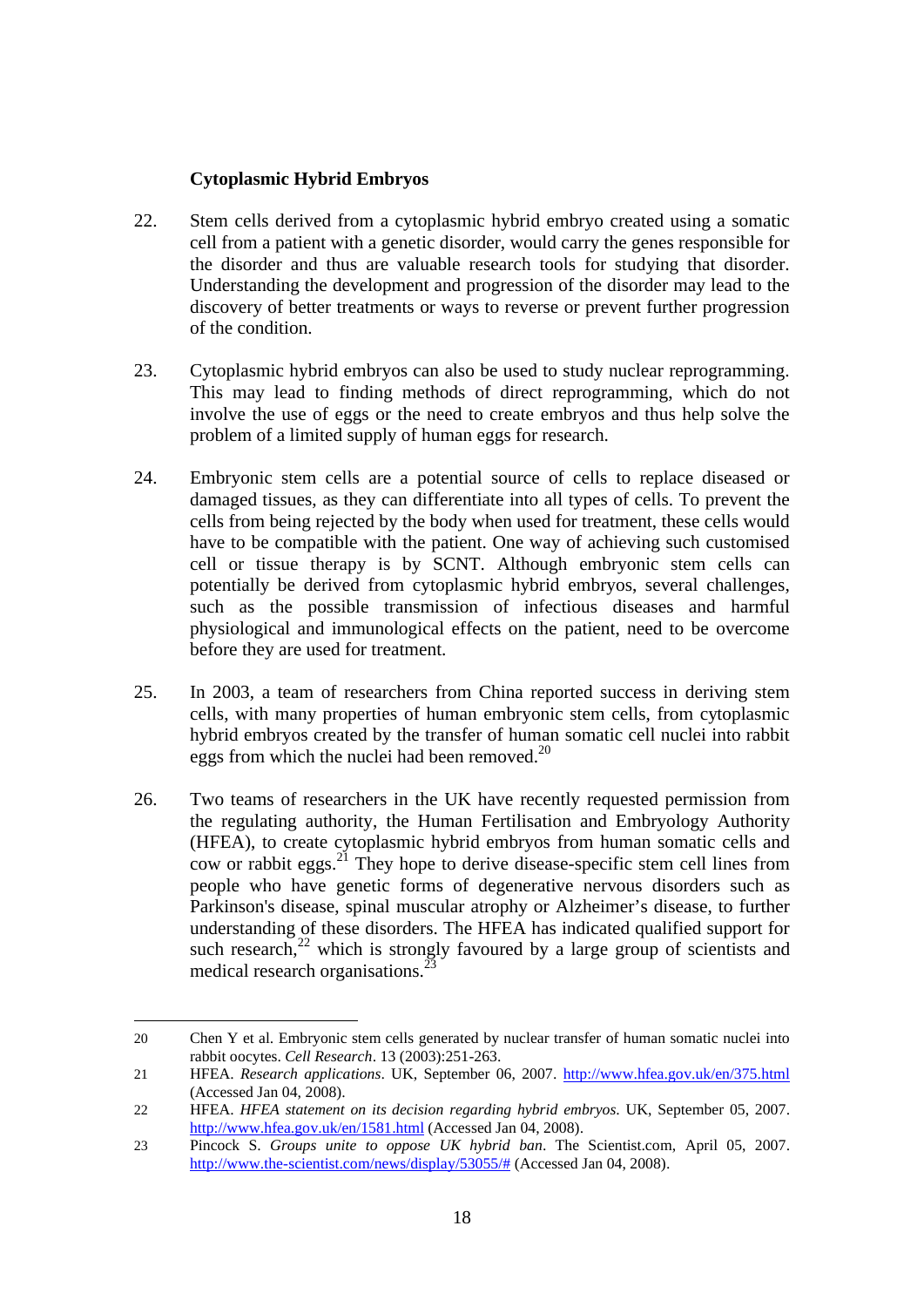# **ETHICAL CONSIDERATIONS IN RESEARCH WITH HUMAN-ANIMAL COMBINATIONS<sup>24</sup>**

- 27. The BAC has taken the view that an embryo and a sentient human do not stand in a relation of moral equivalence. It does recognise that this is not a position that commands universal agreement, but it is not re-evaluating the wider issue of whether human embryonic stem cell research should be done at all. It is concerned, rather, to explore the added ethical issues that arise when considering research with human-animal combinations of the kind just discussed. This part of the Consultation Paper considers these issues.
- 28. Is the research something that might yield a benefit that people want and should be able to get, such as basic knowledge of how cells work, or relief from a disease, or from the threat of an early death? We need some assurance that there is something good to be achieved by research in the first place. However, as can be seen from the examples given earlier, research with human-animal combinations is already regarded as important in basic biomedicine, and is likely to become more important with the shift of emphasis to translational medicine, that is, the translation of basic laboratory findings into prospective clinical treatments. Therefore, we would accept as a premise that there is likely benefit in the research, and the issue is rather whether there are ethical objections or drawbacks that might render it unacceptable despite the likely benefit.

### **Health Risk**

- 29. Some are concerned about possible health risks in allowing research with human-animal combinations, as the crossing of species boundaries may lead to the transfer of diseases between humans and non-humans. In fact, research with human-animal combinations has been conducted for many years and the risk has proved to be minimal when the research takes place under standard laboratory conditions.
- 30. In research, there is an ethical responsibility on the part of scientists to discover as much as possible about health risks and to minimise them (just as there is an ethical responsibility to produce safer vaccines and other drugs). Moreover, it is through basic research that the health risk in new treatments is evaluated, as part of the development of such treatments. It is always essential to evaluate and investigate the risk, but the mere possibility of risk is not, in itself, a reason to preclude research.

<sup>24</sup> The background paper, Stem Cell Research and Interspecies Fusion: Some Philosophical Issues, 2006, by Nuyen AT has addressed the ethical issues surrounding research with human-animal combinations in depth, and this paper has formed the basis for much of the discussion here. The paper is available at http://www.bioethics-singapore.org.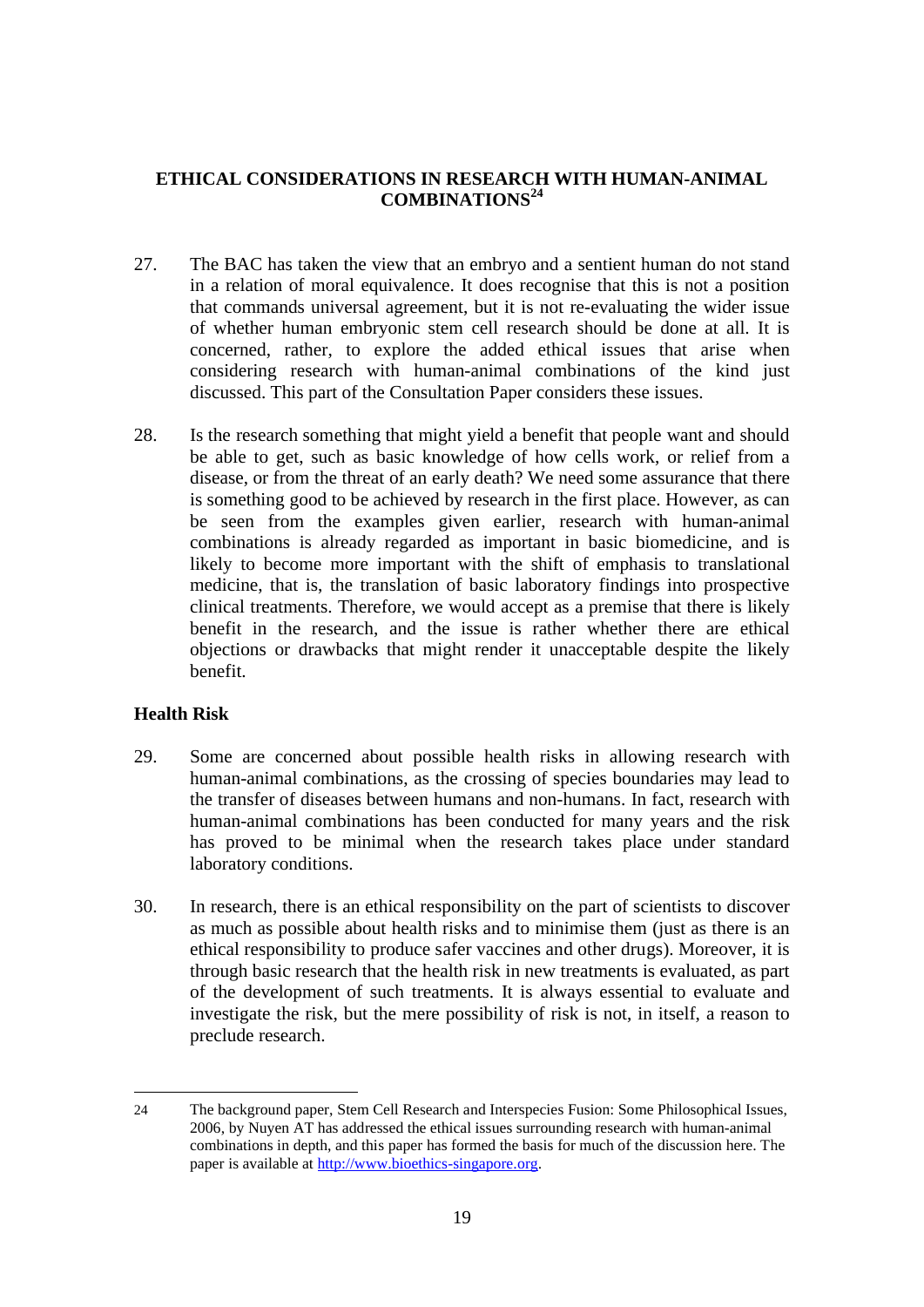- 31. Nevertheless, given some risk, one approach is to weigh the health risk against the benefit. For instance, in deciding whether or not to immunise one's children against potentially fatal childhood diseases, the benefit needs to be weighed against the risk of adverse effects of vaccines.
- 32. What benefit we can expect from research involving human-animal combinations is largely a scientific question. But if it proves impossible to develop treatments that are safe, the treatments will not be offered to patients. This is a very basic premise of medical treatment and a fundamental aspect of research into clinical applications.

# **Human-Animal Combinations are Repugnant (the 'Yuk' Factor)**

- 33. It is likely that many people find the idea of combining or mixing species distasteful, repugnant, or even disgusting. The obvious point to make here is that repugnance<sup>25</sup> is an emotional response. What role it plays in moral judgments is not clear. It may be argued that it should play no role at all. On the other hand, it may be that we 'naturally' feel repugnant about something so as to avoid it for our own good. For instance, we find that incest is repugnant, and in this case, it also turns out that there are scientific reasons (i.e. the risks of inbreeding) to support this feeling. However, the case of incest also suggests that we should not object to something just because it is repugnant. We need to ask if there are sound reasons for the objection. The 'repugnance argument' is a signal of the need to find out whether there really are reasons for objecting to research involving human-animal combinations.
- 34. Perhaps less weight should be given to negative reactions that are not supported by sound reasons, although they should not be lightly dismissed. Clearly, it is unreasonable to suggest that a research activity should be stopped just because some people strongly object to it but cannot offer good reasons for the objection. After all, many people once strongly objected to inter-racial relations, or to kissing or holding hands in public, and some still do. Even then, it has to be acknowledged that if a large number of people turned out to feel that something is objectionable, it would be morally problematic at least. Any claimed benefits of research involving human-animal combinations need to be evaluated against the ethical costs expressed in the preferences of those who object strongly.
- 35. A further difficulty with too ready an acceptance of feelings as a guide to ethics, is that many things we now accept as good, were originally seen as repugnant. For example, vaccination was once seen in this light, and eminent people<sup>26</sup>

<sup>25</sup> In the context of bioethics, the term "repugnance" was first used by Leon Kass against cloning. See Kass LR. The Wisdom of Repugnance. *The New Republic*. 216 (1997):17-26. and Kass LR & Wilson JQ. *The Ethics of Human Cloning*. Washington DC: AEI Press, 1998, pages 3-59.

<sup>26</sup> Famously, George Bernard Shaw, for example; "At present, intelligent people do not have their children vaccinated, nor does the law now compel them to. The result is not, as the Jennerians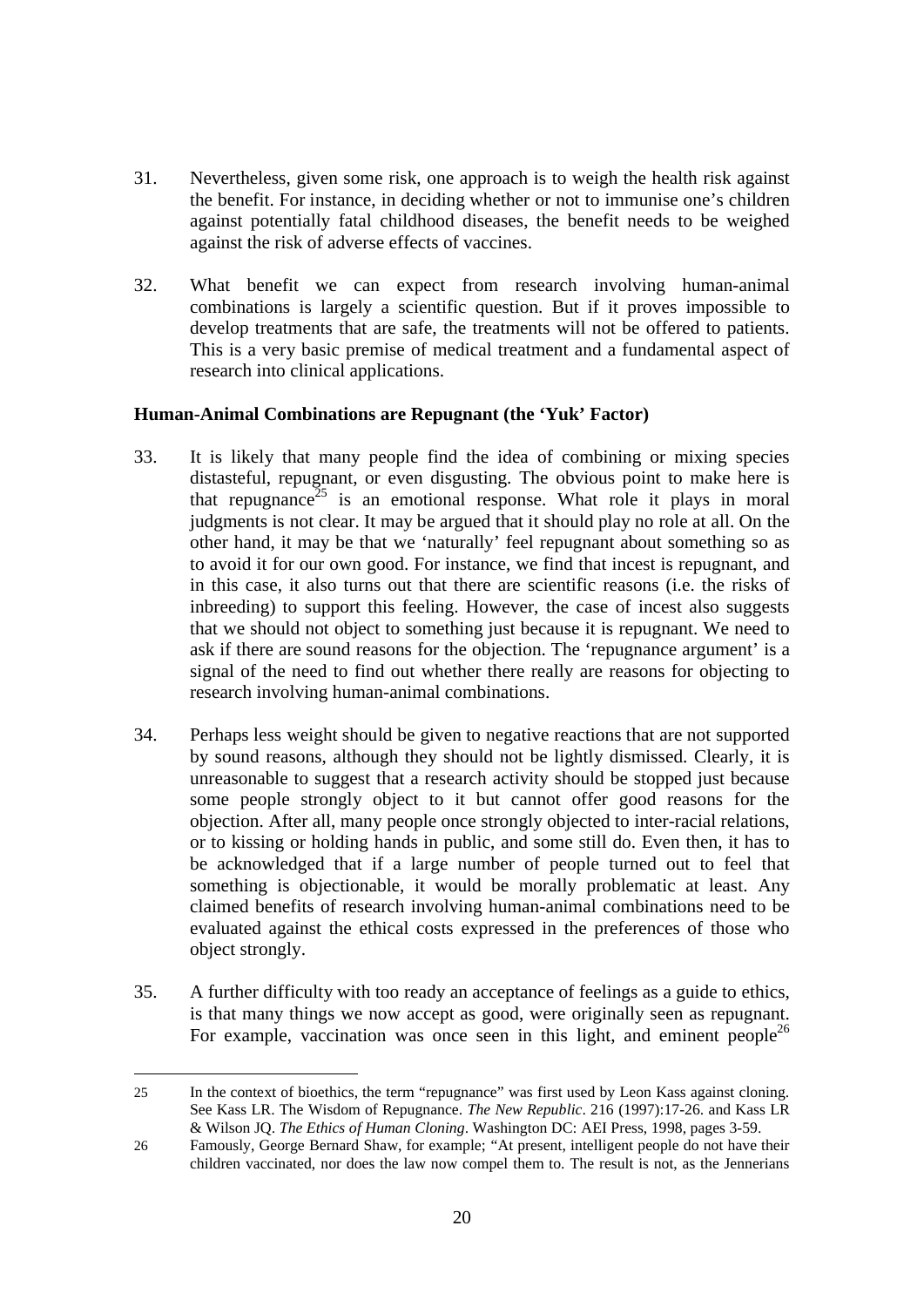campaigned against it as contrary to nature. However, this should not be seen as a justification for embracing any change without a careful examination of the reasons behind any feelings of repugnance.

# **The View that Human-Animal Combinations are Against Nature and Concern with 'Playing God'**

- 36. A cluster of issues comes under this heading. One is that a human-animal combination is a life form artificially created and any such creation may be wrong, as it may be thought that the creation of life should be left to God or nature. Another is that, left alone, human and non-human tissues have their own natural ways of developing, which will be frustrated if they are merged. Also, it is often said that each species has its own natural integrity (and some say, dignity as well), and it is wrong to destroy it through research. Thus, the creation of human-animal combinations for research is objectionable as the integrity of the species (human or animal) is compromised.
- 37. The concern about 'playing God', and other religious objections, applies to a whole range of biomedical issues, from *in vitro* fertilisation (IVF) to gene therapy. In non-religious terms, the claim is that anything unnatural is wrong. A number of things can be said about this claim. One is that nothing people do can be unnatural in the sense of going against the laws of nature. Scientific experiments, like everything else, must conform to the laws of nature. If 'unnatural' is taken in this sense then there is no objection. If on the other hand by 'unnatural' is meant 'not how things occur or behave in nature', then taking medication for an illness is also unnatural (as this is not how a body heals itself in nature), and a similar objection would apply to surgery or other medical interventions.
- 38. In the case of research involving human-animal combinations, the objection is more that scientists should not be 'playing God' in compromising species integrity and in creating new life forms. As for creating new life forms and other ways of 'playing God', a number of things should be borne in mind:
	- (a) Scientists do not create life as such; they just 'rearrange' the ways life manifests itself. Similarly, many standard medical procedures are just 'rearranging' how life manifests itself, typically from a diseased state to a healthy state.
	- (b) How do we know what divine plans are when it comes to scientific knowledge and practice? Is it not possible that stem cell research is part of those plans?

prophesied, the extermination of the human race by smallpox; on the contrary more people are now killed by vaccination than by smallpox." The Irish Times, August 09, 1944. http://www.whale.to/v/shaw1.html (Accessed Jan 04, 2008).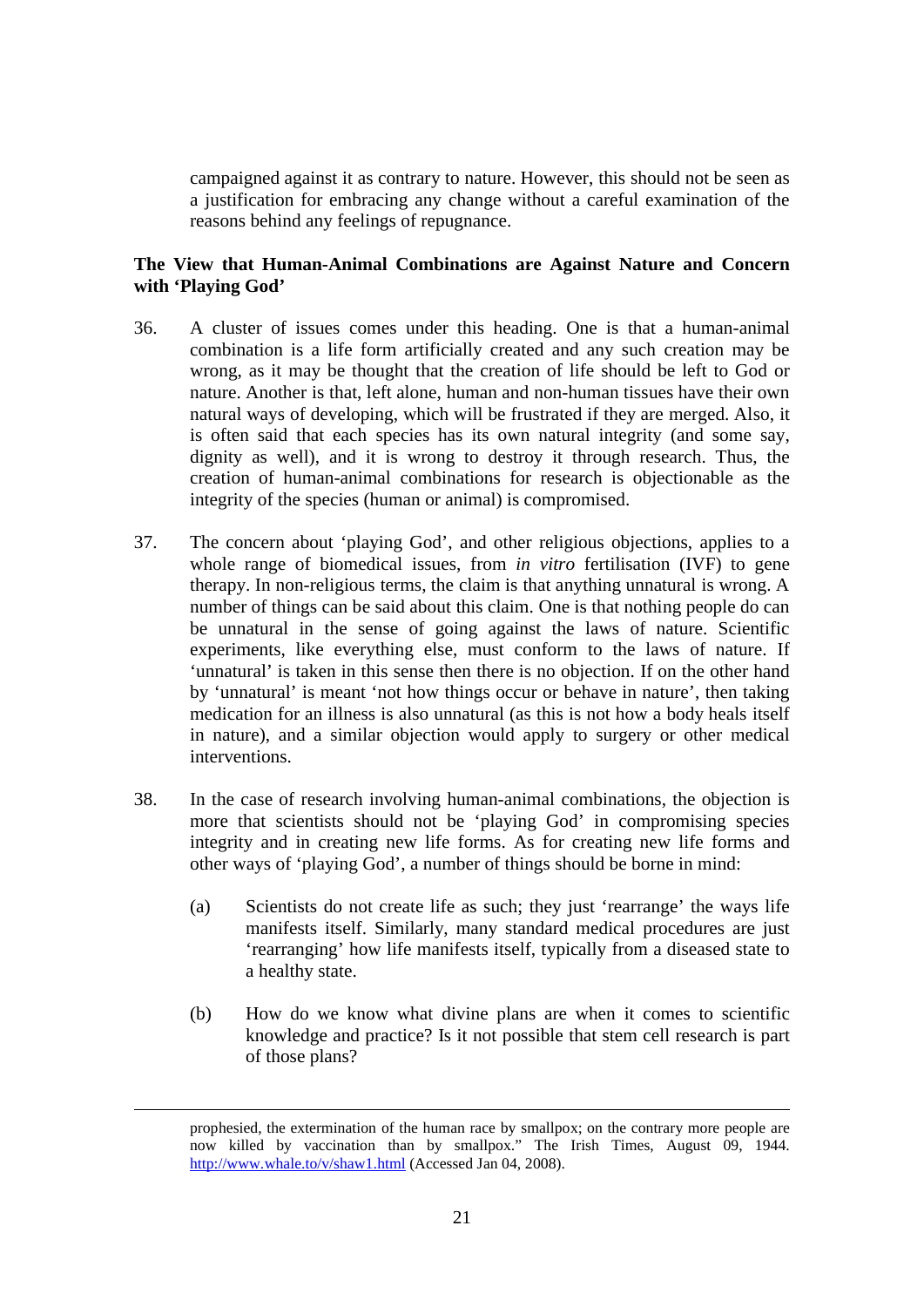- (c) The 'playing God' argument cuts both ways. If research involving human-animal combinations can save life, then to stop the research is to 'play God' with respect to those whose lives could be saved.
- 39. Noting the points above does not mean that the religious aspect of the 'playing God' argument can simply be ignored. The underlying religious convictions are strongly held, and a society, particularly a multi-religious one, has the responsibility to respect individual preference and sensibility while considering how good science can best be done.

### **Concern with Producing Creatures with Human Consciousness or Mental Characteristics**

- 40. If research involving human-animal combinations is allowed, there is concern that uncontrollable monsters could be created. The harm may be great, though on available evidence the probability of this occurring is low. However, a 'better safe than sorry' argument has some force here. One especially worrying kind of monster would be a non-human animal with human cognitive functions.
- 41. There is little likelihood of such a monster being created if only individual human neural cells are used, and none if non-neural cells, such as human retinal stem cells, are used. Indeed, as long as the number of cells transferred is small enough, the host will retain its own characteristics. Even if the number is large, the anatomical constraints of the host are such that the development of human characteristics is unlikely. Still, it may be wise for society to adopt precautionary measures even if the probability of producing creatures with human consciousness or mental characteristics is low. Such measures may include rules regulating the number and kind of human cells transferred, and the selection of host animals, if indeed such research is to be allowed at all.
- 42. A concern that these characteristics could arise from mixing human and animal genetic material can be seen as misplaced, since genetic material is shared in nature across many different species, including humans. It is in the combination of genetic material and the details of the interactions of such material that any species is defined, rather than merely the possession of some small proportion of unique genes. Nevertheless, there would be grounds for concern if a humananimal combination containing a substantial proportion of human material developed to become a living creature. This concern arises particularly when neural tissue is used, as it is the prerequisite for consciousness, or even for basic sentience, $27$  and this concern becomes greater as the animal species involved appears closer to humans. Work with mice occasions less concern in this field than work with monkeys or apes. Nevertheless, concerns about the potential for

 $\overline{a}$ 27 Feeling or sensation should be distinguished from perception and thought. A sentient creature or person is responsive to stimulation, without necessarily having what we would regard as conscious awareness, though whether or not sentience is accompanied by consciousness is impossible to determine with certainty.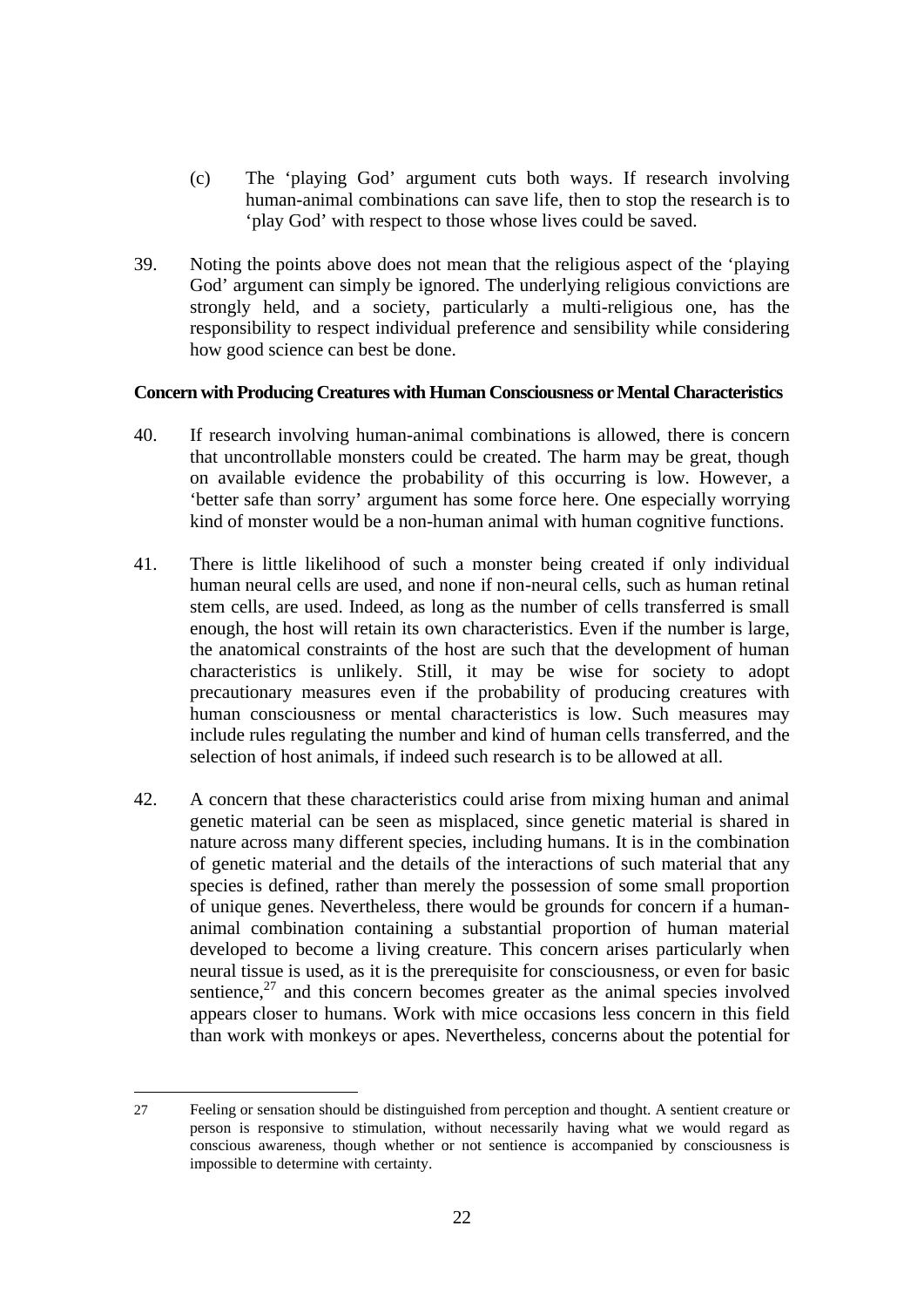human consciousness in chimeras have persistently been mentioned as one of the main concerns voiced by those objecting to such research.

- 43. In the specific case of human neural tissue grafted into non-human primates, the issue has attracted expert attention.<sup>28</sup> Recommendations have been proposed for ethics committees to oversee the creation of human-non-human primate neural tissue chimeras via the implantation of human neural stem cells into an animal, having regard to five factors, namely:
	- *(a) The proportion or ratio of human to animal cells in the animal's brain*: When the amount of human material is low, the likelihood of the animal acquiring something like human awareness as a result is correspondingly remote;
	- *(b) The site of integration of the human neural cells*: Integration into the parts of the brain which control cognitive functions, is more likely to affect cognitive abilities than integration into other parts of the brain;
	- *(c) The recipient species*:

 $\overline{a}$ 

Species with a closer approximation to human neural organisation are more problematic, because in general we like to think of ourselves as uniquely possessed of human attributes, and the likelihood of such attributes occurring in another species is increased when the other species is biologically close; and

*(d) The brain size of the animal involved*: This is a similar argument to (c). It is reasonable to suppose that animals with larger brains are more likely to be capable of an approximation to human consciousness in the event that they incorporate human neural tissue.

# **Eroding the Moral Boundary between Human and Animals**

44. Current social institutions and practices are based on long established and fairly entrenched views about what counts as human and animal, and these have contributed to some form of moral demarcation between the two groups. Human-animal combinations can blur this boundary and thus potentially lead to moral and social confusion. Some are concerned that new rights and obligations that emerge may be difficult to enforce. What would happen to meat-eating practices in a world in which many animals had human tissues in them? How would we treat, say, monkeys that had human blood running through their veins?

<sup>28</sup> Greene M et al. Moral Issues of Human-Non-Human Primate Neural Grafting. *Science*. 309 (2005):385-386.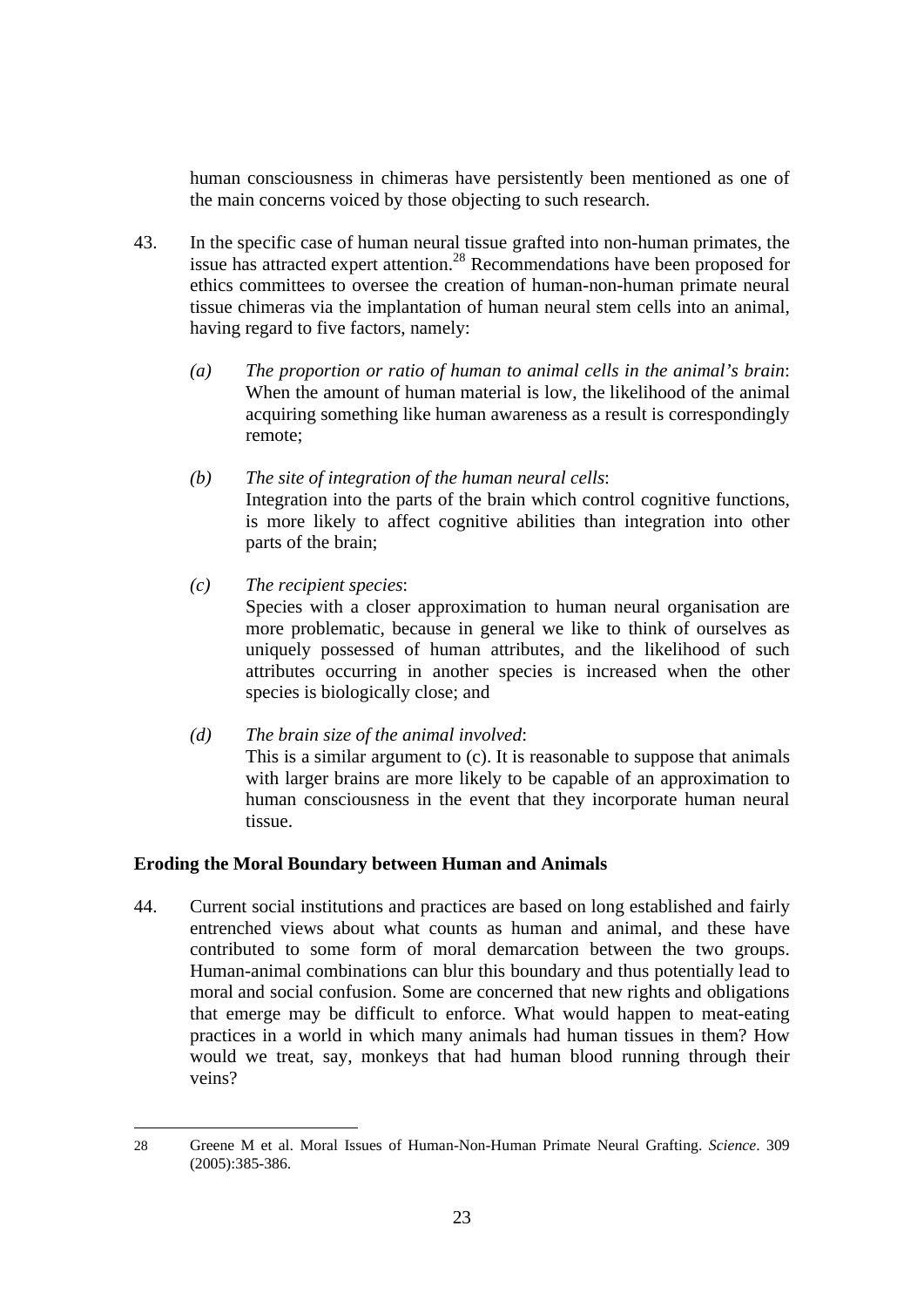- 45. Some may argue that the moral 'status quo' that separates humans from animals should not be disturbed. Such an argument may be grounded in a preference for certainty, and perhaps even an innate fear of or wariness towards the unknown. However, confusion or change due to departure from a generally accepted 'status quo' or social norms may not be a bad thing in the long run. The emancipation of slaves in the United States, the women's liberation movement and the civil rights movement are all instances of important changes to the moral and social 'status quo' of the time.
- 46. At a deeper level, it may be necessary to rethink the integrity and dignity of species in the context of our time, in perhaps the same way that moral and social phenomena such as the role of women, race relations and the family unit have seen fundamental changes in recent decades. The point to be made here is that a moral 'status quo' or well accepted social norm should not lead to a presumption that any change from that position is bad or harmful.

### **Identity Problems and the Moral Status of Human-Animal Combinations**

- 47. Many of the concerns above are grounded in more deep-seated issues about the identity and the moral status of human-animal combinations. As noted, many ethical concerns arise from the fear that stem cell research, in creating interspecies organisms, will undermine the boundaries that now separate the species. In part, the 'playing God' argument says that crossing species boundaries will harm the integrity and dignity of species. Another concern is that blurring the species boundaries will cause moral confusion insofar as there is an established moral order based on the hierarchy of species. On the assumption that the moral status of something can only be determined if we know what kind of a thing it is (i.e. its identity), we need to settle questions such as: What kind of a thing is a chimera? Is it human or non-human? When is a chimera human enough for certain moral standards to apply (such as being respected, not being used solely as a means to an end, etc)? In particular, many people find the prospect of unintentionally transferring cognitive capacities to non-humans alarming.
- 48. Some of the concerns above appear to be based on the notion that there are rigidly fixed species boundaries. However, many biologists have dismissed such a notion: "The biological categorization of species is empirical and pragmatic," which means that "species categories are never real..."<sup>29</sup> Indeed, there are many different concepts of species.<sup>30</sup> On the other hand, it may be said that this scientific view is irrelevant and that the concerns have to do with the kinds of things that we are perfectly familiar with. In our ordinary conceptual scheme, there is such a thing as the humankind, members of which we can easily

<sup>29</sup> Karpowicz P et al. It is Ethical to Transplant Human Stem Cells into Nonhuman Embryos. *Nature Medicine*. 10 (2004):331-335; page 333.

<sup>30</sup> Mayden R. A Hierarchy of Species Concepts: The Denouement in the Saga of the Species Problem, in M. Claridge, H. Dawah and M. Wilson (eds.), *Species: The Units of Biodiversity*. London: Chapman and Hall, 1997, pages 381-424.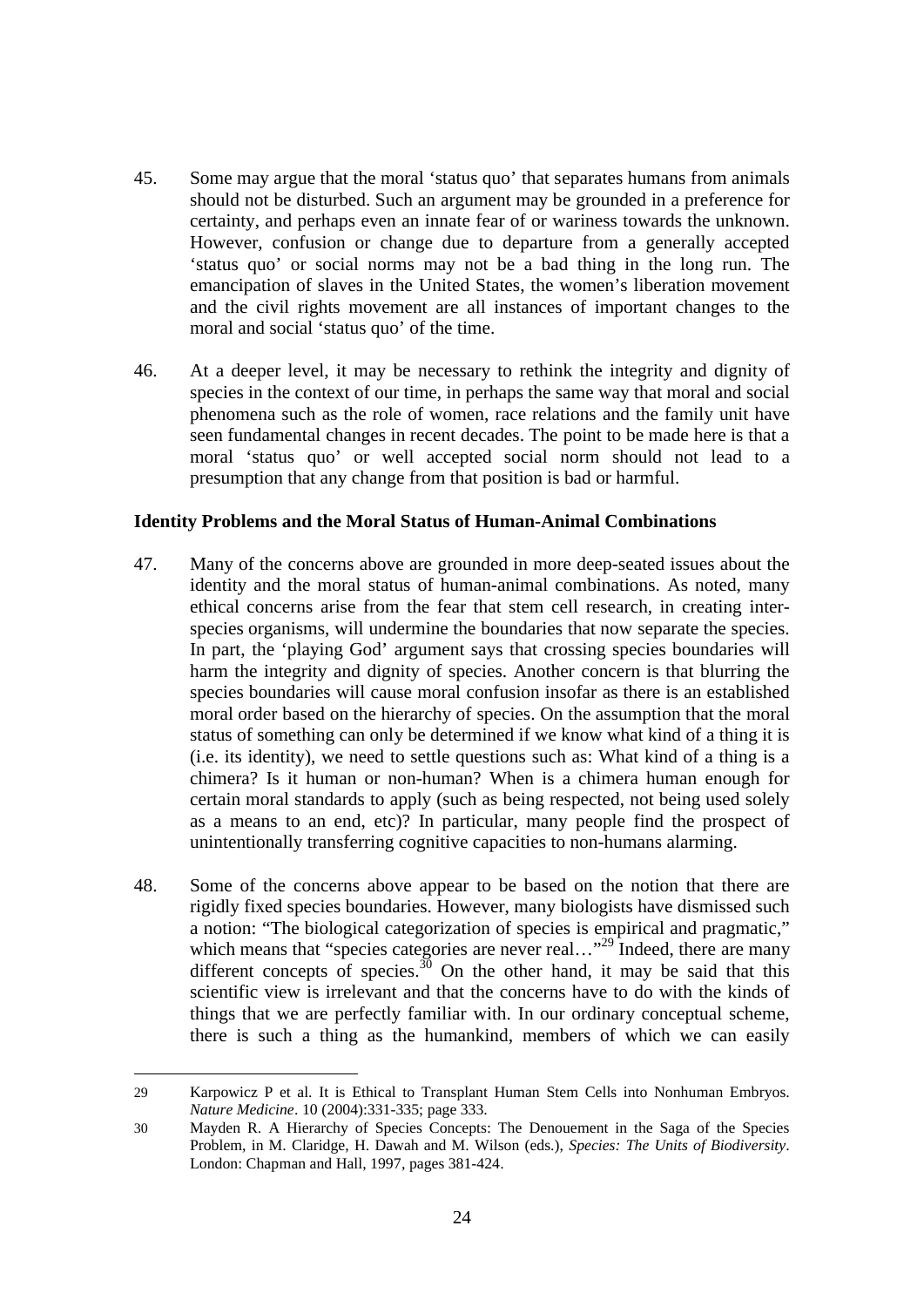identify and pick out, and distinguish from members of other kinds, such as cats or insects. Mapped onto this conceptual scheme is a moral hierarchy in which the humankind occupies the top rung while other species occupy the lower rungs according to how close they are to us in terms of anatomical and psychological development. For instance, we typically regard killing an insect to be less serious than killing a cat, which in turn is not as serious as killing a monkey, a chimpanzee and a human being, in that order. It is likely that the objection to stem cell research and the use of human-animal combinations is really based on this ordinary conceptual and moral framework.

- 49. There are two concerns here. One is that human-animal combinations invalidate how we classify things, and as a result cause moral confusion. We may no longer be sure about what defines a member of a certain kind. However, the introduction of inter-species entities such as 'ligers' and 'geep' does not destroy lions and tigers, and goats and sheep, as we know them. Our ordinary conceptual scheme still applies to ordinary human beings and ordinary animals, and the only difficulty is that there are now additional kinds to consider as well. Against this, it may be said that our ordinary conceptual scheme will be undermined if there are more and more entities that do not fit in any existing kind. However, if we can cope with mules as a kind, and assimilate them into our thinking, then there is no obvious reason why we cannot cope with humananimal combinations, such as sheep with humanised livers or mice with human neurons. We would have new kinds, new entities, but the existing ones remain. That leads to the second concern, namely how we are to treat the individual new entities, or decide what moral status they possess.
- 50. Biological properties characteristic of one biological kind tend to preclude the development of biological properties characteristic of another kind. For instance, it is "highly unlikely that even a monkey chimera whose entire thalamocortical system was human-derived could possess human consciousness, as its neurons would lie in anatomically different networks."31 This means that even if we take the capacity for human consciousness as sufficient for being a member of the humankind, it is still highly unlikely that there can be an entity that is both wholly human in its consciousness and wholly monkey or wholly something else in other aspects.
- 51. Another way of expressing this point is to refer to the function rather than to the structure of the animal, or human, or chimera being discussed. It can be argued that the essential nature of a human being or an animal is not defined just by virtue of the tissue they possess. Blood, for example, circulates oxygen to the body. A monkey with human blood is not thereby any less a monkey, since the function of blood with respect to body tissues is the same in monkeys and humans. In the case of the brain, it may be how the component tissues are organised that determines its properties, including its consciousness.

<sup>31</sup> Karpowicz P et al. It is Ethical to Transplant Human Stem Cells into Nonhuman Embryos. *Nature Medicine*. 10 (2004):331-335; page 334.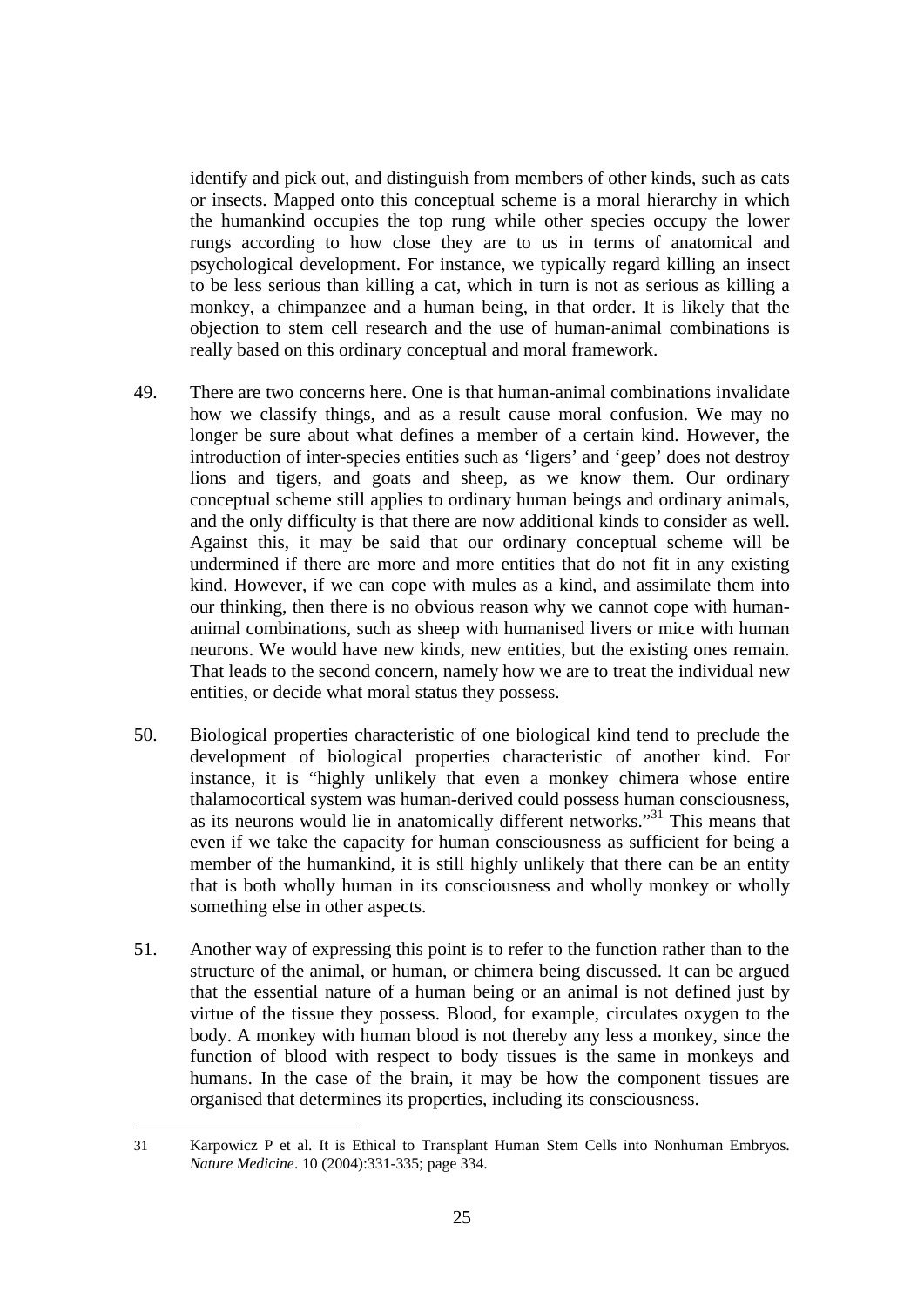52. An entity that does not fit any existing category may present conceptual difficulties but still, at the minimum, it can be said that if something is neither a human nor a monkey, then it does not have the status of either. How this entity may come to be understood will depend on where it fits within an existing moral order. There is little problem if this entity comes from different kinds of animals of the same moral status. Thus, insofar as the goat and the sheep have the same moral status, the hybrid geep takes on that same moral status. As for combinations with humans, the moral position of the entity becomes more challenging. We might decide to place the 'humouse' higher than the mouse, in which case we would give a 'humouse' greater moral status than we would a mouse. However, it may be said that only if and when there are enough entities of this type proliferating as naturally living entities will we have to start thinking about the practical implications of their moral status, not when they are merely laboratory specimens. On the other hand, this could be regarded as an invitation to a 'slippery slope', and the objections from slippery slope arguments therefore also need to be considered.

### **Human-Animal Combinations set us on a 'Slippery Slope'**

- 53. Much of the defence raised by advocates of human-animal combinations, and indeed of embryonic stem cell research, relies on the idea that the benefits of research can justify a limited and regulated use of embryos or human-animal combinations as a useful means to an end. Yet, many objectors feel that while there may be benefits, the promise of them does not justify breaking absolute taboos that should preclude such research, because once the techniques and knowledge are developed, they may be misapplied. In short, once on a slippery slope, the very things that are now said to be improbable or should be prevented by regulation would inevitably materialise. This argument is exemplified in the claim that research cloning, or cloning technology, ought to be banned because it will sooner or later be used for reproductive cloning, whatever the law may say now. Similarly, a slippery slope argument will maintain that once research involving human-animal combinations becomes allowable, it will sooner or later lead to the creation of undesirable 'monsters' because not all scientific activity is controllable, and scientists are human and can be influenced or 'bought' like anyone else. Moreover, and more subtly, such critics maintain that our moral or ethical standards shift as we become accustomed to what was once considered objectionable. When women have a legal right to request an abortion on social grounds, it results in a shift of emphasis away from any rights an aborted foetus, or unborn child, might once have been deemed to have, say such critics. Why then should we not entertain similar fears about research involving human-animal combinations?
- 54. The main limitation of 'slippery slope' arguments is that they easily become an argument against change regardless of merit. It is a weak argument to suppose that one should not allow a potentially beneficial action for fear of others who might misapply such action towards harmful ends. If research involving human-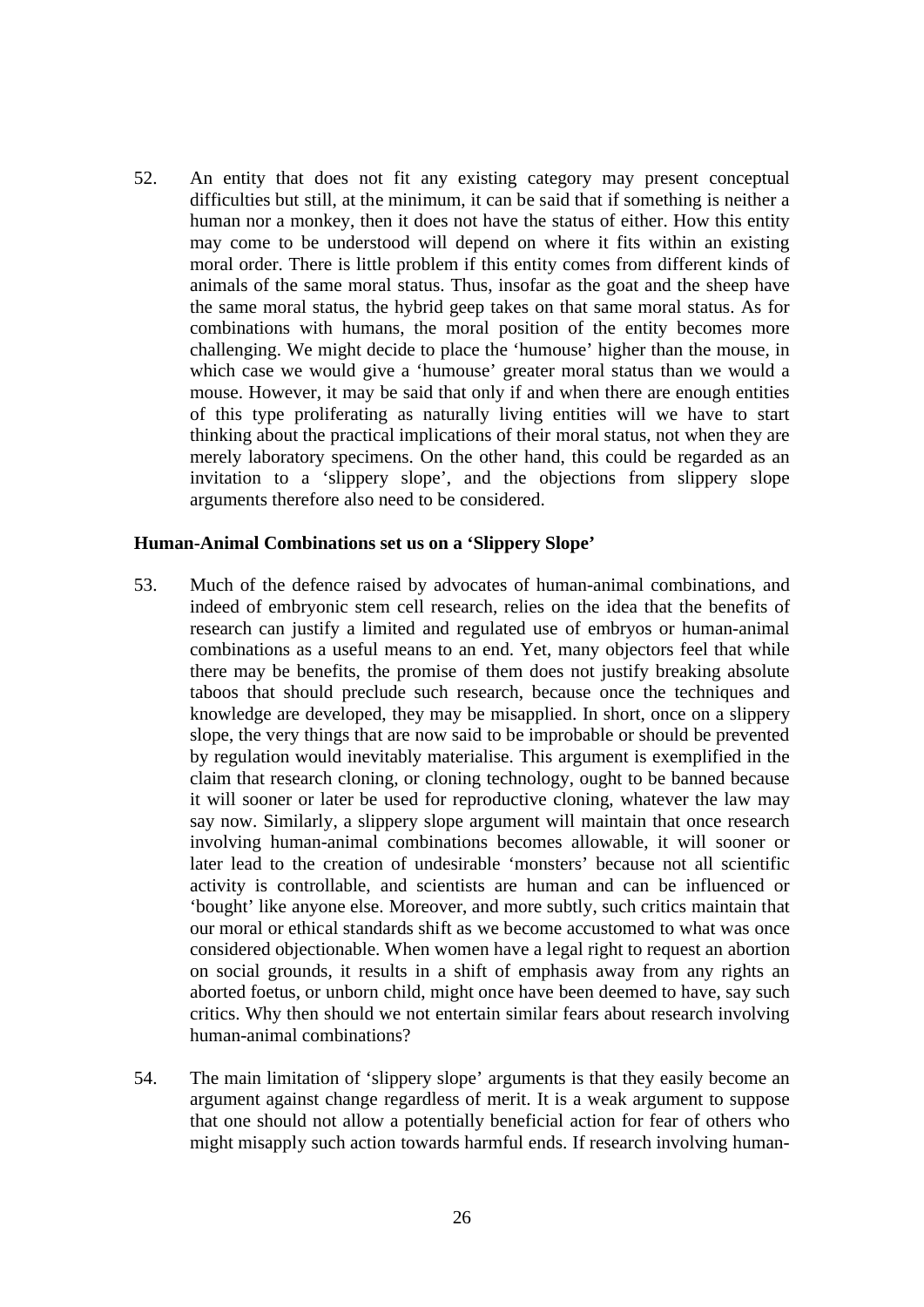animal combinations is desirable in some respects, should it be avoided merely because we might get used to the idea and then do other things that we now think would be bad? As earlier discussed, the change of ethical standards and ideals over time, in response to changing circumstances, is not necessarily a harmful thing. The ethics of research, as with everything else, need to be considered at the time decisions have to be made, and to also take into account what is morally, politically and socially possible at that time. Otherwise, many reforms that we now appreciate and value, such as the Women's Charter, would never have been enacted, because they required a fresh ethical perspective.

### **LEGAL AND REGULATORY CONSIDERATIONS**

- 55. The problem of slippery slopes and other ethical concerns discussed above cannot be lightly dismissed. They present a powerful argument for regulation, which has in many ways been an assurance that beneficial change would be introduced without abrupt and radical change to the fundamental values, beliefs and practices that underlie many of the key ethical issues arising from research involving human-animal combinations. Thus, there is a need for careful review of these concerns to determine whether, singly or in combination, they amount to an ethical barrier against some or all stem cell research involving humananimal combinations. Intrinsic to the review is an evaluation as to whether legal and regulatory responses could bring about beneficial change, while averting or mitigating any deleterious effect. If any of the ethical objections outlined above, or others, are found to be so overwhelming as to be inadequately addressed by legal and regulatory control, they might justify the outright prohibition of research using human-animal combinations. In considering the effectiveness of legal and regulatory responses to ethical concerns, there are useful precedents at hand.
- 56. Most if not all forms of biomedical research involving human subjects pose a threat to the dignity and integrity of human beings at some level. However, such research is not the subject of a comprehensive ban because the risk of serious harm can be mitigated by an effective legal and regulatory regime. In addition, this regime is increasingly supported by a more pervasive ethical infrastructure, within which research is also reviewed by research ethics committees or Institutional Review Boards (IRBs). An example of what such an ethical infrastructure attempts to achieve is encapsulated in the recommendations of the International Society for Stem Cell Research (ISSCR). These recommendations seek to ensure that all human embryonic stem cell research, whether or not human-animal combinations are used, meets certain requirements. They include scientific merit, being directed to the increase of knowledge and potential public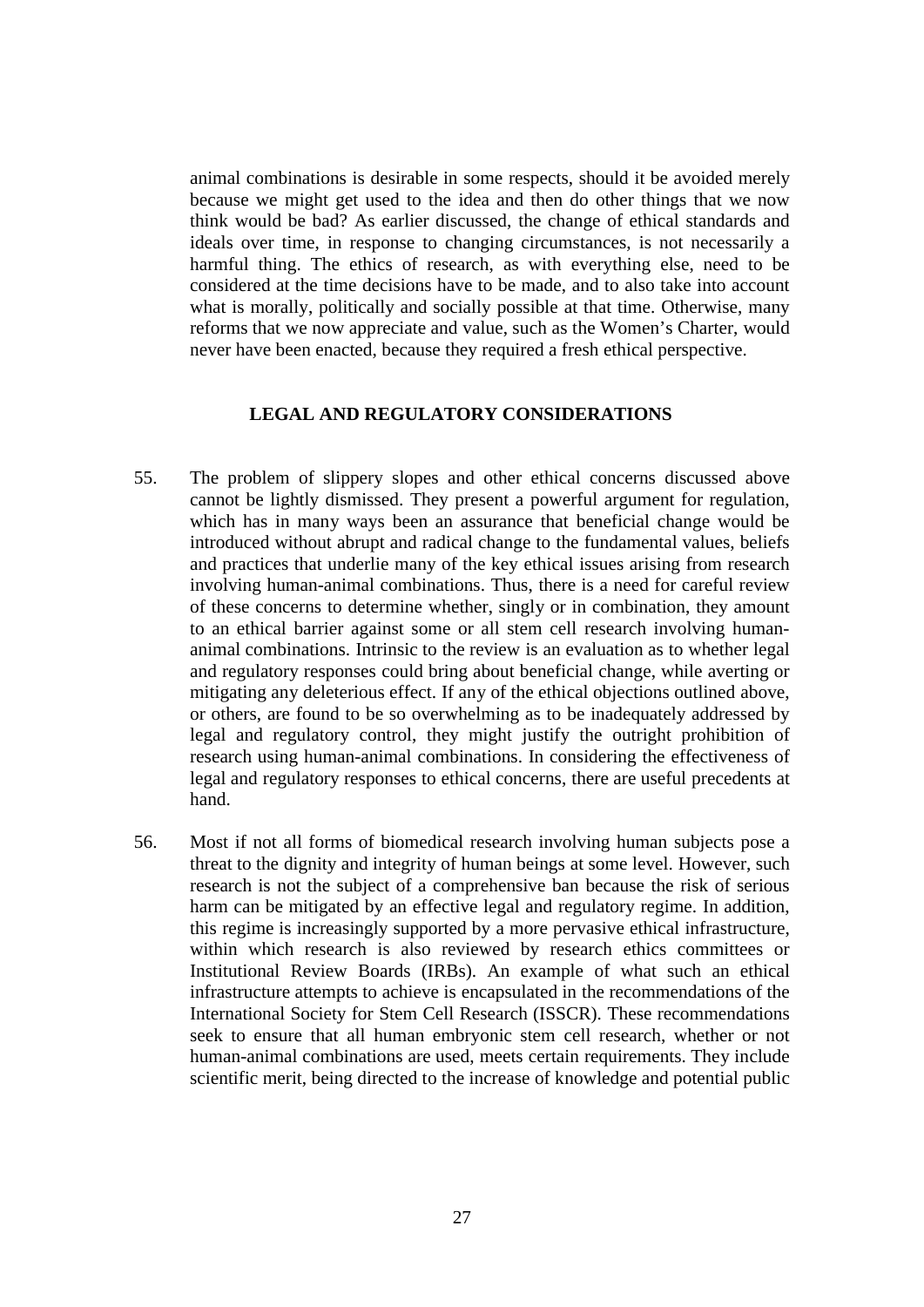benefit, taking place in appropriate facilities with properly trained and supported scientists and staff, and having been peer reviewed. $32$ 

- 57. The proportion and nature of the human material in animal chimeras are generally not such as to risk creating human awareness or cognitive process, and the use of such animals is confined to research settings. The ISSCR argues for the need to avoid unwarranted stem cell exceptionalism in assessing the permissibility of animal chimera studies in stem cell research. By unwarranted exceptionalism it means the tendency to make the mere fact that the research entails stem cells, or chimeras for that matter, a basis for requiring a restrictive approach. When human embryonic stem cells are introduced into an animal in order to test the pluripotence of the stem cells, the risk of the animal developing human function or capability is negligible. For this reason, it has been argued that creating animal chimeras for such a purpose does not raise significant moral concerns and thus need not be subjected to the formal review of a stem cell research oversight committee but could be routinely approved by an animal care and use committee. $33$  The relevant principle is that the degree of oversight should reflect the actual level of likely risk, not the category of research as such.
- 58. Following this principle, greater caution (and regulatory oversight) is needed when human stem cells or tissues are introduced into closely related, developing or injured organisms. Hence research with higher primates (such as monkeys and apes) is allowed only for very particular reasons (for example, the testing on primates of stem cell treatments targeting neurodegenerative diseases) and is properly subject to close ethical and regulatory scrutiny.
- 59. When considering any possible regulatory framework for research with humananimal combinations, it is of interest to consider legal and regulatory regimes for reproductive technologies. Although such technologies do not entail human animal combinations, the regimes regulating them present analogous problems, in that reproductive technologies have been the subject of objections similar to the ones discussed above and directed at human-animal combinations. Moreover, in many of the jurisdictions considered, the regulatory regimes for reproductive technologies have been extended to include within their ambit human stem cell research. Human reproductive cloning is explicitly prohibited and human embryonic stem cell research may be conducted under close regulatory scrutiny. Research with human-animal combinations falls within the ambit of such a regime as such research is generally considered as closely related to human embryonic stem cell research.

<sup>32</sup> ISSCR. Ethical Standards for Human-to-Animal Chimera Experiments in Stem Cell Research. *Cell Stem Cell*. 1 (2007):159-163, page 161, Recommendation 1; and ISSCR. Guidelines for the Conduct of Human Embryonic Stem Cell Research. 2006.

<sup>33</sup> Lensch MW et al. Teratoma Formation Assays with Human Embryonic Stem Cells: A Rationale for One Type of Human-Animal Chimera. *Cell Stem Cell*. 1 (2007):1-6; and ISSCR. Ethical Standards for Human-to-Animal Chimera Experiments in Stem Cell Research. *Cell Stem Cell*. 1 (2007):59-163, Recommendation 3.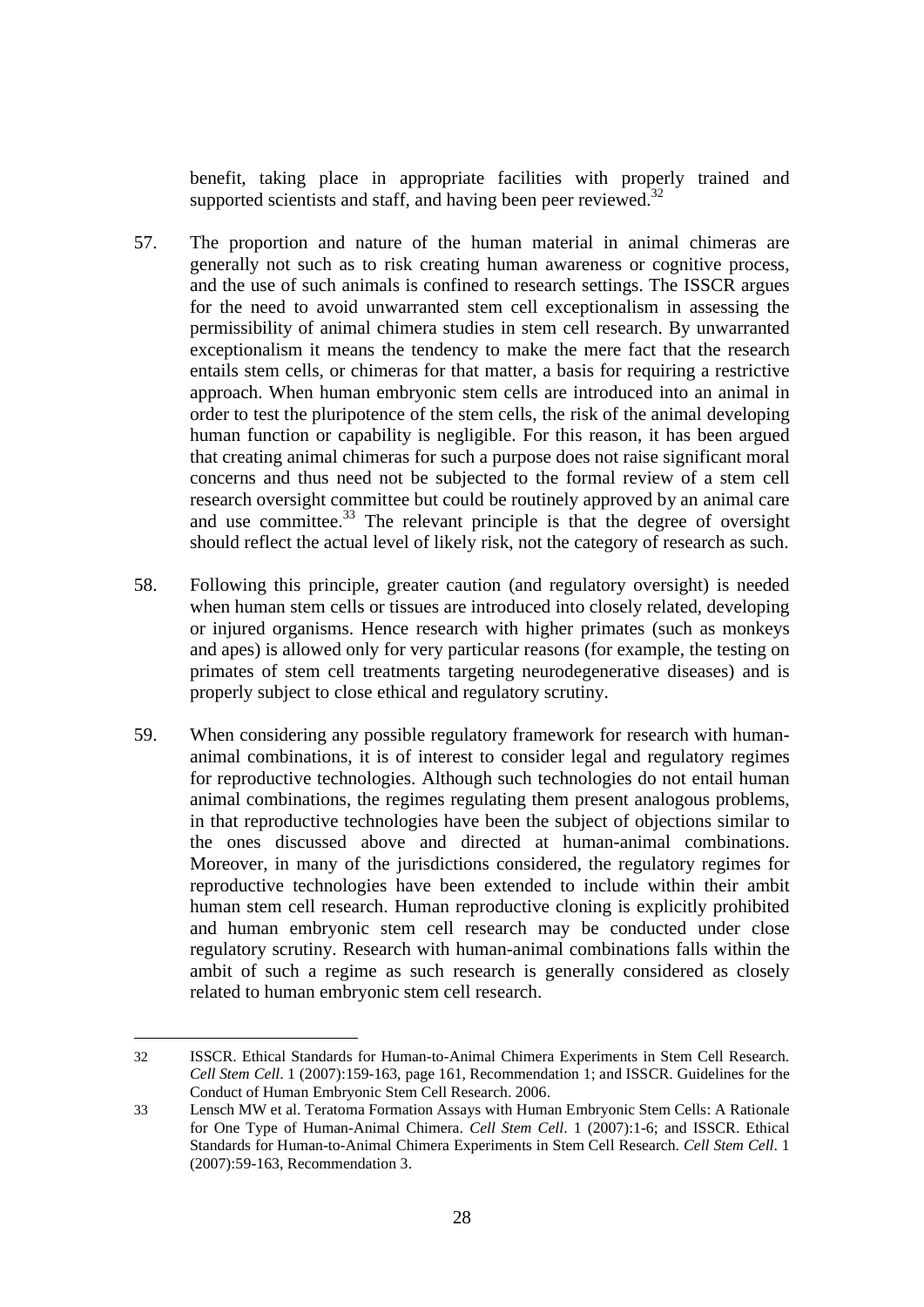- 60. The UK is a country with one of the longest experiences with such a regime, first established under the Human Fertilisation and Embryology Act in 1990. This regime was in turn the result of a decade long process of deliberation and consultation since the publication of the Warnock Report.<sup>34</sup> During the periods prior to and even after this regime has been established, there was concern that reproductive technologies may be misused for purposes such as eugenics. The 'slippery slope' argument was often raised as a basis for this concern. But for almost twenty years since its enactment, this legal and regulatory regime appears to have been effective in keeping reproductive technologies within  $\frac{1}{2}$  acceptable ethical limits.<sup>35</sup> This regime has allowed the control of extremes, as well as flexibility in dealing with new issues, although it should be noted that a moderated approach may not be practicable in every country.<sup>36</sup>
- 61. In a number of countries, regulatory oversight has been established for experimentation with human-animal combinations, particularly over the use of various experimental methods, and kinds of combinations that could be created. A summary of the regulatory approaches of select jurisdictions is set out in Table 2. It can be seen that in some jurisdictions, for at least some kinds of chimera or cytoplasmic hybrid, the benefits of research carried out in a carefully monitored environment have been held to justify the procedures. The extent to which this view should also prevail in Singapore is still to be decided.
- 62. There appear to be some especially salient features to regulatory regimes on research with human-animal combinations. In general, where creation of a cytoplasmic hybrid embryo is allowed for research, its development is limited to some early stage. Furthermore, the implantation of such an embryo into a woman or animal is generally prohibited. Research does not foreseeably require the creation of true human-animal hybrids or chimeras through injecting animal cells into human embryos. Moreover, it is illegal to create these entities in many countries.
- 63. In addition, as it is generally considered inappropriate to perpetuate offspring with unknown combinations of human and animal characteristics, it follows that animal chimeras with some human cells in the germline should not be allowed to breed.

 $\overline{a}$ 34 Warnock M (1984). *Report of the Committee of Enquiry into Human Fertilisation and Embryology*. Great Britain, HMSO, Cmnd 9314.

<sup>35</sup> Franklin S and Roberts C. *Born and Made: An Ethnography of Preimplantation Genetic Diagnosis*. Princeton University Press, 2006.

<sup>36</sup> Campbell AV. Public Policy and the Future of Bioethics. *Genomics, Society and Policy*. 1 (2005):86-91, page 87.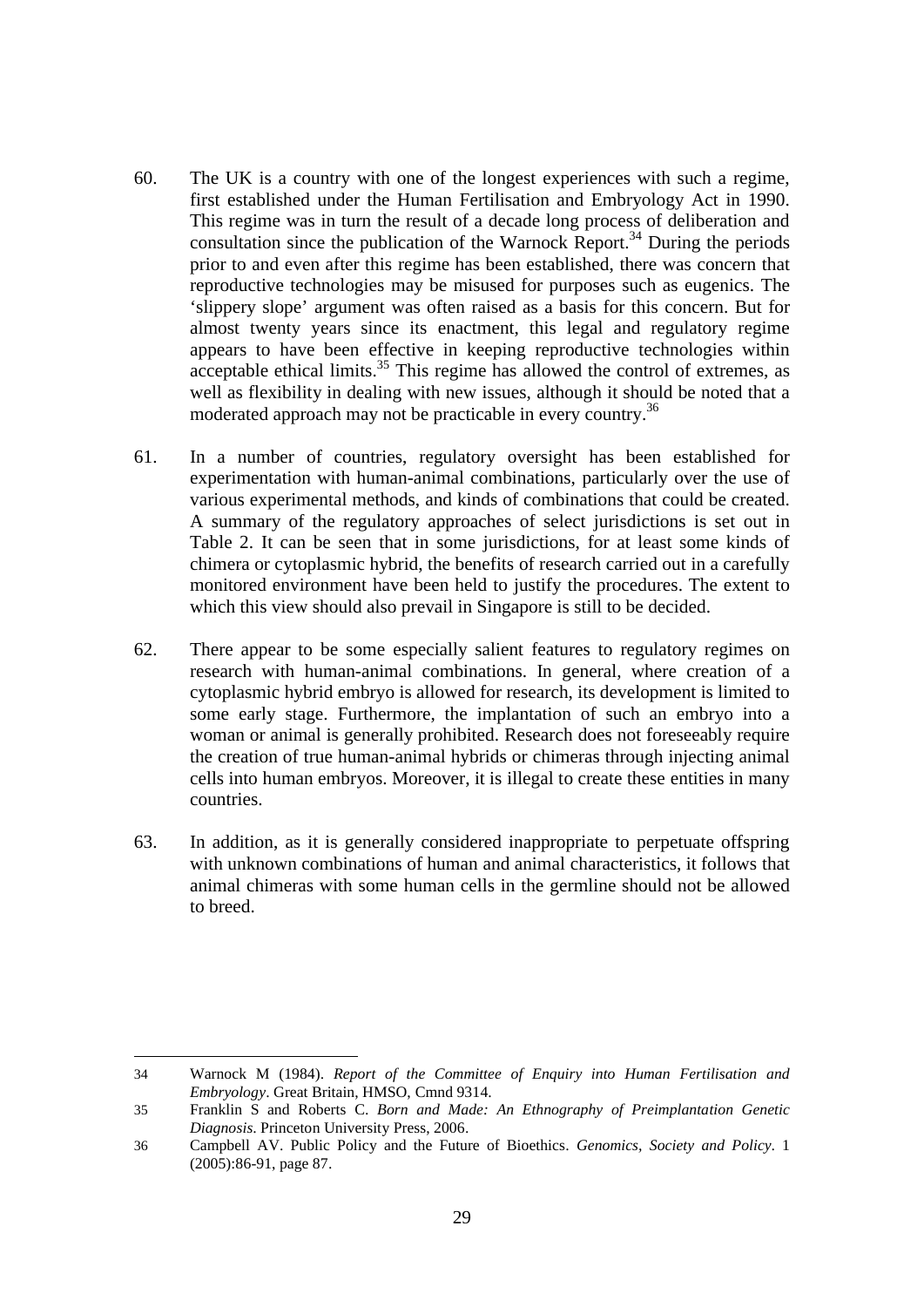# **CONCLUSION**

64. It is clear that there are many ways in which research with human-animal combinations is likely to be an important part of future progress in biomedical science. It is also clear that to proceed with such research raises ethical and regulatory issues that require careful consideration. However, none of the issues discussed in this paper are settled as yet, and a major purpose of this Consultation Paper is to solicit public feedback, so as to gauge the nature of any public concerns, and consider whether and how they might best be addressed.

\_\_\_\_\_\_\_\_\_\_\_\_\_\_\_\_\_\_\_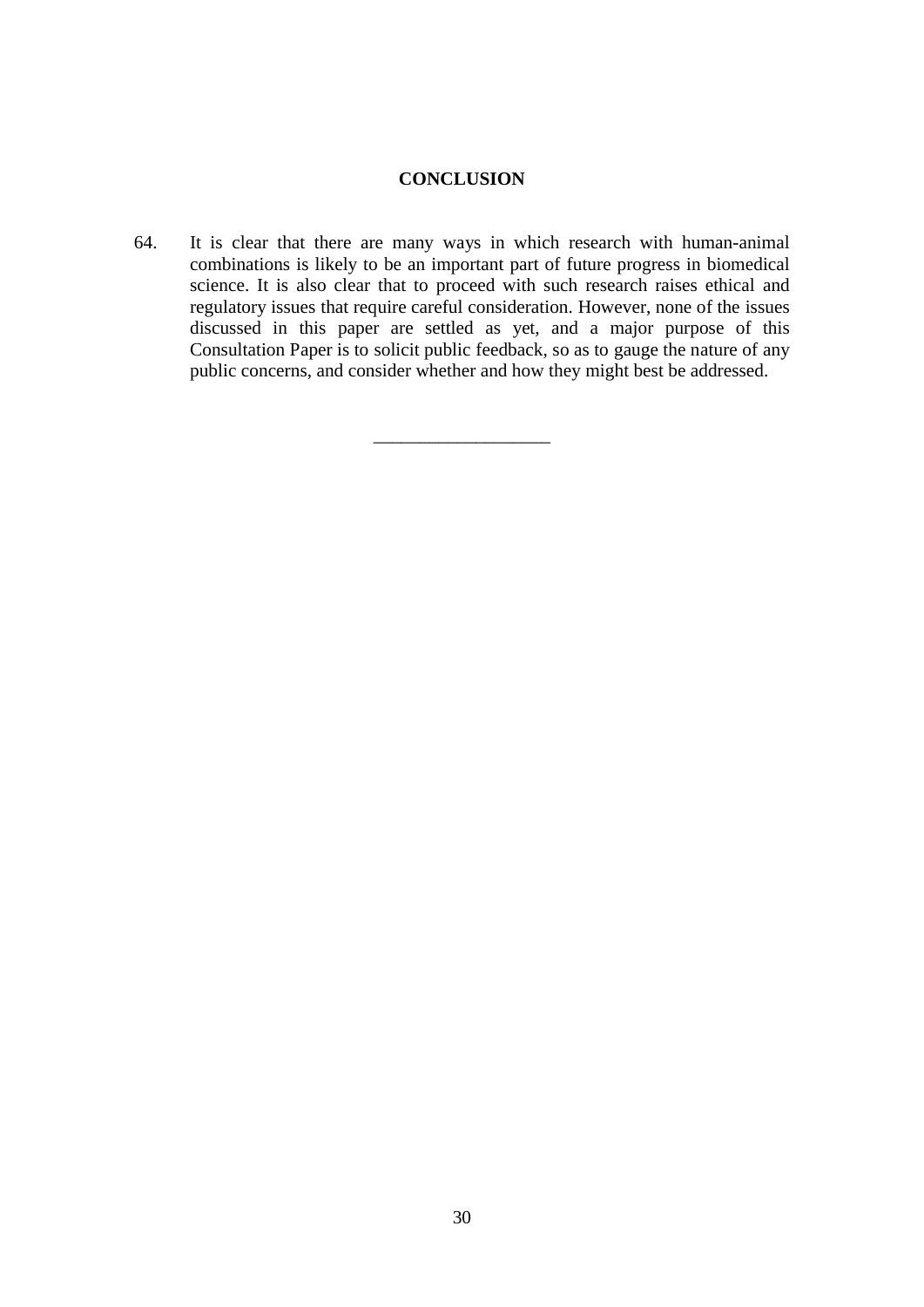| Country <sup>38</sup>                                                                                                                                                                  | <b>Human-Animal Chimeras</b>                                                                                                                                                                                                                                                                                                              | <b>Human-Animal Hybrids</b>                                                                                                                                                                                                                                           |                                                                                                                                                                                                                                                                                    |
|----------------------------------------------------------------------------------------------------------------------------------------------------------------------------------------|-------------------------------------------------------------------------------------------------------------------------------------------------------------------------------------------------------------------------------------------------------------------------------------------------------------------------------------------|-----------------------------------------------------------------------------------------------------------------------------------------------------------------------------------------------------------------------------------------------------------------------|------------------------------------------------------------------------------------------------------------------------------------------------------------------------------------------------------------------------------------------------------------------------------------|
|                                                                                                                                                                                        |                                                                                                                                                                                                                                                                                                                                           | <b>True Hybrids</b>                                                                                                                                                                                                                                                   | <b>Cytoplasmic Hybrids</b>                                                                                                                                                                                                                                                         |
| <b>Australia</b><br>Prohibition of Human Cloning Act,<br>2002<br>Prohibition of Human Cloning for<br>Reproduction and the Regulation of<br>Human Embryo Research<br>Amendment Act 2006 | The intentional creation of a chimeric<br>embryo is prohibited (Section 17 of the<br>2006 Amendment Act).<br>A chimeric embryo is defined as "a<br>human embryo into which a cell, or any<br>component part of a cell, of an animal has<br>been introduced" or a thing declared as<br>such by regulation (Section 8 of the 2002)<br>Act). | The intentional creation and<br>development of a hybrid<br>embryo is prohibited, except<br>when it is created under<br>licence for the purpose of<br>testing sperm quality in an<br>accredited ART centre<br>(Section $23B(1)$ and (2) of the<br>2006 Amendment Act). | The creation of a cytoplasmic<br>hybrid embryo, whereby a<br>human somatic cell and an<br>animal egg are used, is allowed<br>under licence and the hybrid<br>embryo is not to be developed<br>for a period longer than 14<br>days (Section $23B(3)$ of the<br>2006 Amendment Act). |
| Canada<br>Assisted Human Reproduction Act,<br>2004 (AHRA)<br><b>Canadian Institutes of Health</b><br>Research, Updated Guidelines for                                                  | The creation or transplantation of a<br>chimera into a human or a non-human life<br>form is prohibited (Section $5(1)(i)$ the<br>AHRA).<br>In the AHRA, a chimera is $\degree$ (a) an<br>embryo into which a cell of any non-                                                                                                             | The creation of hybrid<br>individuals by "mixing human<br>and animal gametes" is not<br>ethically acceptable under the<br><b>Tri-Council Policy Statement</b><br>(Articles 9.3 and 9.5).                                                                              | The creation of a cytoplasmic<br>hybrid for reproduction or<br>transplantation into a human<br>being or a non-human life form<br>is prohibited (Section $5(1)(i)$ ) of<br>the AHRA.                                                                                                |

## **Table 2. Regulatory Approaches of Select Countries on Human-Animal Chimeras and Hybrids<sup>37</sup>**

<sup>37</sup> The information set out in the table is indicative and need not necessarily be a complete representation of the regulatory approach of the specified country. In particular, the regulatory approach of the country presented has been interpreted in relation to human-animal combinations as they are defined in this Consultation Paper and for the purposes set out in the Introduction.

<sup>38</sup> Many countries do not have specific legislation or regulatory policy to govern the creation and use of human-animal combinations. Countries are selected based on several factors including availability of information (in the English language), availability of legislation and regulatory guidelines (both legally binding and non-binding), and the extent that these issues have been deliberated on and debated in these countries.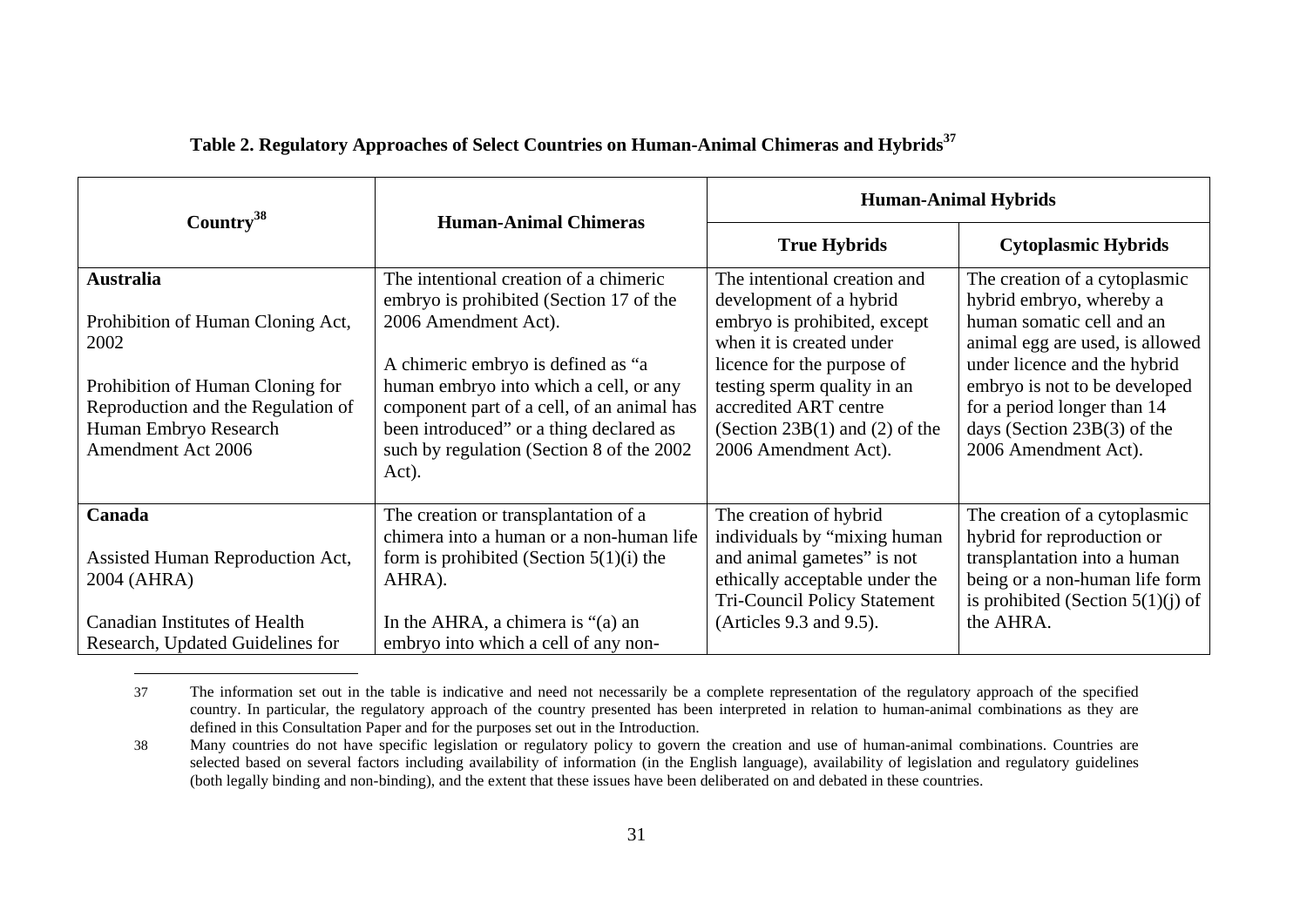| Country <sup>38</sup>                                                                                                                                                                                                    | <b>Human-Animal Chimeras</b>                                                                                                                                                                                                                                                                                                                                                                                                                                                                                                                                                                                                                 | <b>Human-Animal Hybrids</b>                                                                                                                                                                 |                            |
|--------------------------------------------------------------------------------------------------------------------------------------------------------------------------------------------------------------------------|----------------------------------------------------------------------------------------------------------------------------------------------------------------------------------------------------------------------------------------------------------------------------------------------------------------------------------------------------------------------------------------------------------------------------------------------------------------------------------------------------------------------------------------------------------------------------------------------------------------------------------------------|---------------------------------------------------------------------------------------------------------------------------------------------------------------------------------------------|----------------------------|
|                                                                                                                                                                                                                          |                                                                                                                                                                                                                                                                                                                                                                                                                                                                                                                                                                                                                                              | <b>True Hybrids</b>                                                                                                                                                                         | <b>Cytoplasmic Hybrids</b> |
| Human Pluripotent Stem Cell<br>Research, 29 June 2007 (Updated<br>Guidelines)<br>Tri-Council Policy Statement:<br><b>Ethical Conduct for Research</b><br>Involving Humans (1998, with 2000,<br>2002 and 2005 amendments) | human life form has been introduced; or<br>(b) an embryo that consists of cells of<br>more than one embryo, foetus or human<br>being" and an embryo refers to a human<br>embryo.<br>The AHRA does not prohibit the creation<br>of chimeras that combines any cell of a<br>human with an animal embryo (i.e.<br>animal chimera).<br>Notwithstanding the AHRA, the creation<br>of a chimera using any cells likely to be<br>pluripotent in a human or non-human<br>embryo, or grafting such cells onto<br>human or non-human foetuses is<br>prohibited for publicly funded research<br>(Section $8.2.4 - 8.2.7$ of the Updated<br>Guidelines). | The creation of a true human-<br>animal hybrid for reproduction<br>or transplantation into a human<br>being or a non-human life form<br>is prohibited (Section $5(1)(i)$ ) of<br>the AHRA). |                            |
|                                                                                                                                                                                                                          | Research involving the grafting of human<br>pluripotent cells into developed non-<br>human animals (i.e. animal chimeras are<br>created in the process), are allowed<br>provided that the research aims to<br>produce pre-clinical models of specific                                                                                                                                                                                                                                                                                                                                                                                        |                                                                                                                                                                                             |                            |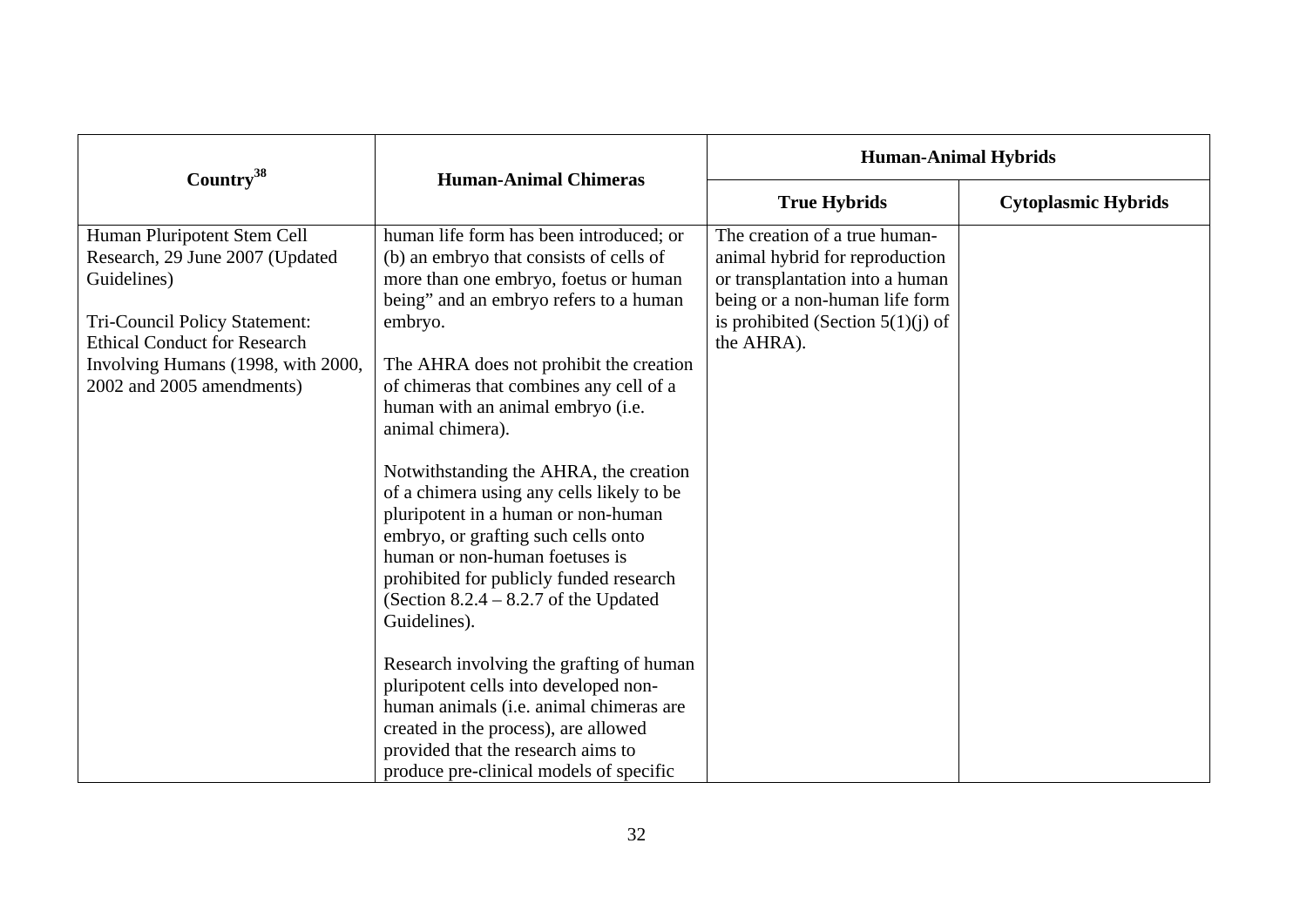|                                                                                                                                                                                                         | <b>Human-Animal Chimeras</b>                                                                                                                                                                                                                           | <b>Human-Animal Hybrids</b>                                                                                                                                            |                                                                                                    |
|---------------------------------------------------------------------------------------------------------------------------------------------------------------------------------------------------------|--------------------------------------------------------------------------------------------------------------------------------------------------------------------------------------------------------------------------------------------------------|------------------------------------------------------------------------------------------------------------------------------------------------------------------------|----------------------------------------------------------------------------------------------------|
| Country <sup>38</sup>                                                                                                                                                                                   |                                                                                                                                                                                                                                                        | <b>True Hybrids</b>                                                                                                                                                    | <b>Cytoplasmic Hybrids</b>                                                                         |
|                                                                                                                                                                                                         | tissue or organ and that such non-human<br>animals used for research will not be used<br>for reproductive purposes (Section 8.1.6)<br>of the Updated Guidelines).                                                                                      |                                                                                                                                                                        |                                                                                                    |
| China<br>Guidelines on Assisted Reproductive<br>Technology (ART Guidelines, 2003)<br><b>Ethical Guiding Principles on Human</b><br>Embryonic Stem Cell Research,                                        | Research on embryos that are more than<br>14 days from the time of fertilisation or<br>nuclear transfer is prohibited (Principle<br>$6(1)$ of the HESCR Principles).<br>Mixing of human material with non-<br>human material is prohibited (Chapter 3) | Mixing or combining human<br>and non-human gametes is<br>prohibited (Chapter 3<br>Paragraph 2 of the ART<br>Guidelines and Principle 6(3)<br>of the HESCR Principles). | The creation of cytoplasmic<br>hybrids is not explicitly<br>prohibited in the HESCR<br>Principles. |
| 2003, (HESCR Principles)                                                                                                                                                                                | Paragraph 2 of the ART Guidelines).                                                                                                                                                                                                                    |                                                                                                                                                                        |                                                                                                    |
| <b>India</b><br><b>National Guidelines for</b><br>Accreditation, Supervision and<br>Regulation of ART Clinics in India,<br><b>Indian Council of Medical Research</b><br>(ICMR) and the National Academy | $In-vivo$ studies with established stem cell<br>lines on animals are allowed with prior<br>approval of institutional and national<br>level committee, provided such animals<br>are not allowed to breed (Paragraph 6.1.2)<br>of 2006 Guidelines).      | The creation of a true hybrid is<br>prohibited (Paragraph 3.5.16 of<br>the 2005 National Guidelines).                                                                  | There is no specific regulation<br>relating to the creation or use<br>of cytoplasmic hybrids.      |
| of Medical Sciences, 2005<br>Guidelines for Stem Cell Research<br>and Therapy, ICMR, 2006                                                                                                               | Research involving the introduction of<br>human embryonic stem cell into animals<br>at the embryonic or foetal stage, and<br>studies on chimeras where stem cells<br>from two or more species are mixed and                                            |                                                                                                                                                                        |                                                                                                    |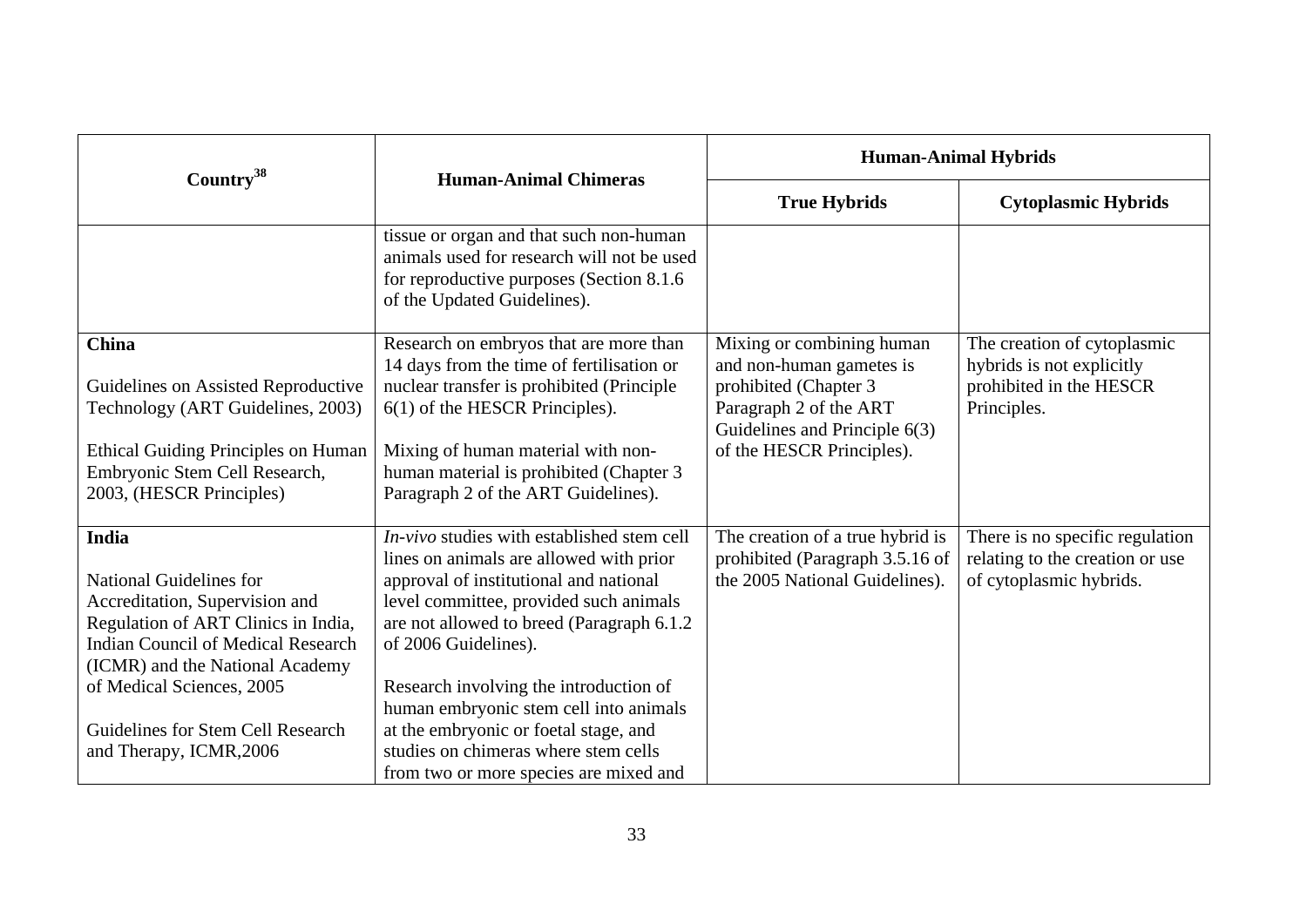|                                                                                                                          | <b>Human-Animal Chimeras</b>                                                                                                                                                                                                                                                                                | <b>Human-Animal Hybrids</b>                                                                                                                                                                                                                                                            |                                                                                                                                                                                                                                                                                            |
|--------------------------------------------------------------------------------------------------------------------------|-------------------------------------------------------------------------------------------------------------------------------------------------------------------------------------------------------------------------------------------------------------------------------------------------------------|----------------------------------------------------------------------------------------------------------------------------------------------------------------------------------------------------------------------------------------------------------------------------------------|--------------------------------------------------------------------------------------------------------------------------------------------------------------------------------------------------------------------------------------------------------------------------------------------|
| Country <sup>38</sup>                                                                                                    |                                                                                                                                                                                                                                                                                                             | <b>True Hybrids</b>                                                                                                                                                                                                                                                                    | <b>Cytoplasmic Hybrids</b>                                                                                                                                                                                                                                                                 |
|                                                                                                                          | introduced into animals at any stage of<br>development, must be monitored<br>institutionally and by a national level<br>committee (Paragraphs 6.2.3 and 6.2.4 of<br>the 2006 Guidelines).                                                                                                                   |                                                                                                                                                                                                                                                                                        |                                                                                                                                                                                                                                                                                            |
| Japan<br>The Law Concerning Regulation<br>Relating to Human Cloning<br>Techniques and Other Similar<br>Techniques (2001) | The transfer of a human-animal chimeric<br>embryo into the uterus of a human or an<br>animal is prohibited (Article 3 of the<br>Law).<br>Approval of the Ministry of Education,<br>Culture, Sports, Science and Technology<br>(MEXT) is required for the production of<br>a chimera (Article 6 of the Law). | The transfer of a true hybrid<br>(referred to as a human-animal<br>amphimictic embryo) into the<br>uterus of a human or an animal<br>is prohibited (Article 3 of the<br>Law).<br>Approval of the MEXT is<br>required for the production of a<br>true hybrid (Article 6 of the<br>Law). | Transfer of a cytoplasmic<br>hybrid (referred to as a human-<br>animal hybrid embryo) into a<br>uterus of a human or an animal<br>is prohibited (Article 3 of the<br>Law).<br>Approval of the MEXT is<br>required for the production of a<br>cytoplasmic hybrid (Article 6<br>of the Law). |
| <b>South Korea</b><br>Bioethics and Biosafety Act (2004)                                                                 | Fusing a human embryo with an animal<br>embryo is prohibited (Article $12(2)(3)$ of<br>the Act).<br>Research on embryos is regulated by the<br>Ministry of Health and Welfare (Articles<br>18 and 19 of the Act).                                                                                           | The creation of a true hybrid is<br>prohibited, except for the<br>purpose of testing human<br>sperm cells (Article $12(2)(1)$ of<br>the Act).                                                                                                                                          | The creation of a cytoplasmic<br>hybrid for research, whereby a<br>human somatic cell and an<br>animal egg are used, is<br>allowed, subject to<br>requirements set out in the Act,<br>including the requirement for<br>such research to be aimed at                                        |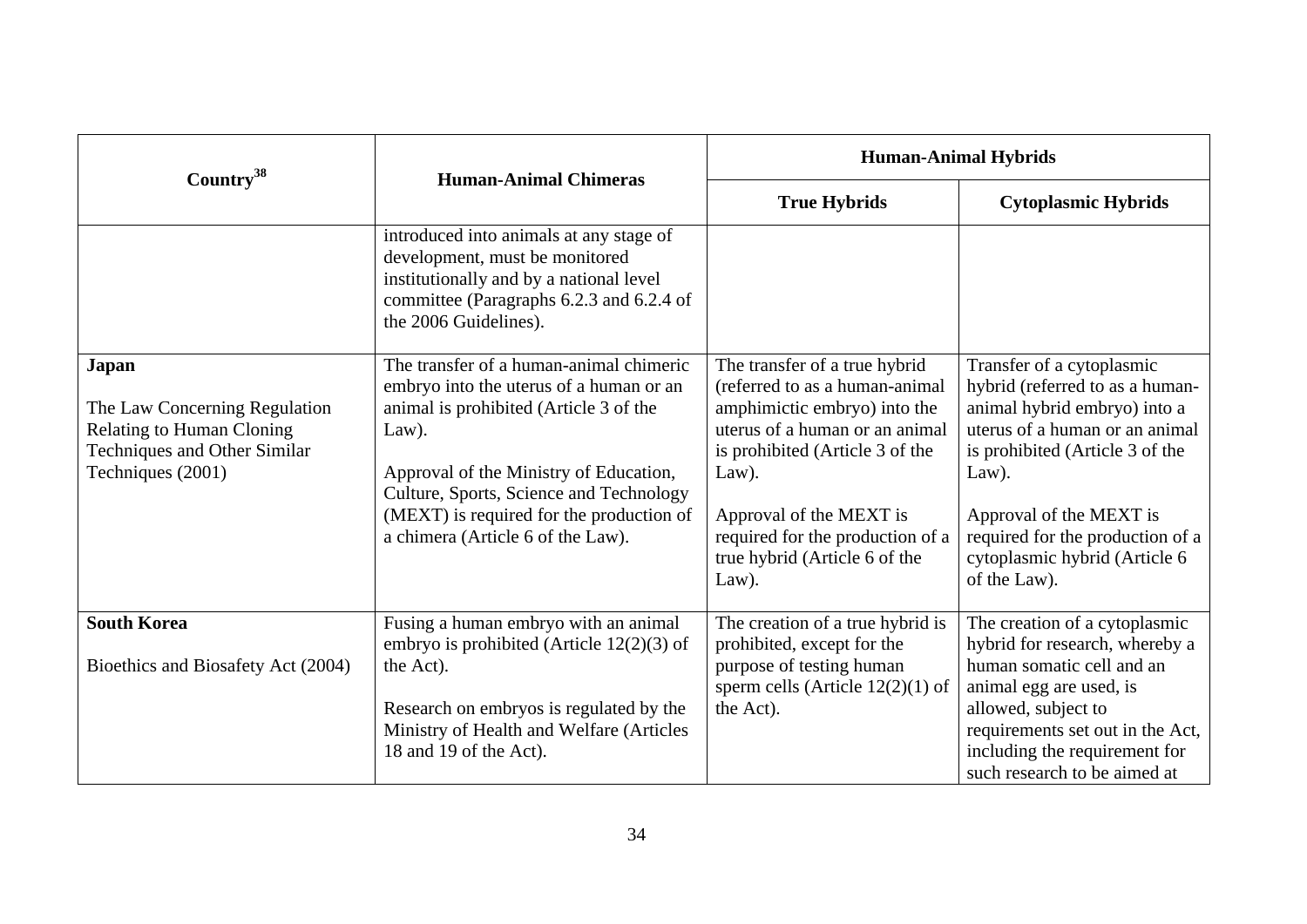| Country <sup>38</sup>         | <b>Human-Animal Chimeras</b>                                                  | <b>Human-Animal Hybrids</b>                                       |                                                                                                                                                                                                                                                                                                                                                                                                                                                                                                                                                                   |
|-------------------------------|-------------------------------------------------------------------------------|-------------------------------------------------------------------|-------------------------------------------------------------------------------------------------------------------------------------------------------------------------------------------------------------------------------------------------------------------------------------------------------------------------------------------------------------------------------------------------------------------------------------------------------------------------------------------------------------------------------------------------------------------|
|                               |                                                                               | <b>True Hybrids</b>                                               | <b>Cytoplasmic Hybrids</b>                                                                                                                                                                                                                                                                                                                                                                                                                                                                                                                                        |
|                               |                                                                               |                                                                   | curing rare and incurable<br>diseases as decreed by the<br>President (Articles 17 and 22<br>of the Act).<br>The creation of a cytoplasmic<br>hybrid, whereby an animal<br>somatic cell and a human egg<br>are used is prohibited. The<br>implantation of such a hybrid<br>into the uterus of an animal or<br>a human is also prohibited<br>(Articles $12(2)(2)$ and $12(2)$ )<br>(3)). Production of and<br>research on cytoplasmic hybrid<br>are regulated by the Ministry<br>of Health and Welfare.<br>However, the implantation of<br>an animal's somatic cell |
|                               |                                                                               |                                                                   | nucleus into an enucleated<br>human egg is prohibited<br>(Article 12).                                                                                                                                                                                                                                                                                                                                                                                                                                                                                            |
| <b>Singapore</b>              | All research on human eggs or embryos<br>to be carried out only after written | Trans-species fertilisation for<br>the purpose of reproduction is | It is unclear if the creation of a<br>cytoplasmic hybrid is a                                                                                                                                                                                                                                                                                                                                                                                                                                                                                                     |
| Private Hospitals and Medical | approval of the Ministry of Health has                                        | not allowed. However, trans-                                      | regulated activity under the                                                                                                                                                                                                                                                                                                                                                                                                                                                                                                                                      |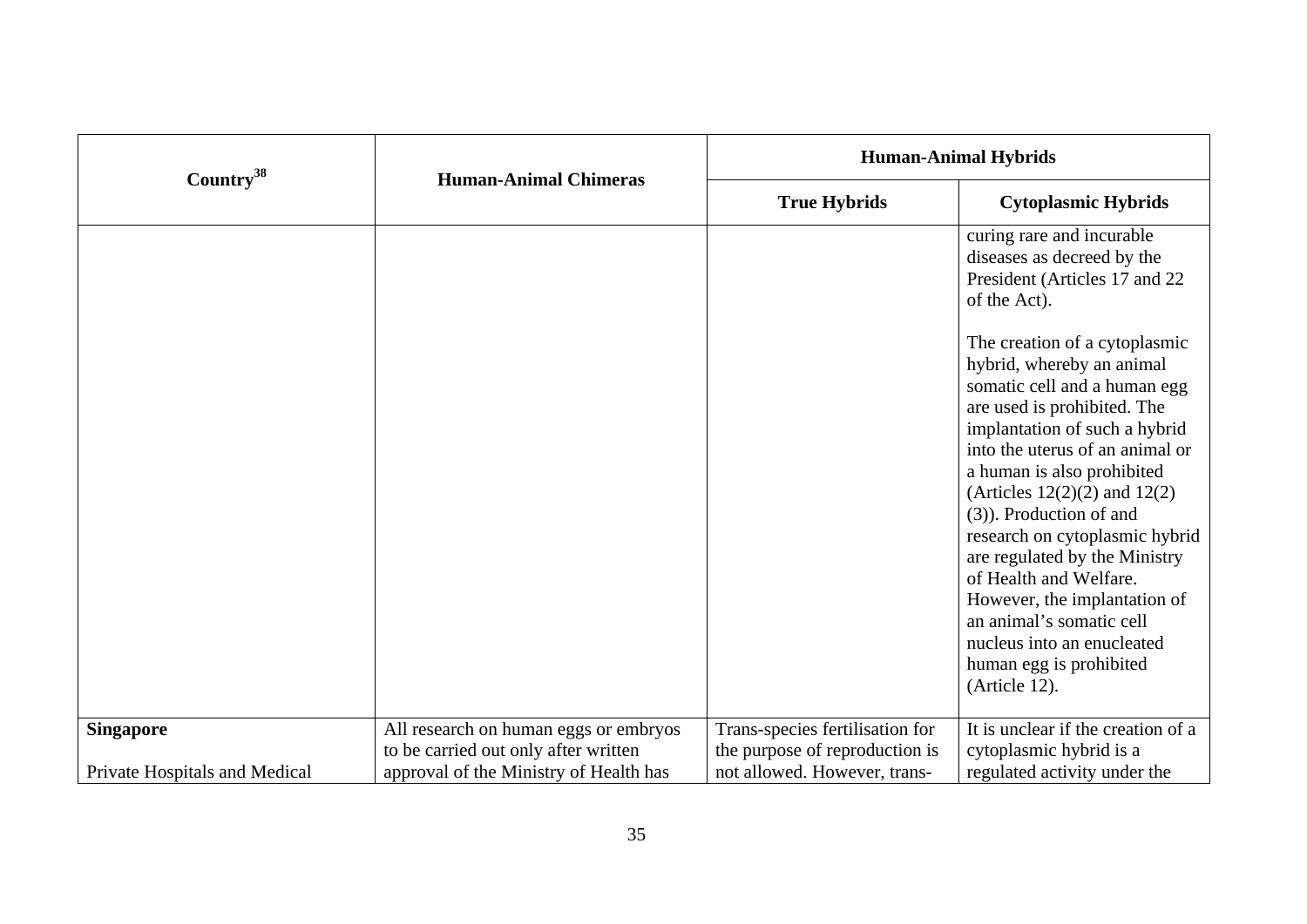|                                                                                                                                                                                                                                                         |                                                                                                                                                                                                                                                          | <b>Human-Animal Hybrids</b>                                                                                                                                                                                       |                                                                                                                                                                                                                                                            |
|---------------------------------------------------------------------------------------------------------------------------------------------------------------------------------------------------------------------------------------------------------|----------------------------------------------------------------------------------------------------------------------------------------------------------------------------------------------------------------------------------------------------------|-------------------------------------------------------------------------------------------------------------------------------------------------------------------------------------------------------------------|------------------------------------------------------------------------------------------------------------------------------------------------------------------------------------------------------------------------------------------------------------|
| Country <sup>38</sup>                                                                                                                                                                                                                                   | <b>Human-Animal Chimeras</b>                                                                                                                                                                                                                             | <b>True Hybrids</b>                                                                                                                                                                                               | <b>Cytoplasmic Hybrids</b>                                                                                                                                                                                                                                 |
| Clinics Act (2004, amended)<br>Directives for Private Healthcare<br><b>Institutions Providing Assisted</b><br><b>Reproduction Services: Regulation 4</b><br>of the Private Hospitals and Medical<br>Clinics Regulations (Cap 248, Reg<br>1), March 2006 | been obtained (Paragraph 8.1 of the<br>Directives).<br>Research on or using human embryos<br>which are more than 14 days old from the<br>time of creation is prohibited (Paragraph)<br>8.4 of the Directives).                                           | species fertilisation to assess or<br>diagnose sub-fertility is<br>allowed, although the resulting<br>hybrid must be terminated at<br>the two-cell stage (Paragraph<br>8.7 of the Directives).                    | existing regulatory regime.                                                                                                                                                                                                                                |
| <b>United Kingdom</b><br>Human Fertilisation and Embryology                                                                                                                                                                                             | Under the current (1990) legislation, it is<br>unclear whether the creation of a human-<br>animal chimera is permitted.                                                                                                                                  | The mixing of human and<br>animal gametes is prohibited<br>unless pursuant to a licence                                                                                                                           | It is unclear if the creation of a<br>cytoplasmic hybrid embryo<br>may be licensed under the                                                                                                                                                               |
| Act 1990                                                                                                                                                                                                                                                | The creation of an inter-species embryo,                                                                                                                                                                                                                 | (Section $4(c)$ of the Act). The<br>current scope of a licence                                                                                                                                                    | current (1990) legislation. The<br>House of Lords (the highest                                                                                                                                                                                             |
| Human Fertilisation and Embryology<br>Bill (2007)                                                                                                                                                                                                       | as well as its storage and use, will be<br>permitted under licence if the Bill is<br>enacted (Section $4(2)$ of the published<br>Bill). An "inter-species embryo" includes<br>a human embryo altered by the<br>introduction of one or more animal cells. | (under Schedule 2 of the Act)<br>covers only the mixing of<br>sperm with the egg of a<br>hamster (or such other<br>approved animal) for the<br>purpose of testing the fertility<br>or normality of the sperm, and | court in Britain) has ruled that<br>therapeutic cloning falls within<br>the regulatory ambit of the<br>legislation, although this was<br>in relation to human embryos<br>$(R \vee \textit{Secretary of State for})$<br><i>Health</i> [2003] 2 All ER 113). |
|                                                                                                                                                                                                                                                         | The Bill stipulates that a licence cannot<br>authorise placing an inter-species embryo<br>in a woman or in an animal, and keeping<br>or using of such an embryo after the<br>appearance of the primitive streak or after                                 | in no event shall the growth of<br>such a combination extend<br>beyond the two-cell stage.<br>The creation of an inter-                                                                                           | An "inter-species embryo"<br>created by replacing the<br>nucleus of an animal egg or of<br>an animal cell, or two animal                                                                                                                                   |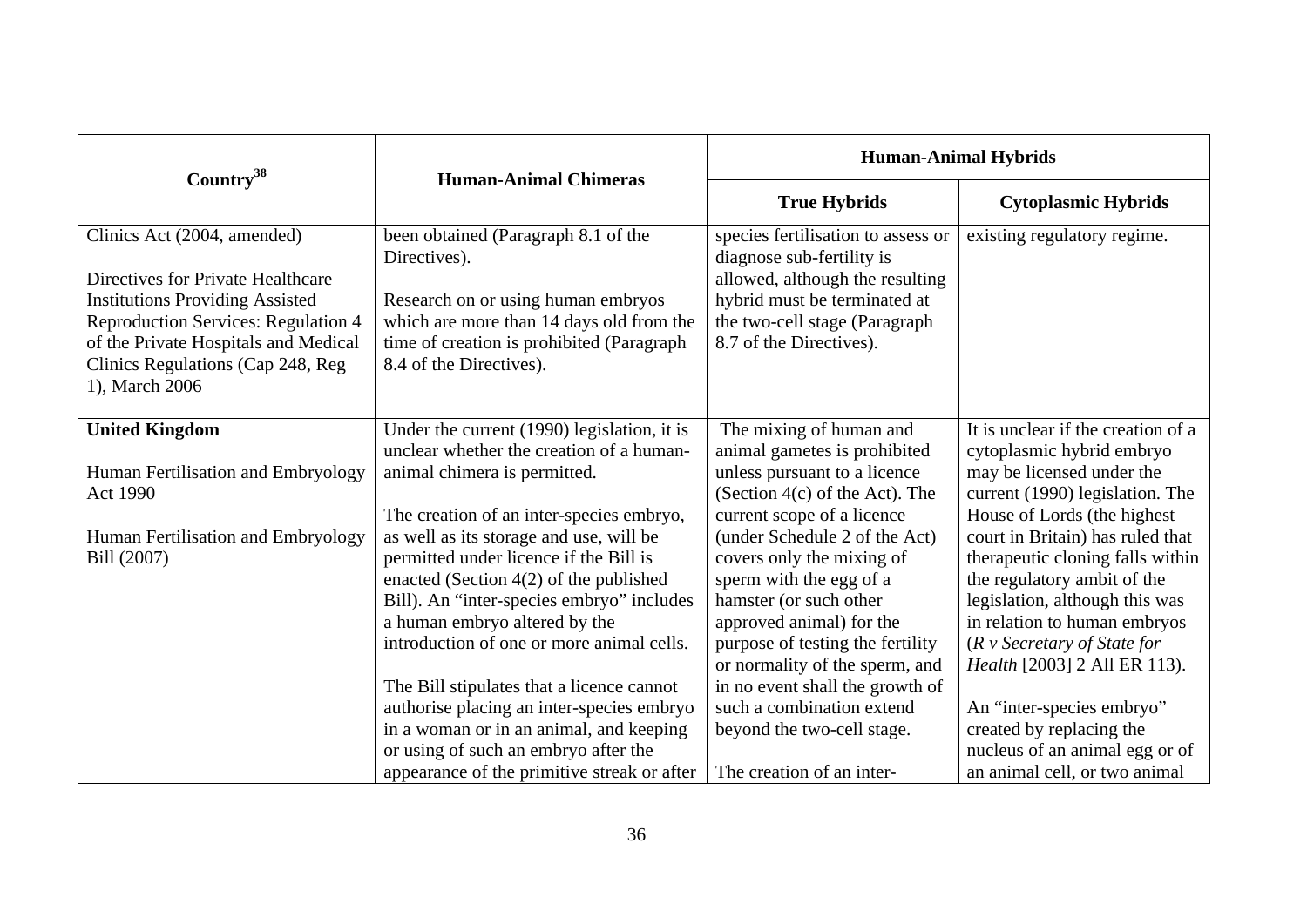|                                 | <b>Human-Animal Chimeras</b>                                                 | <b>Human-Animal Hybrids</b>                                                                                                                                                                                                                                                                                                                                                                                                                                                                                                                                                                                                                          |                                                                                                                                                                                                                                                                                                                                                                                                                                                                                                                                 |
|---------------------------------|------------------------------------------------------------------------------|------------------------------------------------------------------------------------------------------------------------------------------------------------------------------------------------------------------------------------------------------------------------------------------------------------------------------------------------------------------------------------------------------------------------------------------------------------------------------------------------------------------------------------------------------------------------------------------------------------------------------------------------------|---------------------------------------------------------------------------------------------------------------------------------------------------------------------------------------------------------------------------------------------------------------------------------------------------------------------------------------------------------------------------------------------------------------------------------------------------------------------------------------------------------------------------------|
| Country <sup>38</sup>           |                                                                              | <b>True Hybrids</b>                                                                                                                                                                                                                                                                                                                                                                                                                                                                                                                                                                                                                                  | <b>Cytoplasmic Hybrids</b>                                                                                                                                                                                                                                                                                                                                                                                                                                                                                                      |
|                                 | a period 14 days from when the embryo<br>was created, which ever is earlier. | species embryo, as well as its<br>storage and use, will be<br>permitted under licence if the<br>Bill is enacted (Section $4(2)$ of<br>the published Bill). An "inter-<br>species embryo" includes an<br>embryo created by using<br>human gametes and animal<br>gametes, or one human<br>pronucleus and one animal<br>pronucleus.<br>The Bill stipulates that a<br>licence cannot authorise<br>placing an inter-species<br>embryo in a woman or in an<br>animal, or keeping or using of<br>such an embryo after the<br>appearance of the primitive<br>streak or after a period 14 days<br>from when the embryo was<br>created, which ever is earlier. | pronuclei with two human<br>pronuclei, one nucleus of a<br>human cell or one human cell,<br>would be permitted pursuant to<br>licence if the Bill is enacted<br>(Section $4(2)$ of the published<br>Bill).<br>The Bill stipulates that a<br>licence cannot authorise<br>placing an inter-species<br>embryo in a woman or in an<br>animal, and keeping or using<br>of such an embryo after the<br>appearance of the primitive<br>streak or after a period 14 days<br>from when the embryo was<br>created, which ever is earlier. |
| <b>United States of America</b> | US Federal law does not prohibit the<br>creation and use of a human-animal   | US Federal law does not<br>prohibit the creation and use of                                                                                                                                                                                                                                                                                                                                                                                                                                                                                                                                                                                          | US Federal law does not<br>prohibit the creation and use of                                                                                                                                                                                                                                                                                                                                                                                                                                                                     |
| Federal Law                     | chimera for research.                                                        | a true hybrid for research.                                                                                                                                                                                                                                                                                                                                                                                                                                                                                                                                                                                                                          | a cytoplasmic hybrid for                                                                                                                                                                                                                                                                                                                                                                                                                                                                                                        |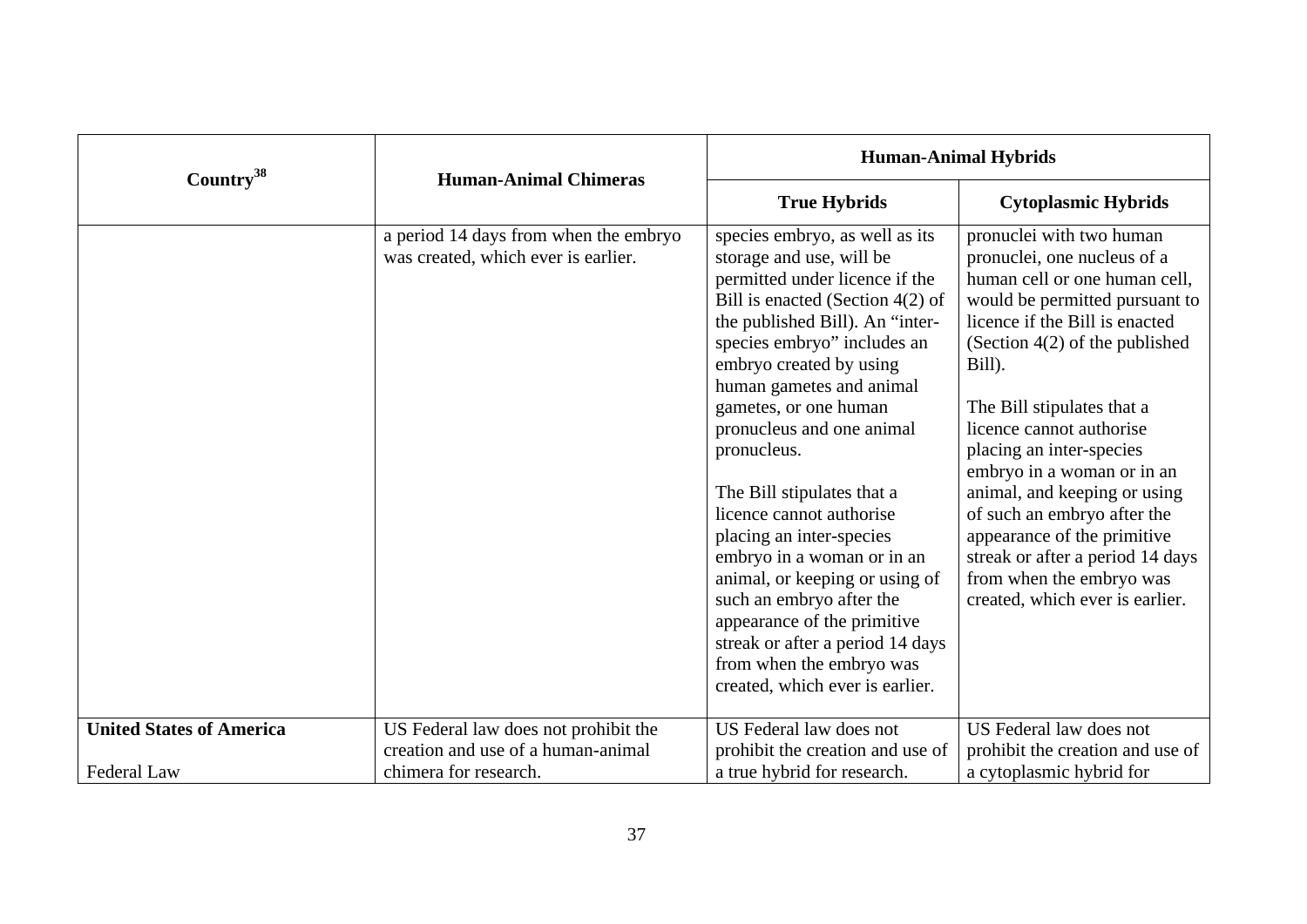| Country <sup>38</sup>                                                                                                                                                                                                                                                                                                                                                                                                                                                                                                                                                                                                                   | <b>Human-Animal Chimeras</b>                                                                                                                                                                                                                                                                                                                                                                                                                                                                                                                                                                                                                                                                                                                                                                                       | <b>Human-Animal Hybrids</b> |                                                                                                                                                                                                                                                                                                                                                                                                                                                                                                                                                                                                            |
|-----------------------------------------------------------------------------------------------------------------------------------------------------------------------------------------------------------------------------------------------------------------------------------------------------------------------------------------------------------------------------------------------------------------------------------------------------------------------------------------------------------------------------------------------------------------------------------------------------------------------------------------|--------------------------------------------------------------------------------------------------------------------------------------------------------------------------------------------------------------------------------------------------------------------------------------------------------------------------------------------------------------------------------------------------------------------------------------------------------------------------------------------------------------------------------------------------------------------------------------------------------------------------------------------------------------------------------------------------------------------------------------------------------------------------------------------------------------------|-----------------------------|------------------------------------------------------------------------------------------------------------------------------------------------------------------------------------------------------------------------------------------------------------------------------------------------------------------------------------------------------------------------------------------------------------------------------------------------------------------------------------------------------------------------------------------------------------------------------------------------------------|
|                                                                                                                                                                                                                                                                                                                                                                                                                                                                                                                                                                                                                                         |                                                                                                                                                                                                                                                                                                                                                                                                                                                                                                                                                                                                                                                                                                                                                                                                                    | <b>True Hybrids</b>         | <b>Cytoplasmic Hybrids</b>                                                                                                                                                                                                                                                                                                                                                                                                                                                                                                                                                                                 |
| National Academy of Sciences,<br>Guidelines for Human Embryonic<br>Stem Cell Research (2005, amended<br>February 2007)<br>State law varies significantly, with a<br>number of states that allow nuclear<br>transfer research (such as the states<br>of California and Massachusetts) and<br>a number that do not (such as the<br>states of Florida and Louisiana). A<br>general survey of US State laws<br>regarding embryo and foetal research<br>is available at this webpage of the<br>National Conference of State<br>Legislatures:<br>http://www.ncsl.org/programs/health/<br>genetics/embfet.htm (last visited<br>November 2007). | The National Academy of Sciences<br>(NAS) recommended that:<br>(i) Research where human embryonic<br>stem (hES) cells are introduced into<br>nonhuman primate blastocysts or<br>where any embryonic stem cells are<br>introduced into human blastocysts<br>should not be conducted at this time<br>(Paragraph $1.2(c)(2)$ of the 2007<br>Guidelines);<br>(ii) No animal into which hES cells have<br>been introduced at any stage of<br>development should be allowed to<br>breed (Paragraph $1.2(c)(3)$ of the<br>2007 Guidelines);<br>(iii) Research involving the introduction<br>of hES cells into non-human animals<br>at any stage of development will<br>require additional review and<br>approval by an Embryonic Stem Cell<br><b>Research Oversight (ESCRO)</b><br>committee. Particular attention should |                             | research.<br>The NAS Guidelines regarded<br>a cytoplasmic hybrid (referred<br>to as an "interspecies"<br>combination" or "interspecies"<br>construct") as a product similar<br>to that of human nuclear<br>transfer and would thereby be<br>subject to similar guidelines<br>prohibiting implantation or<br>culture beyond 14 days or the<br>primitive streak stage (Page 41<br>of the NAS Guidelines, 2005<br>edition).<br>When hES cell lines are to be<br>derived from a cytoplasmic<br>hybrid, the approval of an<br><b>ESCRO</b> will have to be<br>obtained (Paragraph 4 of the<br>2007 Guidelines). |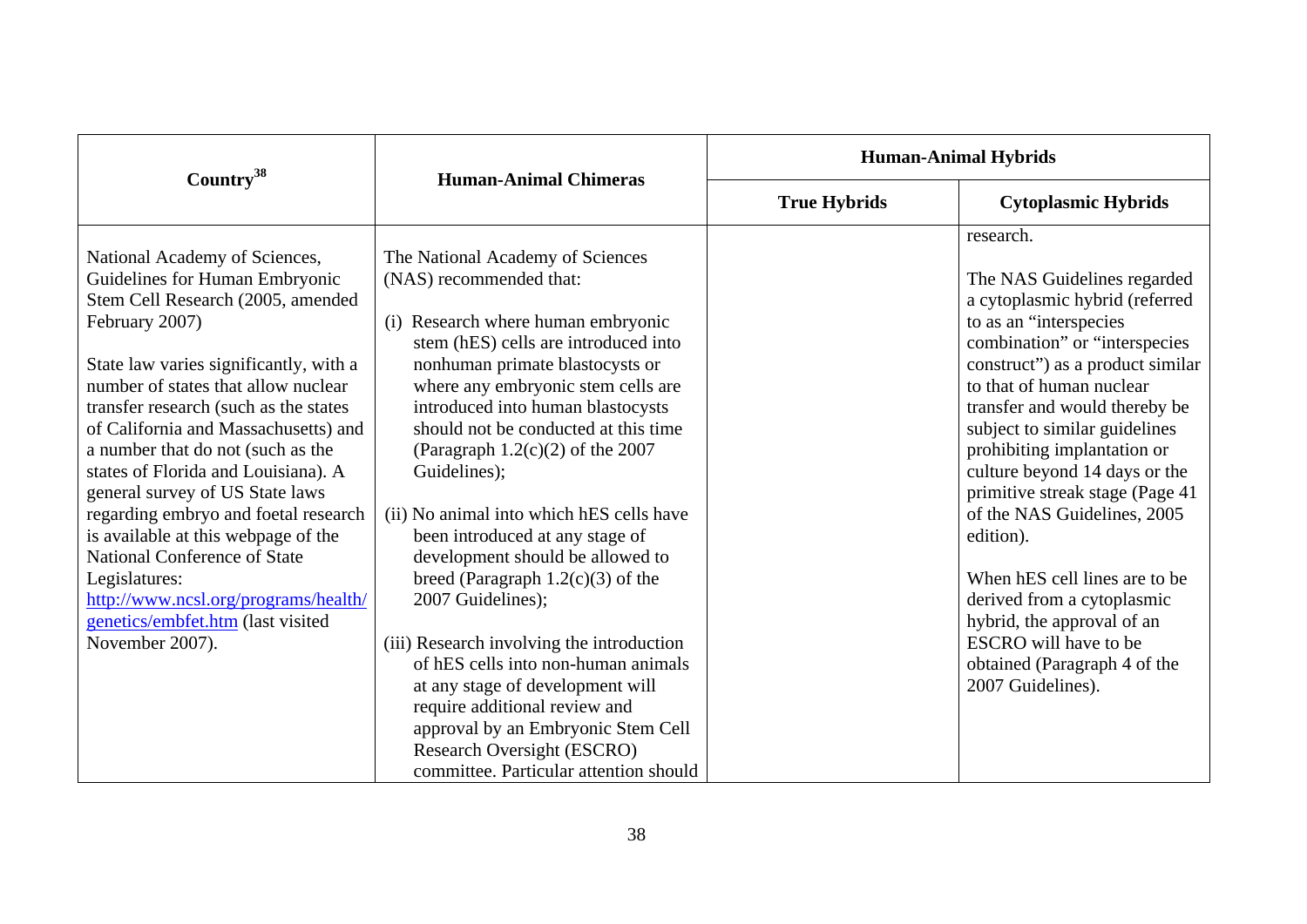| Country <sup>38</sup> | <b>Human-Animal Chimeras</b>                                                                                                                                                                                                                                                                                                                                                                                                                                                                                                                                                                                                                                                                                                                                                                             | <b>Human-Animal Hybrids</b> |                            |
|-----------------------|----------------------------------------------------------------------------------------------------------------------------------------------------------------------------------------------------------------------------------------------------------------------------------------------------------------------------------------------------------------------------------------------------------------------------------------------------------------------------------------------------------------------------------------------------------------------------------------------------------------------------------------------------------------------------------------------------------------------------------------------------------------------------------------------------------|-----------------------------|----------------------------|
|                       |                                                                                                                                                                                                                                                                                                                                                                                                                                                                                                                                                                                                                                                                                                                                                                                                          | <b>True Hybrids</b>         | <b>Cytoplasmic Hybrids</b> |
|                       | be paid to the probable pattern and<br>effects of differentiation and<br>integration of the human cells into the<br>non-human animal tissues (Paragraph<br>$1.2(b)(2)$ of the 2007 Guidelines);<br>(iv) Introduction of hES cells, their<br>derivatives or other pluripotent cells<br>into non-human foetuses and allowed<br>to develop into adult chimeras need<br>more careful consideration.<br>Consideration of any major functional<br>contributions to the brain should be a<br>main focus of review (Paragraph 6.6<br>of the 2007 Guidelines); and<br>(v) Introduction of hES cells into non-<br>human mammalian blastocysts should<br>be considered only under<br>circumstances in which no other<br>experiment can provide the<br>information needed (Paragraph 6.7 of<br>the 2007 Guidelines). |                             |                            |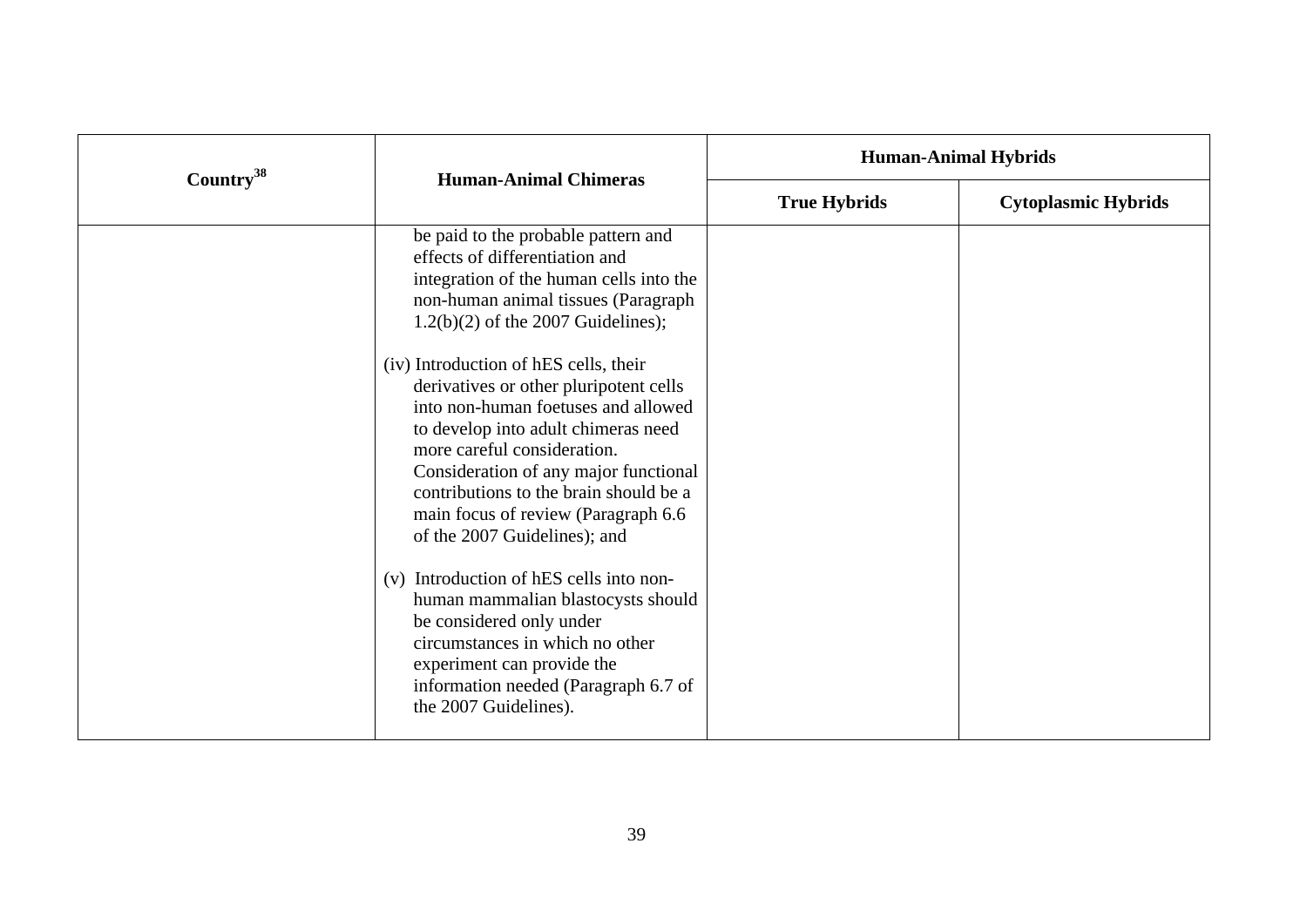# **Glossary**

Adult stem cell – An unspecialised cell, present in a tissue or organ, that is able to replicate itself and develop into specialised cell types of that tissue or organ, or into some other cell types.

Alzheimer's disease – A degenerative brain disorder common in the elderly, characterised by progressive deterioration of mental functions leading to impaired memory, thinking, judgment and ability to concentrate, emotional instability and increased reliance on others for daily activities.

Bone marrow – Tissue found in the interior cavities of bone and which is capable of producing blood cells.

Chimera – An organism whose body contains cells from another organism of the same or a different species. Sometimes spelled 'Chimaera'.

Cytoplasmic hybrid embryo – An embryo created by the transfer of the nucleus of a somatic cell from one species into an egg of another species from which the nucleus has been removed.

Differentiation – The process whereby an unspecialised cell become a specialised cell.

Disease-specific stem cells – Stem cells that contain genes associated with a specific disease.

Embryo – The earliest stage of development of an organism.

Embryonic stem cell – An unspecialised cell derived from an embryo, that is able to replicate itself indefinitely and develop into all types of cells, for example, skin, nerve or heart cells.

Foetus (Fetus) – The stage of development of an organism beyond the embryo and before birth, when tissues and organs have started to differentiate.

Gamete – Sperm or egg.

Gene therapy – Treatment of a genetic disorder by the insertion of functional genes to replace, supplement or manipulate the expression (the working) of non-functional or abnormal genes.

Genome – The complete set of genetic information in an organism.

Hybrid – An organism whose cells contain genetic material from organisms of different species.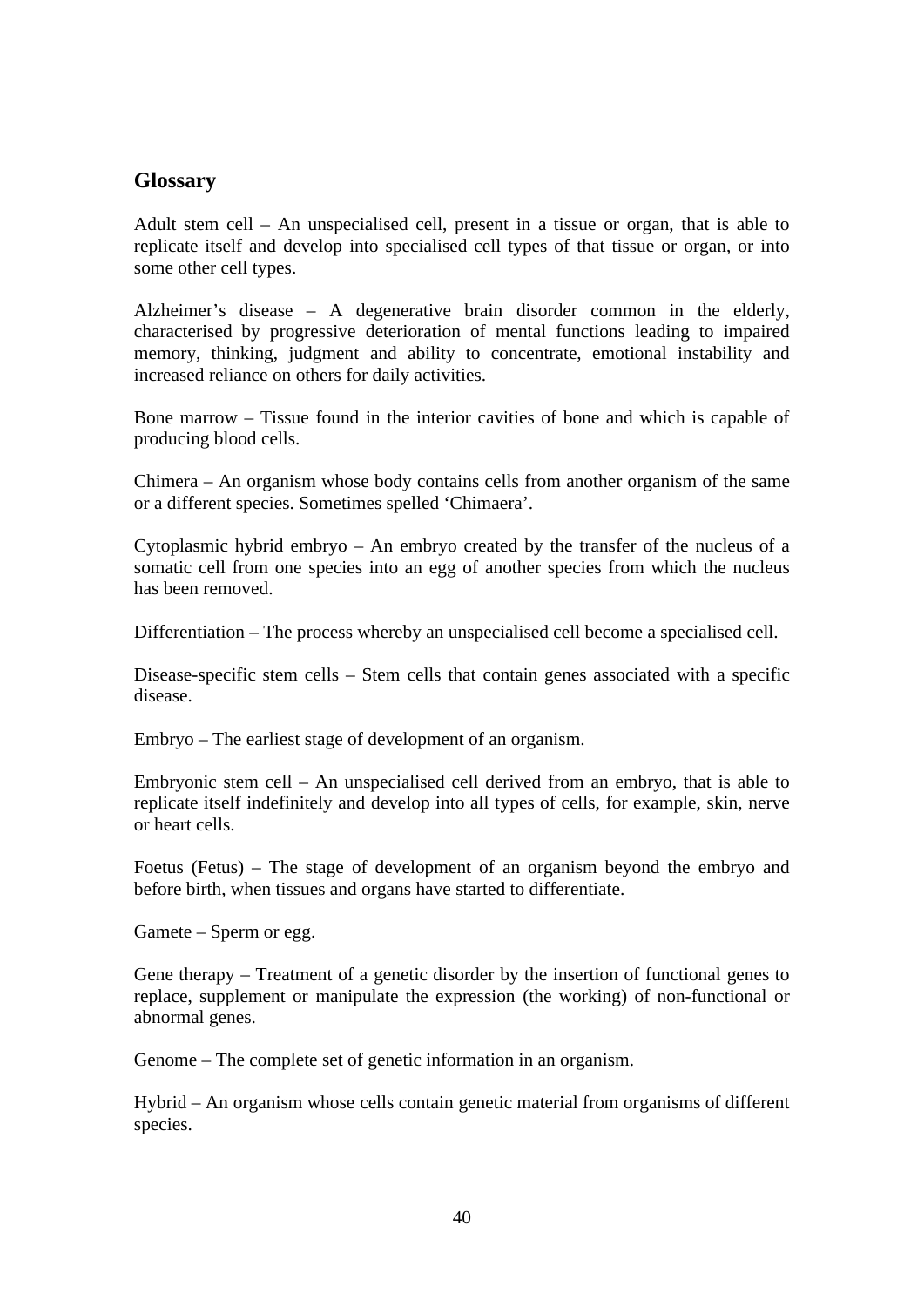Immuno-deficient – A state in which the body's immune system is weakened or not functioning normally.

Immune system – The body's protective mechanism against disease and foreign tissue or substances.

*In vitro* fertilisation (IVF) – A clinical and laboratory procedure whereby eggs and sperms from a couple are extracted and fertilised outside their bodies. Such a procedure is a kind of assisted reproduction aimed at increasing the chances of a couple conceiving a baby.

*In vivo* – In a living organism.

Nuclear reprogramming – The process whereby the nucleus of a somatic cell is converted into one with the characteristics and potential of an embryonic cell nucleus.

Nucleus – The part of a cell that carries most of the cell's genetic material.

Oncogene – A gene associated with cancer development.

Oncomouse – A transgenic mouse with an increased susceptibility to developing cancer, created by inserting a human oncogene into an early mouse embryo.

Parkinson's disease – A disorder characterised by progressive degeneration of certain nerve cells in the brain, resulting in muscular tremors, rigid movement, stooped posture, and mask-like face.

Pluripotent – Able to develop into all types of specialised cell.

Poliomyelitis – An infectious viral disease of the central nervous system, which can lead to muscle weakness and paralysis.

Post-natal – After birth.

Receptor - A protein on the outermost layer (membrane) of a cell, capable of binding specific molecules.

Research cloning (also known as therapeutic cloning) – The use of cloning technology for research and therapeutic purposes in ways that that do not result in the creation of a complete animal or human being.

SCID-hu mouse – A mouse with a human immune system. It is used as a research model and is created by transplanting human foetal immune cells or tissue into a mouse with severe combined immunodeficiency (SCID).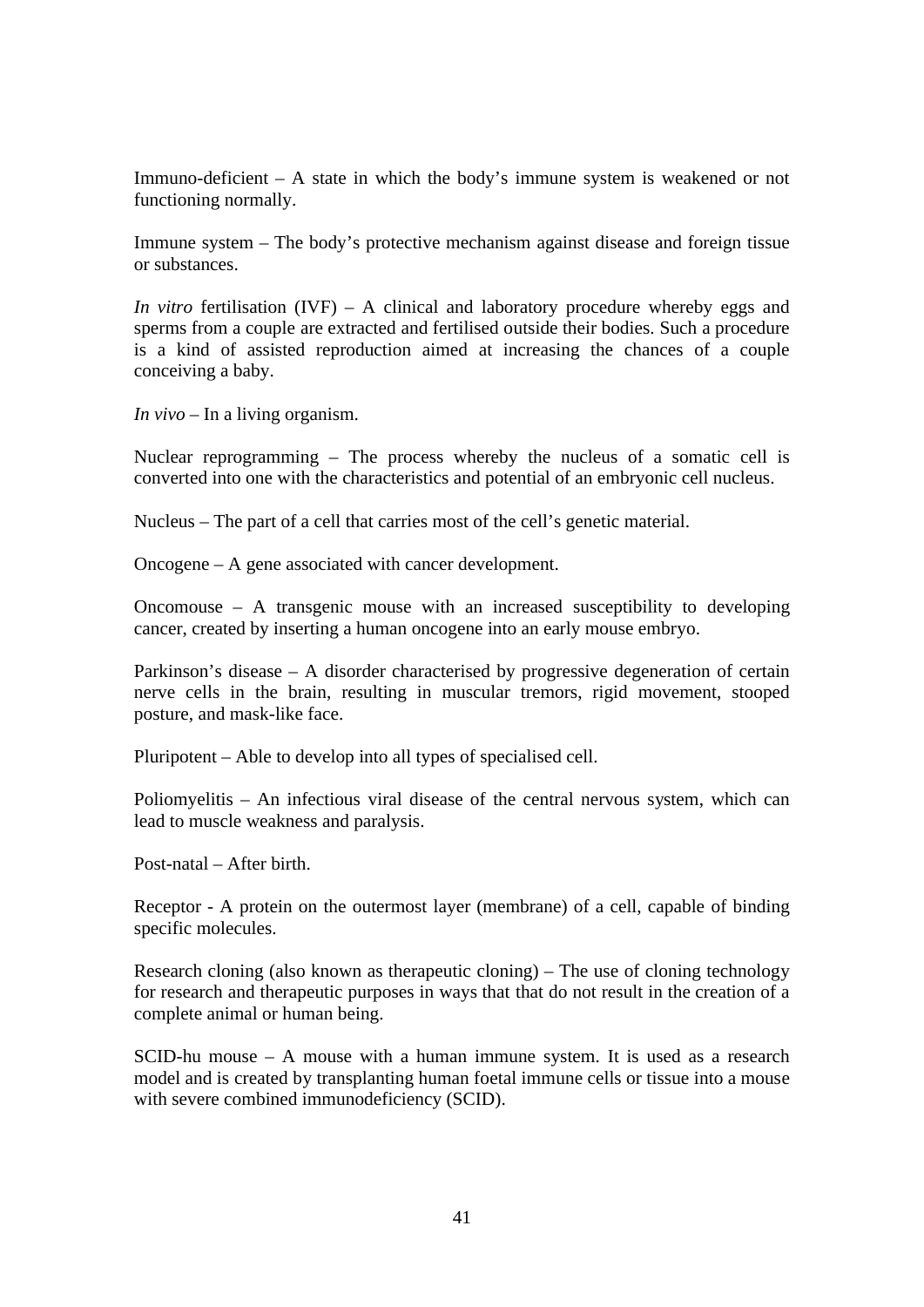Severe combined immunodeficiency  $(SCID) - A$  genetic disorder that results in a dysfunctional immune system.

Somatic cell – Any mature (or differentiated) cell in the body that is not a sperm or an egg.

Somatic cell nuclear transfer (SCNT) – The process whereby the nucleus of a somatic cell is transferred into an egg from which the nucleus has been removed.

Spinal muscular atrophy – A genetic disorder where cells of the spinal cord die, resulting in progressively weaker muscles.

Stem cell – An unspecialised cell that is able to replicate itself and develop into specialised cell types (such as a skin, nerve, or heart cell).

Specialised (differentiated) cell – A mature cell with a specific function, for example, skin cells and liver cells.

Teratoma – A tumour that consists of different cell types and tissues from the three basic cell layers, i.e. the layers that are the foundation of all subsequent tissue and organ development.

Thalamocortical system – The system of connections in the brain, whereby information is processed and transmitted.

Therapeutic cloning – See Research cloning.

Tissue – An aggregation of similar cells that perform a particular function.

Transgenic animal – An animal that has a genome containing genes from another species.

True hybrid – An organism that results from the fertilisation of an egg from one species by a sperm from another species.

Xenotransplant – The transplantation of an organ or tissue from one species to another.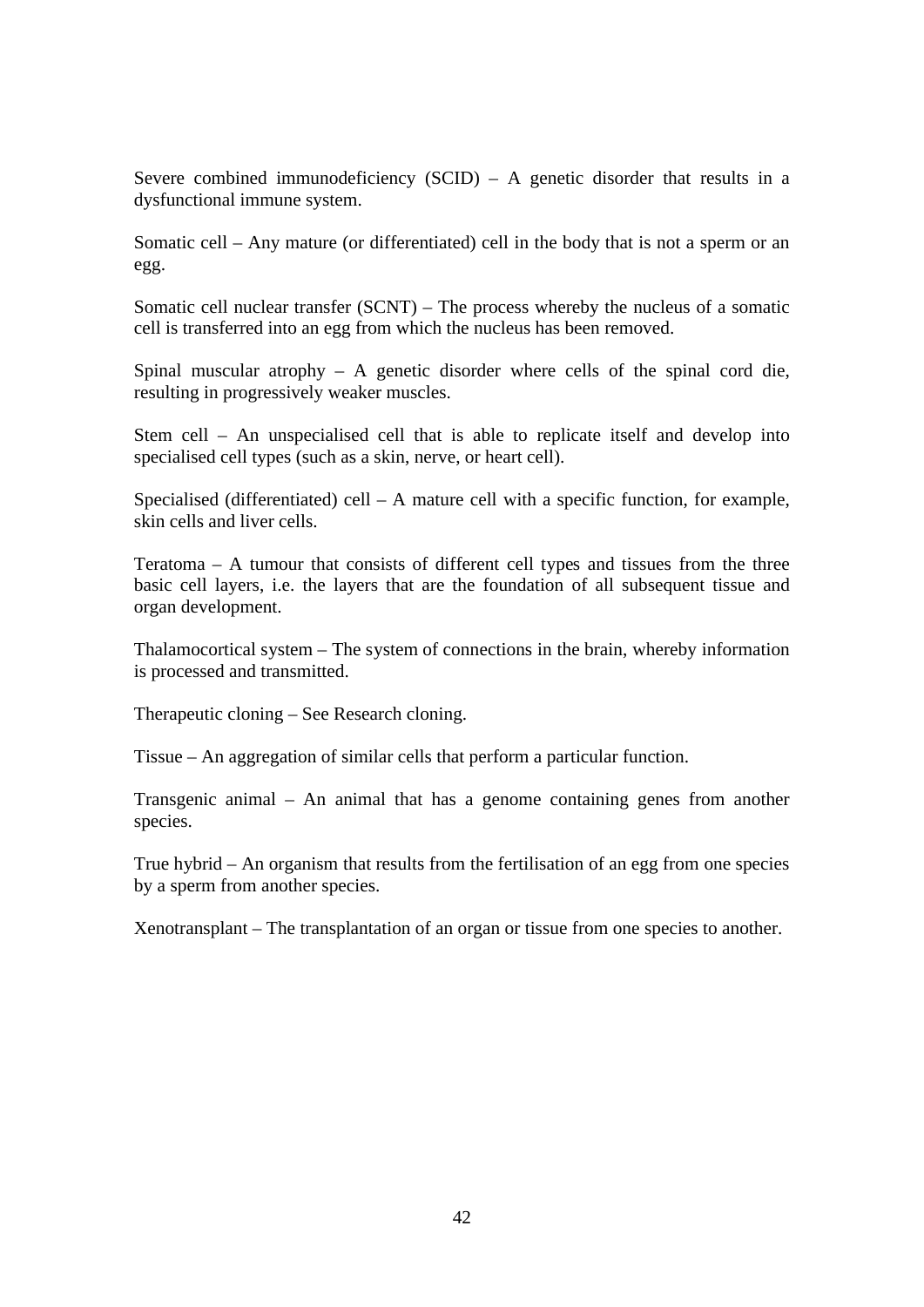# **List of Useful Documents**

Bioethics Advisory Committee. *Ethical, Legal and Social Issues in Human Stem Cell Research, Reproductive and Therapeutic Cloning*. Singapore, June 2002. http://www.bioethics-singapore.org/uploadfile/60517 PMHSC Research.pdf.

Bioethics Advisory Committee. *Donation of Human Eggs for Research: A Consultation Paper*. Singapore, 7 November 2007.

http://www.bioethics-singapore.org/uploadfile/52533 PMEgg Donation Consultation Paper.pdf.

California Institute for Regenerative Medicine. *The CIRM Medical and Ethical Standards Regulations*. US, January 2007. www.cirm.ca.gov/reg/pdf/Reg100010\_CompRegs.pdf (accessed 4 January 2008).

Human Fertilisation and Embryology Authority. *Hybrids and Chimeras: A consultation on the ethical and social implications of creating human/animal embryos in research*. UK, April 2007.

http://www.hfea.gov.uk/docs/HFEA\_Final.pdf (accessed 4 January 2008).

Human Fertilisation and Embryology Authority. *Hybrids and Chimeras: A report on the findings of the consultation*. UK, October 2007. http://www.hfea.gov.uk/docs/Hybrids\_Report.pdf (accessed 4 January 2008)

Human Fertilisation and Embryology Authority. *HFEA statement on its decision regarding hybrid embryos*. UK, 5 September 2007. http://www.hfea.gov.uk/en/1581.html (accessed 4 January 2008).

Indian Council of Medical Research. *National Guidelines for Stem Cell Research and Therapy*. 2006. http://www.icmr.nic.in/stem\_cell/stem\_cell\_guidelines.pdf (accessed 4 January 2008).

International Society for Stem Cell Research. Ethical Standards for Human-to-Animal Chimera Experiments in Stem Cell Research. *Cell Stem Cell*. 1 (2007):159-163.

International Society for Stem Cell Research. *Guidelines for the Conduct of Human Embryonic Stem Cell Research*. December 2006. www.isscr.org/guidelines/ISSCRhESCguidelines2006.pdf (accessed 4 January 2008).

Ministry of Health. *Directives for Private Healthcare Institutions providing Assisted Reproduction Services: Regulation 4 of the Private Hospitals and Medical Clinics Regulations (Cap 248, Reg1).* Singapore, revised March 2006. https://www.moh-

ela.gov.sg/ela/docroot/html/assisted\_reproduction\_services\_directives.pdf (accessed 4 January 2008).